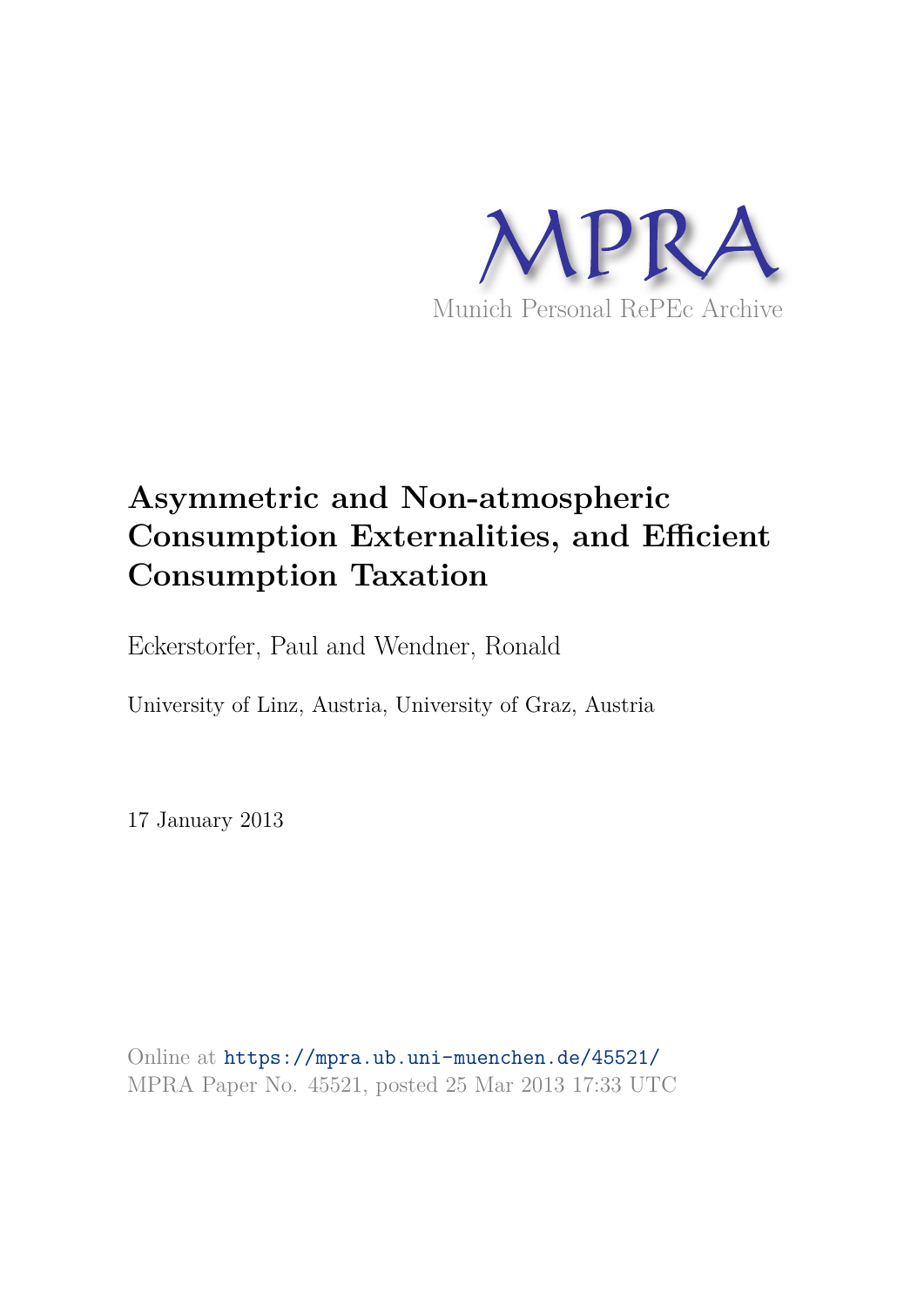# Asymmetric and Non-atmospheric Consumption Externalities, and Efficient Consumption Taxation<sup>\*</sup>

Paul Eckerstorfer<sup>a</sup> and Ronald Wendner<sup>b</sup>

 $a$  Department of Economics, University of Linz, Austria  $\bar{b}$  Department of Economics, University of Graz, Austria

January 16, 2013

Abstract. We analyze the effects of a generalized class of negative consumption externalities (asymmetric and non-atmospheric) on the structure of efficient commodity tax programs. Households are not only concerned about consumption reference levels — that is, they gain utility from "keeping up with the Joneses" they also exhibit altruism. Two sets of efficient tax regimes are compared, based, on a welfarist- and a non-welfarist optimality criterion, respectively. Altruism turns out not to be at odds with the consumption externalities. Rather, altruism implicates a bound on efficient utility allocations. A non-welfarist government tolerates less inequality than a welfarist one. In the welfarist (non-welfarist) case, first-best personalized commodity tax rates respond highly sensitively (barely) to whether or not a consumption externality is asymmetric or non-atmospheric. If personalized commodity tax rates are not available (second-best case), the tax rate on a nonpositional good is typically different from zero for corrective reasons. For plausible functional forms and parameter values, numerical simulations suggest that secondbest tax rates are rather insensitive with respect to both the optimality criterion and the "nature" of the consumption externality.

Keywords and Phrases: Consumption externality, keeping up with the Joneses, optimal (commodity) taxation, genuine altruism, non-welfarist government.

JEL Classification Numbers: D62, H21, H23

<sup>⋆</sup>We thank Johann K. Brunner and Susanne Pech for significant comments on a previous draft. However, we retain sole responsibility for any remaining errors.

Corresponding author: Ronald Wendner, ronald.wendner@uni-graz.at.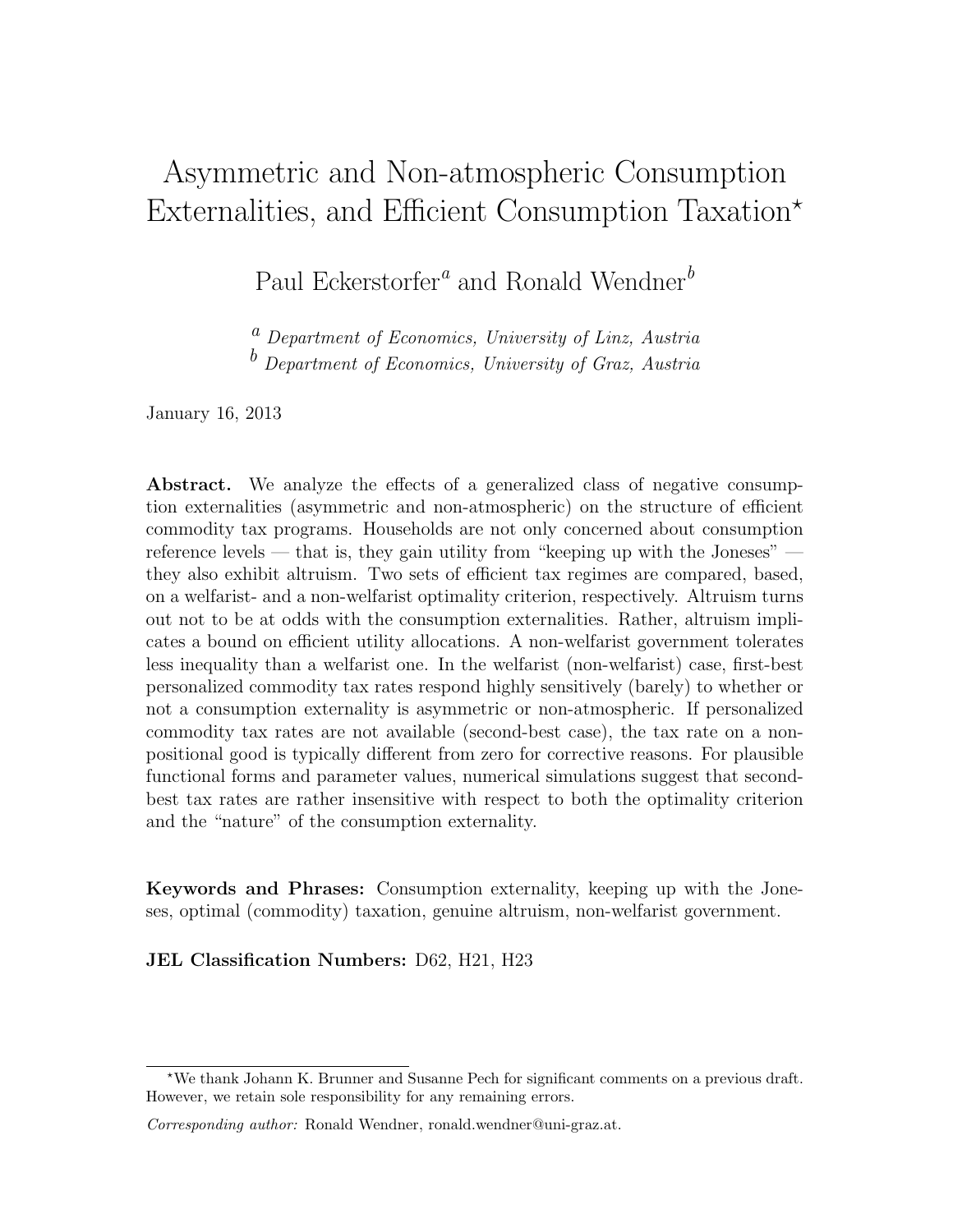Since ... appearance tyrannizes over truth and is lord of happiness, to appearance I must devote myself.

. — Plato, The Republic (Book II)

# 1 Introduction

This paper addresses the effects of a generalized class of *negative* consumption externalities (asymmetric and non-atmospheric) on the structure of efficient commodity taxation in a framework with both a positional and a non-positional commodity. That is, individual utility is not independent of other individuals' consumption. In fact, households form consumption reference levels, a fact well established in the literature (cf. the discussion below). Consumption reference levels give rise to a consumption externality. This externality is often referred to as a keeping up with the Joneses externality.<sup>1</sup>

In contrast to the prior literature, the present analysis takes three important facts into account. First, some people typically contribute more to a consumption reference level than others. In this case, we refer to the consumption externality as a non-atmospheric one. In other words, not every household belongs to one's consumption reference group (to the same degree).<sup>2</sup> In contrast, a consumption externality is termed atmospheric if consumption of the positional commodity of any two households are perfect substitutes regarding the generation of one's consumption reference level. Second, consider the reference groups of two given households. Consumption of a member of both reference groups may exert different (asymmetric) effects on these two household's consumption reference levels — a situation we refer to as an *asymmetric* consumption externality. Third, households are not only concerned about consumption reference levels, they also exhibit altruism (cf. Johansson 1997).

This paper is motivated by the recent literature on consumption externalities and happiness. Psychologists and behavioral economists have established that indi-

<sup>1</sup>Different authors employ various terms, with slightly varying meanings. These terms include (negative) consumption externality, positional-, status-, relative consumption, jealousy, envy, catching up with the Joneses. As made precise below, we focus on the case of keeping up with the Joneses in this paper.

<sup>2</sup>For example, sometimes I see my neighbor next door drinking Nespresso. Other times, on TV, I see George Clooney drinking Nespresso. For some reason, one impresses me more than the other.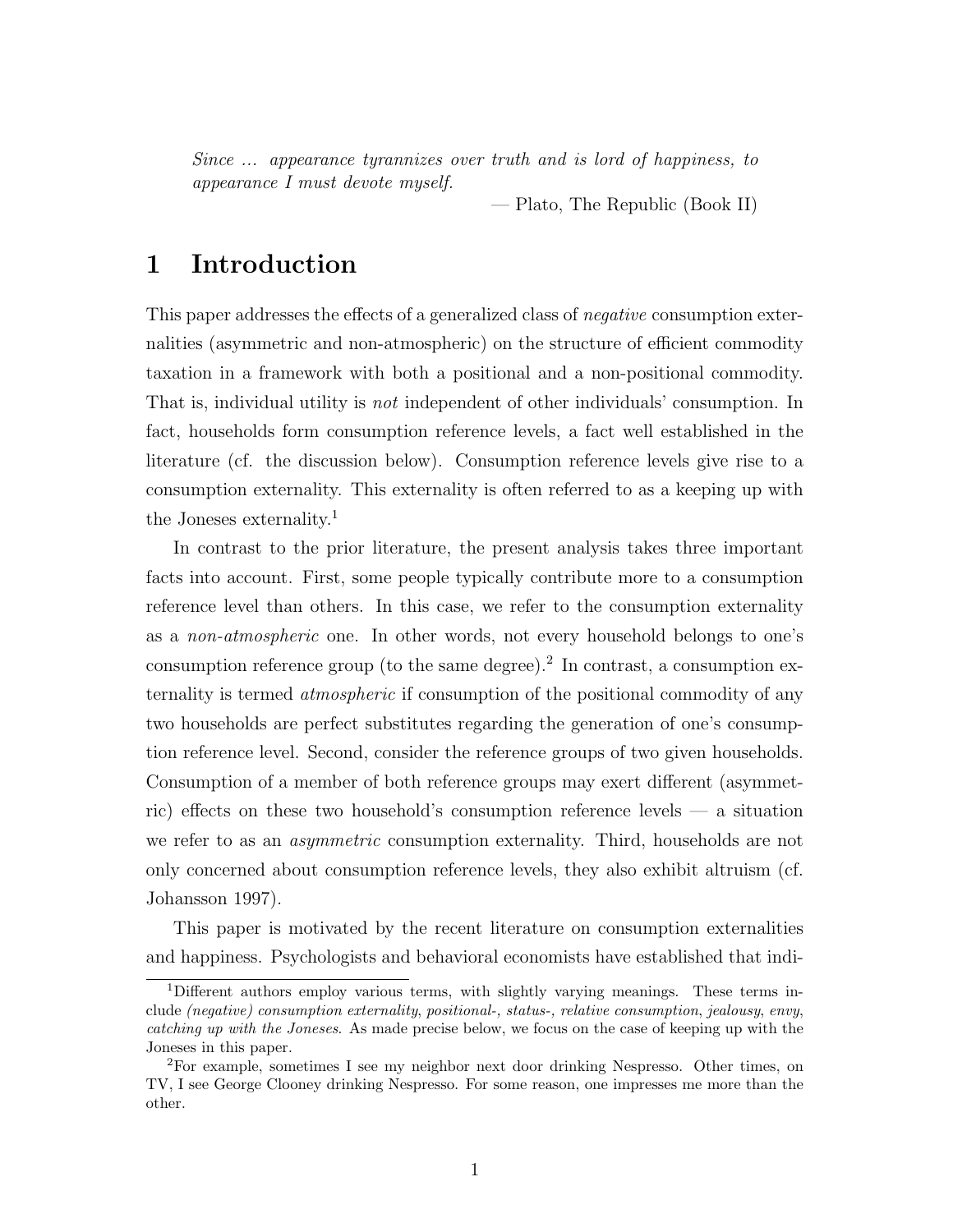viduals experience happiness by doing well relative to some reference group (Brekke and Howarth 2002, Easterlin 1995, Frank 1985, 1999). Important survey experimental studies substantiating this evidence include Johansson-Stenman et al. (2002,  $2006$ ), and Solnick and Hemenway (1998, 2005).<sup>3</sup> The main response of economic theory to this evidence has regularly consisted in allowing for a uniform consumption reference term — commonly the economy's average consumption — in the utility functions of households. While consideration of the consumption reference level in an otherwise standard framework has delivered important insights<sup>4</sup>, the usual specification of "the" reference level still exhibits two major shortcomings.

The first shortcoming refers to a household's reference group(s). There may be different reference groups, and even within a reference group, some individuals may be considered more influential than others. For example, Cowan et al. (2004) argue that some activities become more desirable when they can be shared with a group of peers (peer group effect). Other activities become more desirable if they allow the consumer to emulate the consumption of an elite group that he or she aspires to join (aspiration effect). Still other activities become more desirable when the individual can, through wealth or personal endowments, out-shine its peers (distinction effect). In the jargon adopted in this paper, within a reference group, a household may be more concerned with some individuals rather than with others. That is, a consumption externality is usually non-atmospheric. In addition, the consumption of a given household might matter more for some individuals than for others, that is, a consumption externality commonly is asymmetric. Put differently, even if two households are concerned with the *same* reference group, this does not imply that these households also share the same consumption reference level.

The second shortcoming refers to the fact that households not only care about consumption reference levels but also about inequality or redistribution (Brekke and Howarth 2002). As has been shown, individuals dislike being "too different" from their peers. Fehr and Schmidt (1999), find that people dislike income inequality,

<sup>&</sup>lt;sup>3</sup>A large number of further empirical studies add significant evidence. Cf. Alpizar et al. (2005), Alvarez-Cuadrado et al. (2012), Carlsson et al. (2007), Ferrer-i-Carbonell (2005), Luttmer (2005), Maurer et al. (2008), McBride (2001), Neumark et al. (1998), and Ravina (2007).

<sup>4</sup>Consumption externalities have shed light for example on the analysis of renewable resource extraction (Alvarez-Cuadrado and Van Long, 2011), envy and inequality (Van Long and Alvarez-Cuadrado, forthcoming), happiness (Easterlin 1995, Frank 1985, Frank 1999, Scitovsky 1992), economic growth (Brekke and Howarth 2002, Carroll et al. 1997, Liu and Turnovsky 2005), or asset pricing (Abel 1999, Campbell and Cochrane 1999, Dupor and Liu 2003).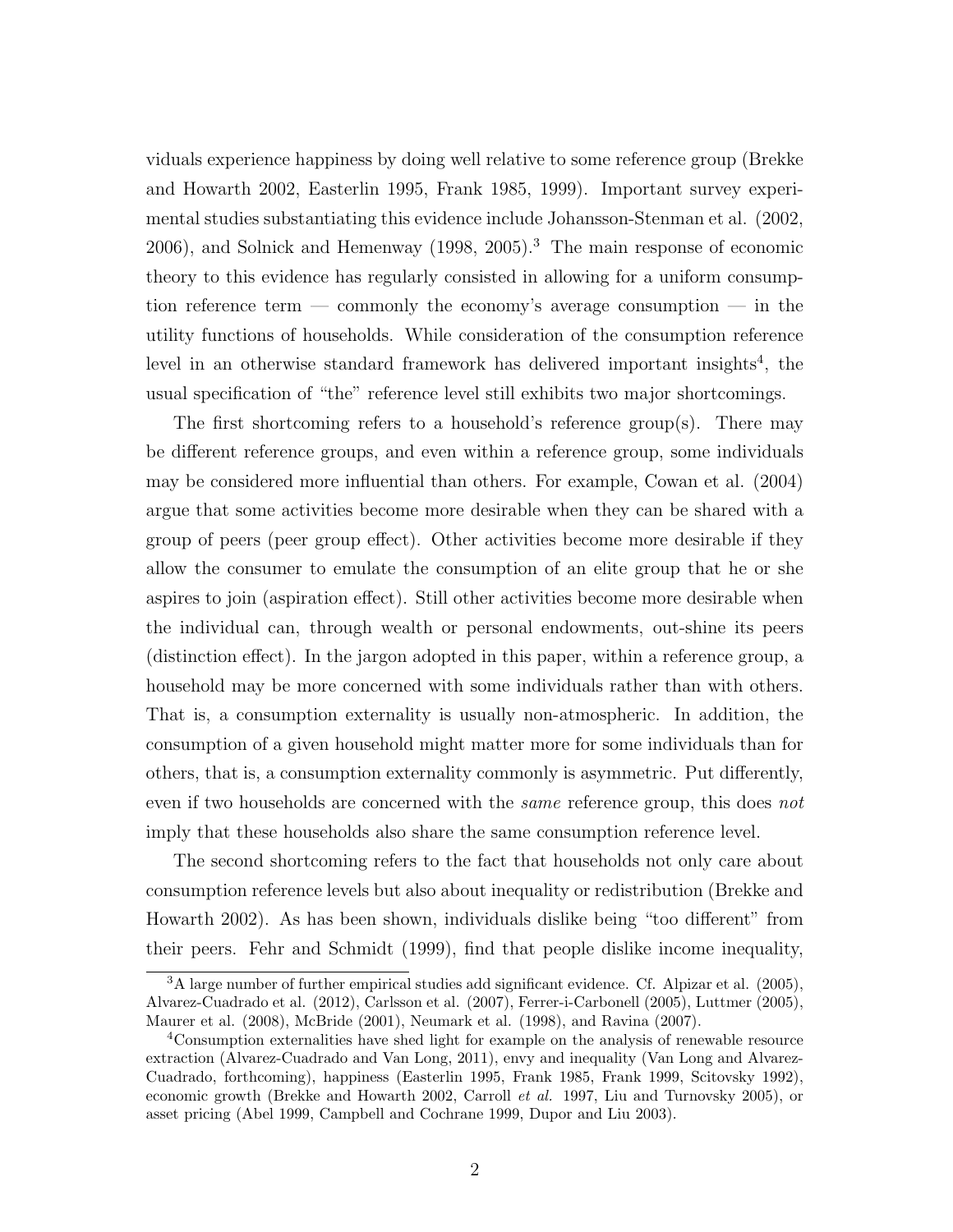but they are more upset when their own income falls short than they are pleased by an excess in comparison to their reference levels.

In this paper, we take both of these shortcomings into account for the derivation of efficient tax programs under both a welfarist and a non-welfarist government. A welfarist government fully respects individual preferences in the formulation of the welfare criterion. On the other hand, a non-welfarist government does not tolerate status preferences — those are basically a form of envy — to be part of the welfare criterion.<sup>5</sup> That is, in the non-welfarist case the government's and individuals' preferences differ. Our analysis sheds light on the optimal policies that emerge from these two different welfare criteria.

This paper is related to the prior literature on optimal taxation and consumption externalities (see, e.g., Aronsson and Johansson-Stenman 2008 and 2010, Boskin and Sheshinski 1978, Layard 1980, Ljungqvist and Uhlig 2000). From this literature it is well established that an externality due to relative consumption concerns calls for some corrective element in the tax system. For example, Aronsson and Johansson-Stenman (2008) show that the presence of a keeping up with the Joneses externality implies substantially higher marginal income tax rates. The issue of a consumption externality being non-atmospheric rather than atmospheric has also already been taken up by Eckerstorfer (2013), Micheletto (2008) and Wendner (2013). From these studies it has become evident that the nature of a consumption externality indeed matters for the optimal tax structure. However, this literature does not consider asymmetric consumption externalities. Our paper is also related to the literature that studies optimal tax policy from the perspective of a non-welfarist government (see, e.g., Besley 1988, Blomquist and Micheletto 2006, O'Donoghue and Rabin 2006). These studies are concerned with the taxation of sin goods and (de)merit goods where the government does not fully respect households' preferences.

This paper explicates four results. First, efficient welfarist first-best tax rates on the positional good are personalized and directly depend on the specific features of the non-atmospheric and asymmetric consumption externality. Specifically, households contributing more than others to the generation of the consumption externality face a higher first-best tax rate. However, in the non-welfarist case, efficient first-best tax rates directly depend on the specific features of the consumption exter-

 ${}^{5}$ For example, Harsanyi (1982) claims that antisocial preferences such as envy or jealousy should not be allowed to be part of a social welfare function.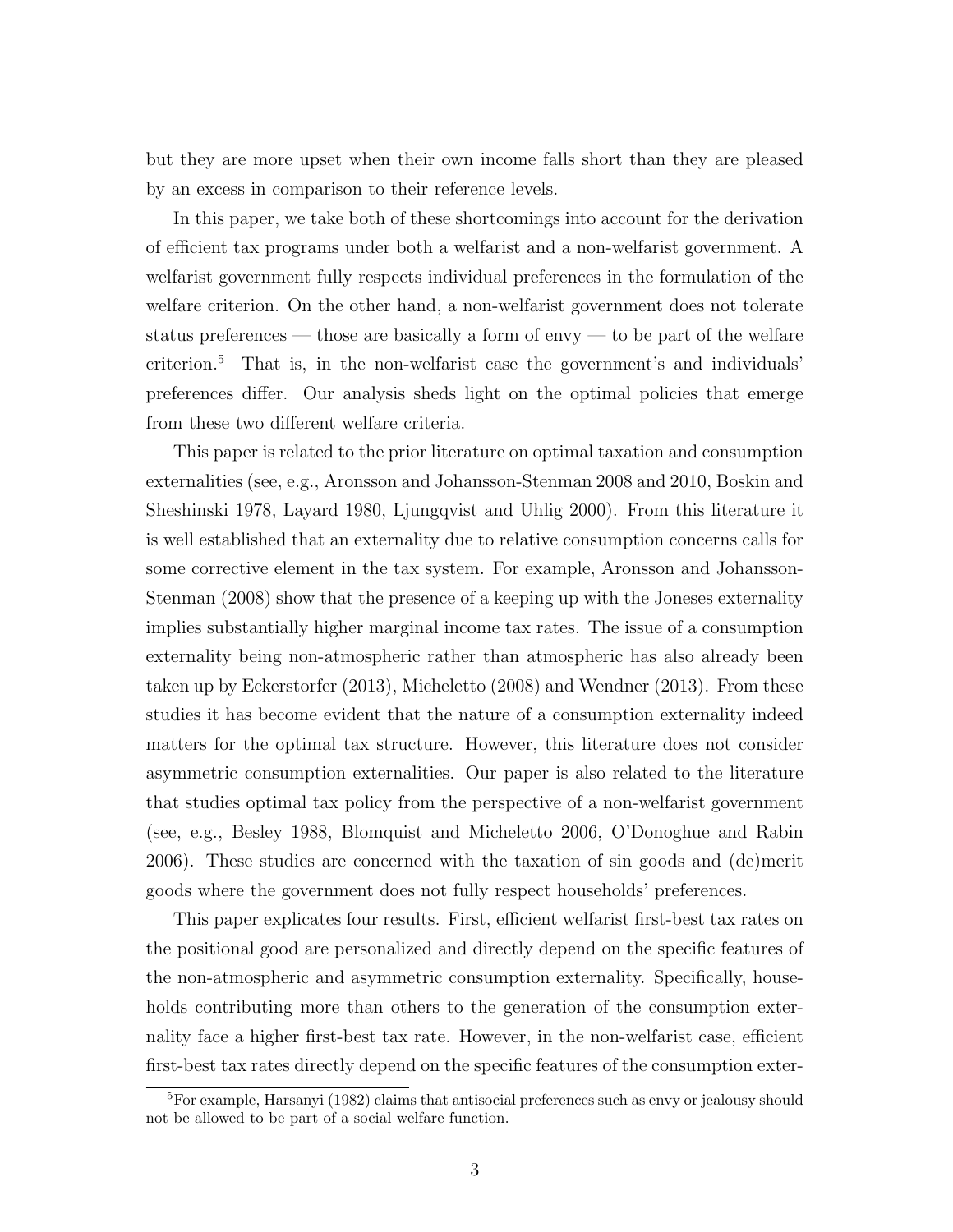nality only if the consumption reference level does have an impact on the marginal rate of substitution of the positional good for leisure. Second, if the consumption externality is non-atmospheric, the efficient corrective second-best tax rate on the non-positional good is generally different from zero, once a personalized tax on the positional good is not available. Third numerical simulations reveal that the first-best tax rates are highly sensitive with respect to the specific features of the consumption externality. In contrast, the second-best tax rates barely respond to the specific features of the consumption externality. Moreover, the second-best corrective tax rate on the non-positional good turns out to be quite low. Fourth, altruism and keeping up with the Joneses preferences are not contrasting motives — even if the consumption externality is non-atmospheric or asymmetric. Rather, altruism requires the distribution of utility not to bee too unequal, in a well-defined sense. It imposes a fairness condition which narrows the set of efficient allocations to those that are not too distant from an egalitarian allocation. The specific set of fair allocations is strongly affected by the features of the consumption externality. More inequality is tolerated towards households contributing more than others to the generation of the consumption externality. Moreover, for a given consumption externality, the set of fair allocations under a non-welfarist government is smaller than that under a welfarist government. A non-welfarist government tolerates less inequality compared to a welfarist government.

To sum up, the nature (non-atmospheric, asymmetric) of the consumption externality exhibits a strong impact on first-best commodity tax rates as well as on fair efficient utility allocations. While this is potentially also true in the secondbest, numerical simulations reveal that second-best tax rates are rather insensitive with respect to both the optimality criterion and the "nature" of the consumption externality. Altruism has no offsetting effect on the corrective elements in the tax system induced by the presence of status effects. However, altruism implies a fairness condition which requires the efficient distribution of utility not to be too unequal.

Section 2 of this paper presents the economy and defines non-atmospheric and asymmetric consumption externalities as well as the type of altruism adopted. It also characterizes a welfarist efficient first-best tax program. Section 3 discusses both a welfarist efficient second-best tax program (with uniform tax rates) and the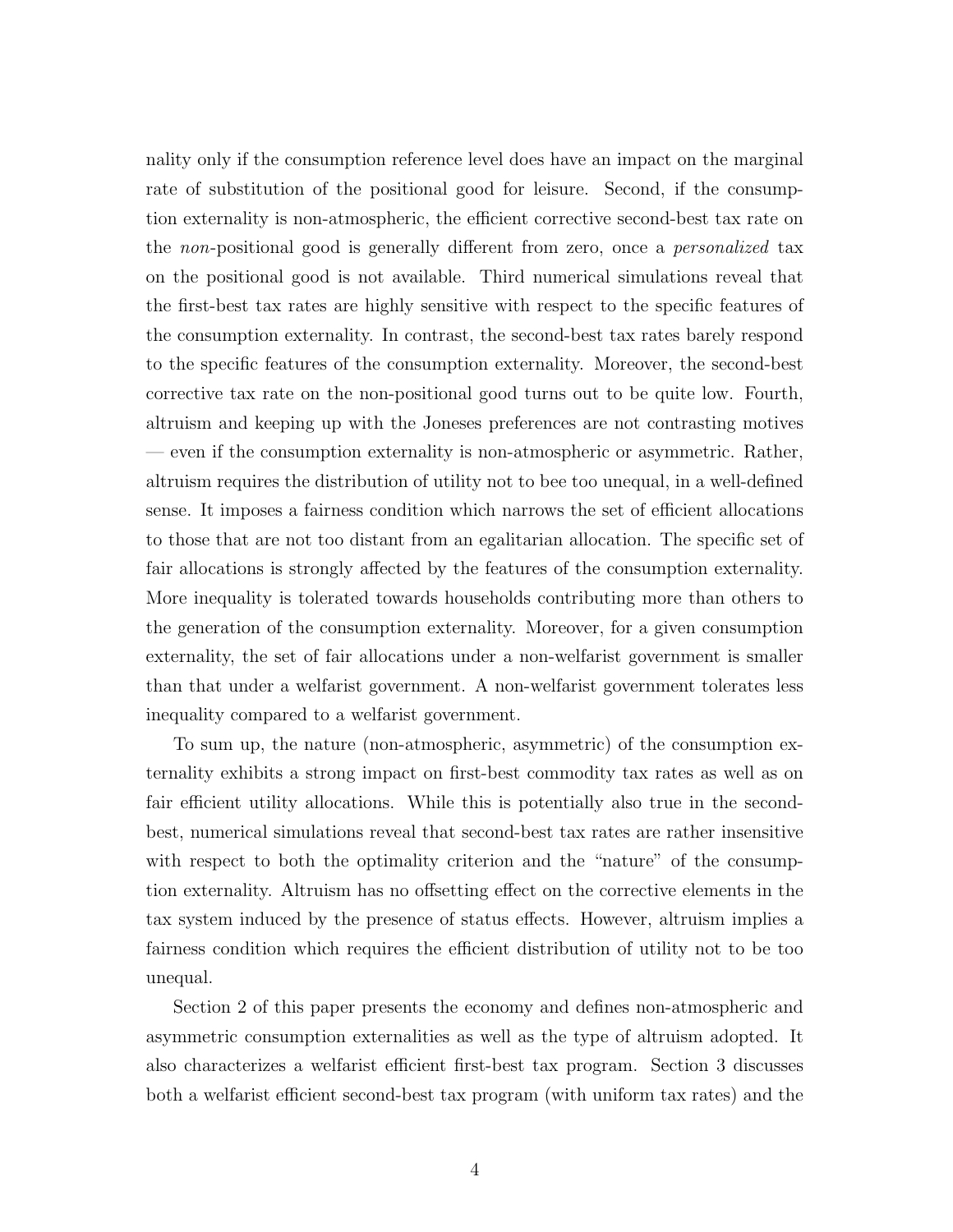impact of altruism on "fair" (utility) allocations. Section 4 considers efficient firstand second-best tax programs under a non-welfarist government. The efficient tax rates differ between the welfarist- and non-welfarist optimality criteria. Therefore, Section 5 presents numerical simulations in order to give a rough indication of the magnitude of the differences in efficient tax rates between the welfarist- and nonwelfarist cases. Section 6 concludes the paper. The appendix contains proofs and mathematical results that support the analysis of the main text.

## 2 The model

We consider a static economy with n households. A household  $i \in N = \{1, ..., n\}$ has preferences over two private goods  $x_i$  and  $z_i$ , leisure  $l_i$  and a reference consumption level  $\overline{z}_i$ . In addition, households derive utility from the average utility of all households in the economy. We consider spending on x as a nonpositional form of consumption and spending on z as status consumption, i.e. for good z households care about their relative consumption with respect to others. Households differ in their exogenous earning ability  $w_i$  and in their preferences. The preferences of a household are represented by the concave utility function

$$
u_i(x_i, z_i, l_i, \overline{z}_i) + \frac{\varphi}{n} \sum_{j=1}^n u_j(x_j, z_j, l_j, \overline{z}_j), \tag{1}
$$

where  $\varphi \geq 0$  is a weighting factor which is assumed to be constant across households. Utility of a household i increases in own private consumption and leisure and decreases in the reference level  $\overline{z_i}$ . Further, similarly to Brekke and Howarth (2002) utility of a household increases with the average utility of the whole population, i.e. households are altruistic as they also derive satisfaction from the general welfare in the economy.<sup>6</sup> The strength of altruism is reflected by  $\varphi$ . Both the reference level and the average utility of all households are considered to be exogenous by a household.<sup>7</sup>

The consumption reference level  $\overline{z_i}$  gives rise to a negative consumption externality. In this paper, we focus on the case of a keeping up with the Joneses (KUJ-) externality. Dupor and Liu (2003) define preferences exhibiting a KUJ externality

 $6Johansson (1997)$  refers to this form of altruism as *genuine* altruism.

<sup>7</sup> Intuitively a household considers her own contribution to the reference level and to the average utility in the population as extremely small and therefore negligible.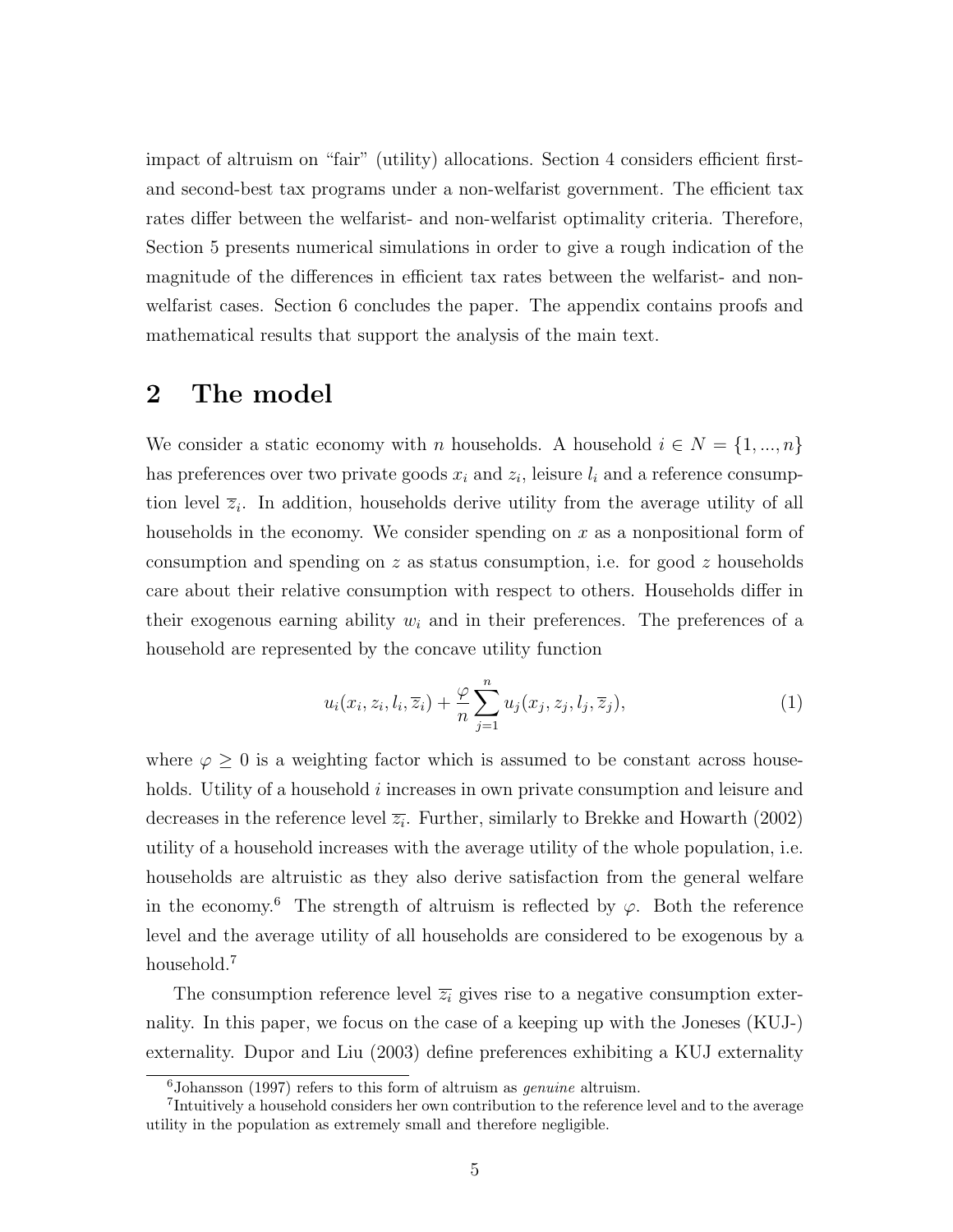by  $\partial(u_z/u_l)/\partial\overline{z} > 0.8$  That is, we assume that the marginal utility of consuming the status good relative to that of leisure increases in the reference level.

Let the reference level of a household i concerning consumption of good  $z$  be determined by

$$
\overline{z}_i = \frac{1}{n} \sum_{j=1}^n a_{ij} z_j.
$$
\n
$$
(2)
$$

with  $i, j \in N$ . The nonnegative coefficient  $a_{ij}$  indicates the amount by which the consumption of one unit of the status good,  $z$ , by the externality-generating household j raises the consumption reference level of household i. Thus, regarding the composition of  $\overline{z_i}$ , the second index of coefficients  $a_{ij}$  refers to the household of origin of the consumption externality, and the *first* index of coefficients  $a_{ij}$  refers to the household of destination of the consumption externality. If  $a_{ij} = 1$  for all  $i, j \in$ N the reference level is equal to the economy's mean consumption of the status good. However, in general these weights differ between different households of origin  $(a_{ij} \neq a_{ij})$  $a_{ij'}$  with  $i, j, j' \in N$  and  $j \neq j'$  and between different households of destination  $(a_{ij} \neq a_{i'j} \text{ with } i, i', j \in N \text{ and } i \neq i')$ . This gives rise to two forms of heterogeneities in the reference level. First, if weights differ between households of origin a given consumption quantity of some households contributes more to the consumption reference levels than the same consumption quantity of other households. Second, if weights differ between households of destination, different households, in general, have different reference levels.

We say that an externality is of the *atmospheric* type if weights are constant across all households of origin. In contrast, if weights differ across households of origin, then the externality is said to be of the *non-atmospheric* type.

#### Definition 1 (Non-atmospheric consumption externality)

An externality is said to be non-atmospheric if  $a_{ij} \neq a_{ij'}$  for some  $i, j, j' \in N$  with  $j \neq j'$ . Otherwise it is atmospheric.

If an externality is non-atmospheric, the status consumption  $(z_j, z_{j'})$  of households j and j' are not perfect substitutes regarding the generation of  $\overline{z_i}$ . Assume that  $N_H \subset N$  represents the set of all households with a "high" social status. If the reference consumption levels depend only on the consumption of members of this

<sup>&</sup>lt;sup>8</sup>We use subscripts to denote partial derivatives with respect to the subscripted variable, that is  $u_z = \partial u / \partial z$ . Subscripts *i, j* refer to households (rather than being partial derivatives).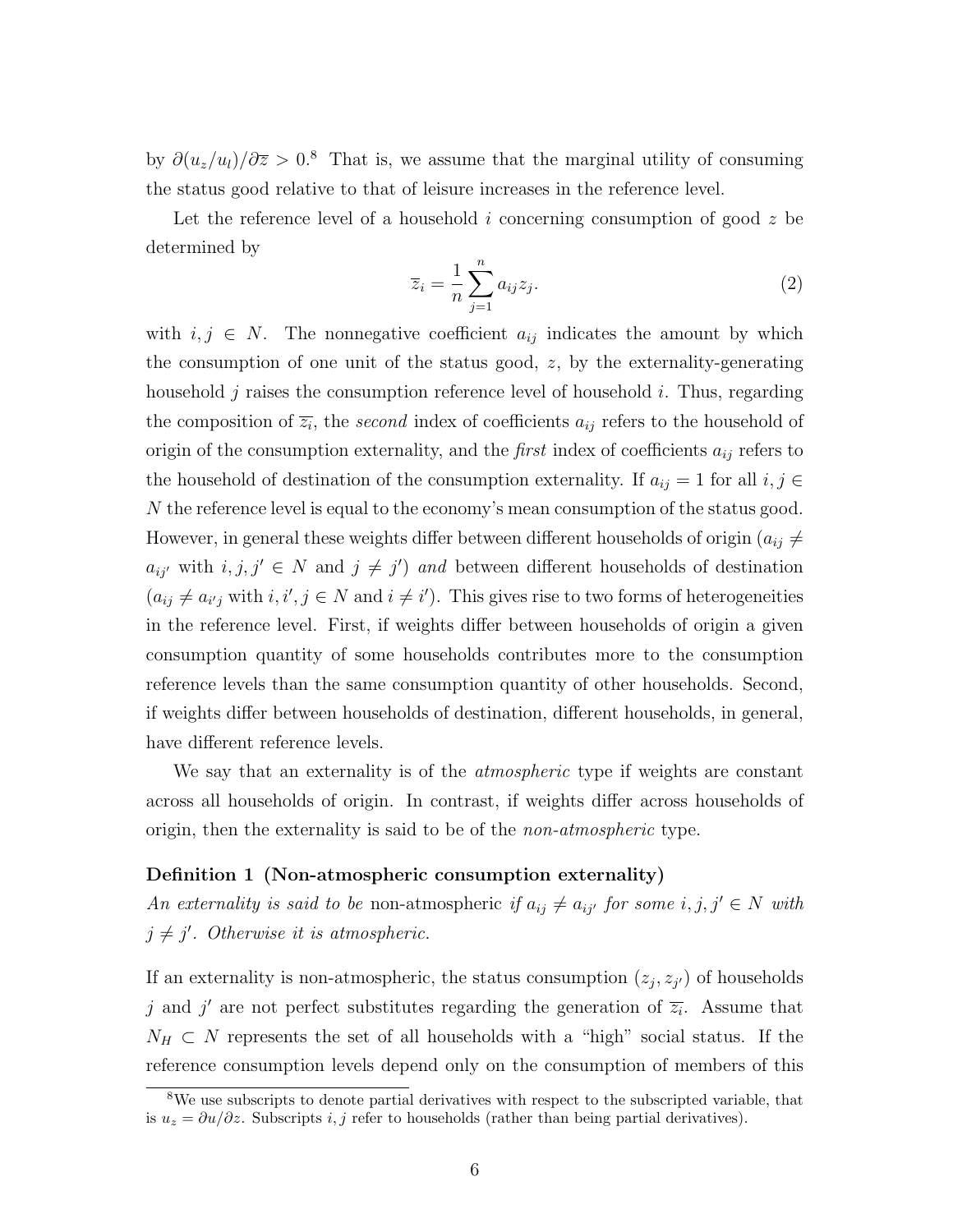group, then  $a_{ij} > 0$  if  $j \in N_H$  and  $a_{ij} = 0$  if  $j \notin N_H$  for all  $i \in N$ .

We say that an externality is *symmetric* if weights are constant across households of destination. In contrast, we say that an externality is *asymmetric* if weights differ between households of destination.

#### Definition 2 (Asymmetric consumption externality)

An externality is said to be asymmetric if  $a_{ij} \neq a_{i'j}$  for some  $i, i', j \in N$  with  $i \neq i'$ . Otherwise, it is symmetric.

As long as  $a_{ij} = a_{i'j}$  for all  $i, i', j \in N$ ,  $\overline{z_i} = \overline{z_{i'}}$ . That is, as long as the externality is symmetric, there is a unique reference level for the whole population. Only if the externality is asymmetric, households have different reference levels, no matter whether the externality is non-atmospheric or not:

# Lemma 1 (Asymmetric and non-atmospheric consumption externality) An asymmetric consumption externality implies personalized consumption reference levels, irrespective of whether the consumption externality is of the non-atmospheric type or not.

There is a linear technology for the production of private goods with labor as the only input. Quantities of goods are chosen such that the (constant) marginal costs of production are equal to one for all commodities. Given competitive markets, the producer prices of both commodities equal one and the wage rate of a household i equals productivity  $w_i$ . The time endowment of a household is normalized to one and is divided between labor and leisure. Hence, the labor income of a household is given by  $w_i(1 - l_i)$ .

### 2.1 The household's maximization problem

In a first step, we characterize consumer behavior given competitive markets. Households maximize their utility subject to the private budget constraint

$$
q_x x_i + q_z z_i \le w_i (1 - l_i) + \tau_i,\tag{3}
$$

where  $q_x = 1 + t_x$  and  $q_z = 1 + t_z$  are consumer prices and  $\tau_i$  is a lump-sum transfer. The tax instruments of the government consist of proportional commodity taxes  $t_x$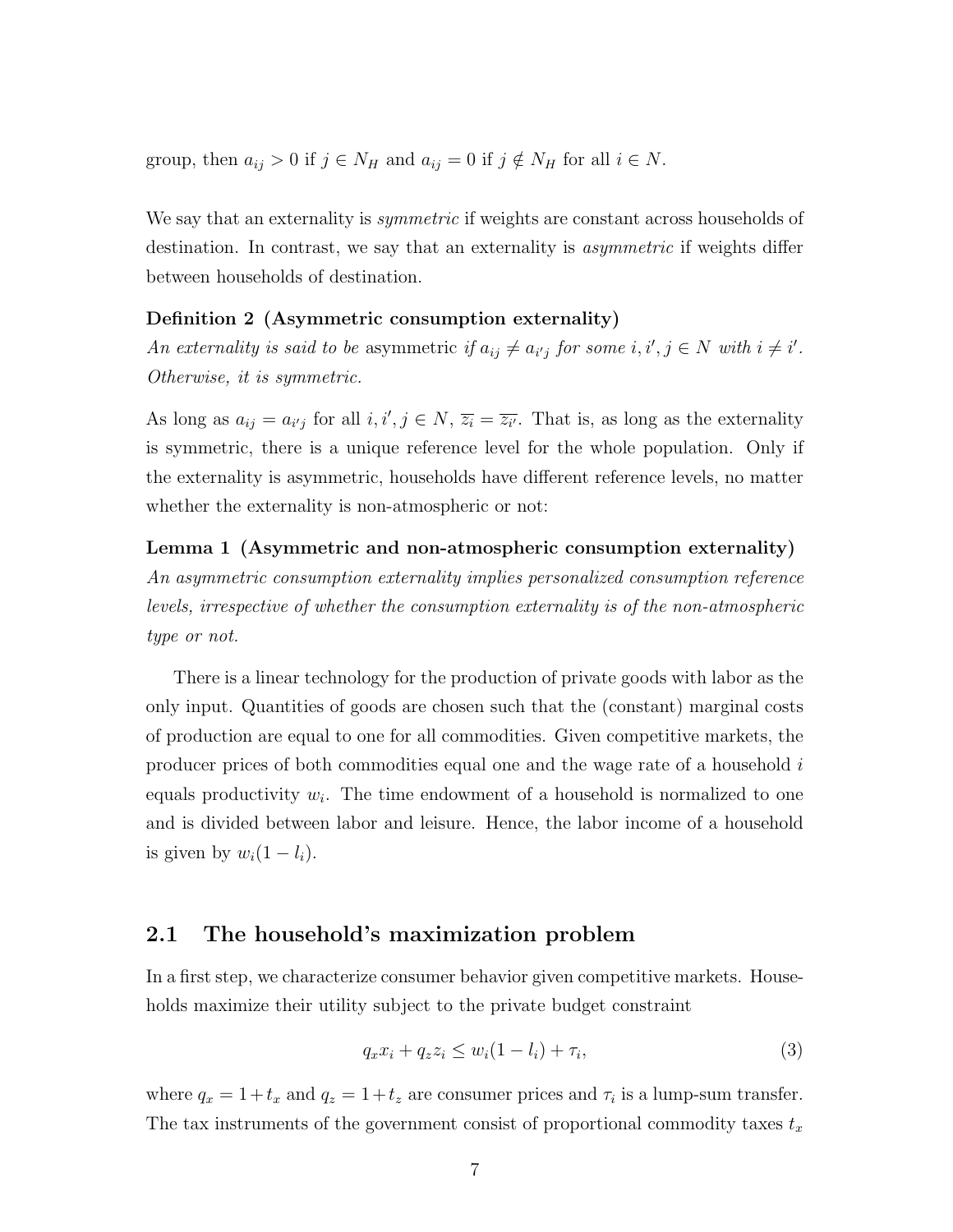and  $t_z$  and a lump-sum element  $\tau_i$ <sup>9</sup> Labor income is left untaxed without loss of generality.

Households choose consumption and leisure such that the following necessary conditions hold:

$$
-MRS_{zx}^i = \frac{1+t_z}{1+t_x},\tag{4}
$$

$$
-MRS_{lx}^i = \frac{w_i}{1+t_x},\tag{5}
$$

with  $MRS_{kx} \equiv -u_k/u_x$  and  $k \in \{z, l\}$ . Households choose  $x, z, l$  so as to equalize their marginal rates of substitution to relative prices. Observe that the altruism parameter  $\varphi$  does not appear in these optimality conditions, i.e. the presence of altruism has no effect on the consumption and leisure decision of a household. A household's indirect utility function is given by

$$
v_i(q_x, q_z, \tau_i, \overline{z}_i) + \frac{\varphi}{n} \sum_{j=1}^n v_j(q_x, q_z, \tau_j, \overline{z}_j).
$$
 (6)

It is the maximum utility a household  $i$  can obtain, given consumer prices, the lump-sum transfer and the reference level. Observe that due to the presence of altruism the indirect utility of household  $i$  also depends on the lump-sum element and reference level of all other households.

### 2.2 Characterization of a first-best allocation

In this subsection we characterize first-best allocations for this economy and analyze which tax instruments are required to implement these allocations. Assume that a social planner can directly determine  $x_i, z_i, l_i$  for each household i. Then a Pareto efficient first-best allocation is a solution to the following problem:

$$
\max_{x_i, z_i, l_i, \overline{z}_i, i=1,\dots,n} u_1(x_1, z_1, l_1, \overline{z}_1) + \frac{\varphi}{n} \sum_{j=1}^n u_j(x_j, z_j, l_j, \overline{z}_j)
$$
(7)

<sup>&</sup>lt;sup>9</sup>In first-best we allow the tax rate on the status good to vary across households, i.e. we allow for personalized commodity taxes  $t_{z,i}$ , and hence, for personalized consumer prices  $q_{z,i}$ .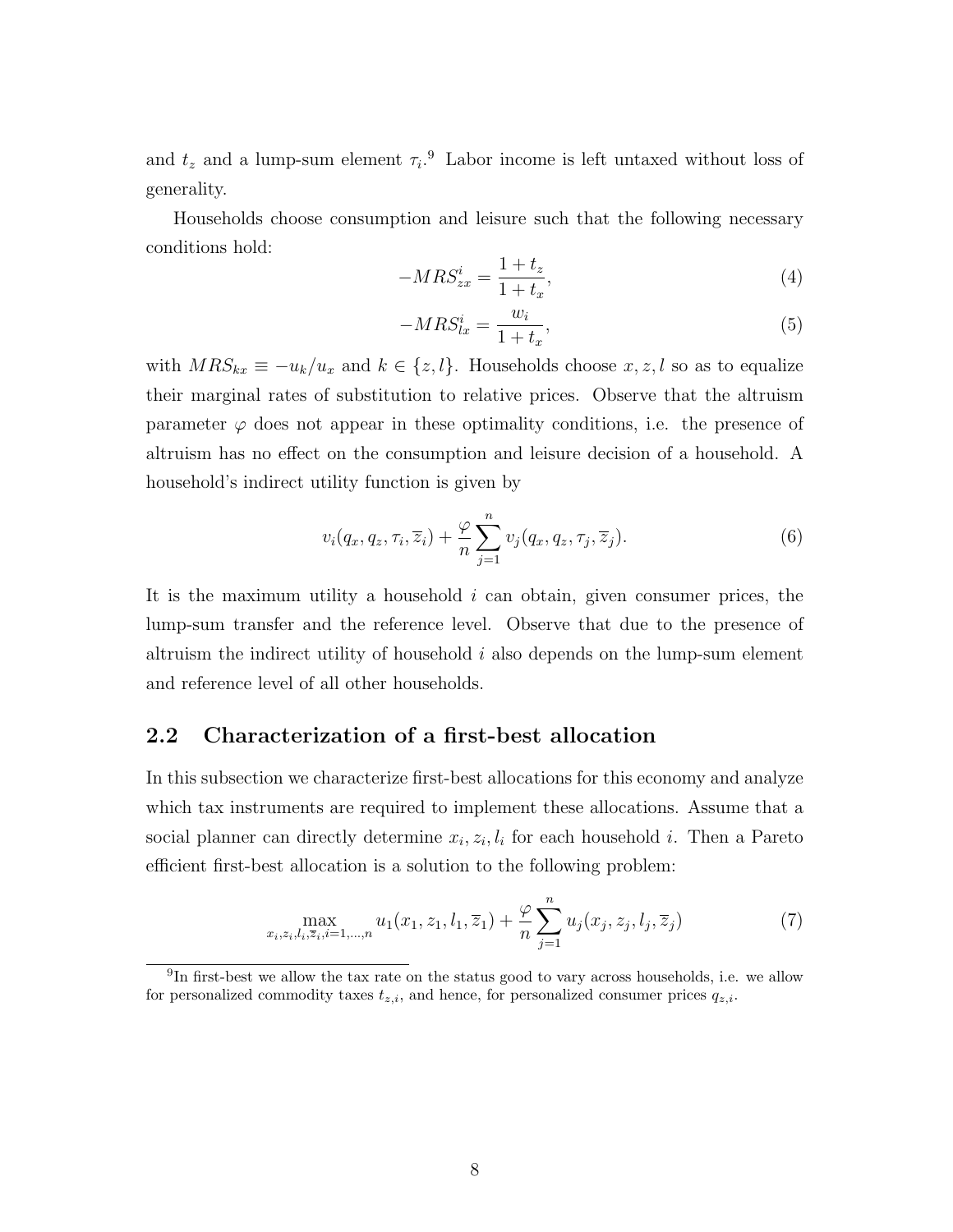subject to

$$
u_i(x_i, z_i, l_i, \overline{z}_i) + \frac{\varphi}{n} \sum_{j=1}^n u_j(x_j, z_j, l_j, \overline{z}_j) \ge \overline{u}_i \qquad i = 2, ..., n \qquad (\mu_i^{FB}) \qquad (8)
$$

$$
\sum_{i=1}^{n} x_i + \sum_{i=1}^{n} z_i = \sum_{i=1}^{n} w_i (1 - l_i)
$$
 (3)

$$
\overline{z}_{i} = \frac{1}{n} \sum_{j=1}^{n} a_{ij} z_{j} \qquad i = 1, ..., n \qquad (\gamma_{i}^{FB}) \quad (10)
$$

where  $\overline{u}_i$  is some minimum utility requirement for household *i*. Lagrange multipliers are given within parenthesis and the index FB refers to first-best. By varying the minimum utility requirement  $\bar{u}_i$  the family of Pareto efficient allocations can be characterized. In the Appendix we show that for an interior solution the following conditions hold:

$$
-MRS_{zx}^{i} = 1 + \underbrace{\frac{1}{n} \sum_{j=1}^{n} \gamma_{j}^{FB} a_{ji}}_{\Psi_{i}} \tag{11}
$$

$$
-MRS_{lx}^i = w_i \tag{12}
$$

$$
\frac{1+\varphi}{\varphi} \ge \frac{1}{n} \sum_{j=1}^{n} \frac{\partial u_j / \partial x_i}{\partial u_j / \partial x_j} \tag{13}
$$

for  $i = 1, ..., n$ . Equations (11) and (12) state conditions for an efficient allocation of consumption goods and leisure. Equation (13) is a fairness condition that puts a limit on the set of allocations consistent with the Pareto criterion.

The second term on the right-hand side of equation (11), which we call  $\Psi_i$ , represents a correction term that arises due to the existence of the status externality. It can be interpreted as the social harm that is caused by an additional unit of status good consumption of household i. It is strictly positive as utility decreases with an increase in the reference level.<sup>10</sup> Observe that if the externality is non-atmospheric  $\Psi_i$  differs between (some) households, i.e.  $\Psi_i \neq \Psi_{i'}$  if  $a_{ji} \neq a_{ji'}$  for  $j, i, i' \in N$  and  $i \neq i'$ . Then, intuitively, status consumption of some households is at the margin socially more harmful than that of other households. Only if the externality is atmospheric  $\Psi_i$  is constant across households.<sup>11</sup>

<sup>&</sup>lt;sup>10</sup>It follows immediately from (55) that then each  $\gamma_j^{FB}$  is strictly positive in the optimum.

<sup>11</sup>Note that even in this case households have different reference levels if the externality is asymmetric.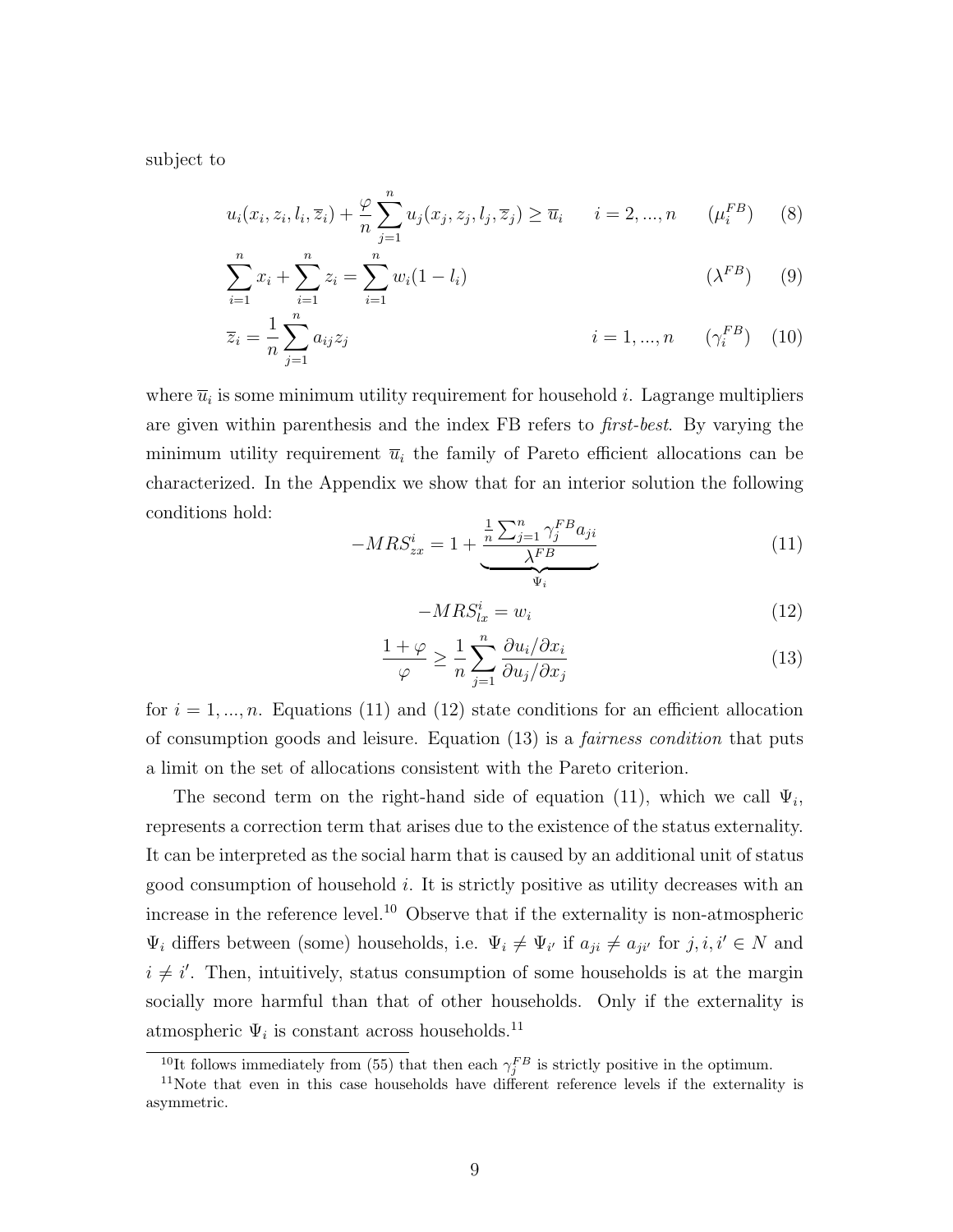The fairness condition in equation (13) shrinks the set of fair utility allocations. It is implied by the presence of genuine altruism in the utility function.<sup>12</sup> It states that for an allocation to be Pareto efficient the average ratio of the marginal utility of consuming good x between household i and all (other) households must not be too large. This ratio is large if household i consumes relatively little of good x compared to all other households. In other words the fairness condition rules out allocations which are too unequal in terms of different marginal utilities of  $x$  (and which would be Pareto efficient with purely egoistic preferences).

In Figure 1 we illustrate the fairness condition if there are only two types of households.<sup>13</sup> One can see that the higher  $\varphi$ , the smaller the set of utility allocations consistent with the fairness condition. Specifically, for  $\varphi = 5$  all utility allocations on the segment  $(A, \underline{A})$  are consistent with the fairness condition. With  $\varphi = 15$ , only the smaller segment  $(\overline{B}, \underline{B})$  is consistent with the fairness condition. As the strength of altruism approaches infinity, the left hand side of (13) approaches unity. That is,  $\partial u_i(.)/\partial x_i = 1$ , for all  $i \in N$ . Under strict quasi concavity of the individual utility functions, only a single utility allocation is consistent with the fairness condition. As the fairness condition requires equalization of *marginal* utilities, this singleton set need not correspond to an egalitarian utility allocation.



FIGURE 1. Fairness condition in first-best;  $\varphi = 5$  vs.  $\varphi = 15$ .

<sup>&</sup>lt;sup>12</sup>In fact, it can be shown that the existence of such a fairness condition is also implied by the presence of pure (instead of genuine) altruism in the utility function.

<sup>&</sup>lt;sup>13</sup>All figures are based on functional specifications and baseline parameter values that are discussed in Section 5.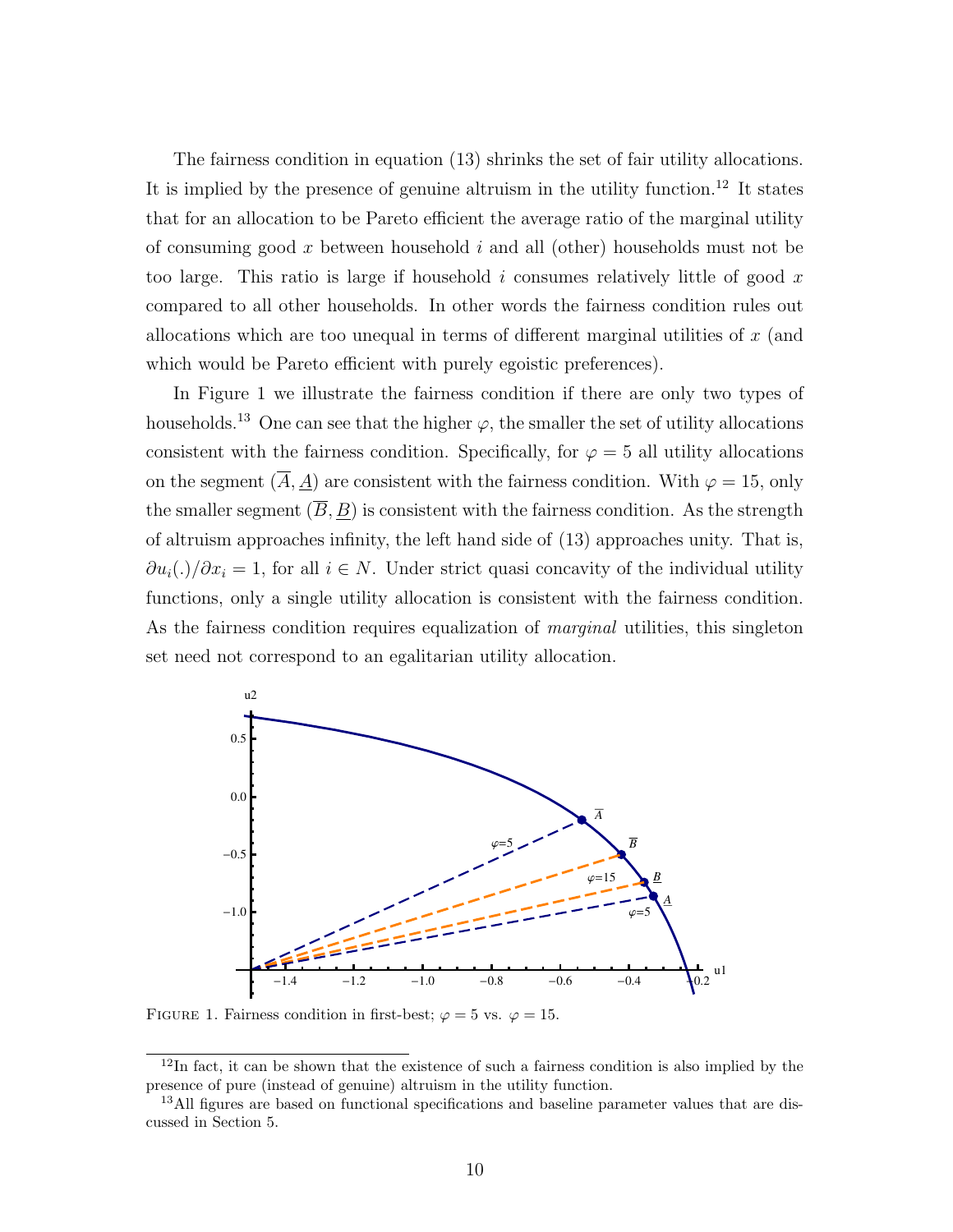In the next step, we discuss the tax instruments required for the implementation of the first-best allocation characterized by equations  $(11) - (13)$ . That is, we analyze how the government has to set taxes such that households realize the efficient allocation as a solution to their maximization problem described above. There are two reasons why the government wants to impose taxes. First of all, it wants to redistribute resources since households differ in earning abilities. In addition, redistribution is also implied by the presence of altruism which limits the set of allocations considered as fair. As a personalized lump-sum transfer/tax is available to the government, it can redistribute without distortions. Second, the government wants to correct for the externalities induced by the consumption of the status good. For the sake of simplicity we assume that no tax revenues have to be raised to finance public good expenditures, i.e. taxes are only used to redistribute resources and to internalize the consumption externalities.

When contrasting conditions  $(11)$  and  $(12)$  with conditions  $(4)$  and  $(5)$  describing the households' optimality condition, one can see that in general a personalized commodity tax  $t_{z,i}$  in addition to the personalized lump-sum element is required to implement the first-best allocation as a competitive equilibrium.<sup>14</sup> A personalized commodity tax is required if the externality is non-atmospheric, because in this case the  $\Psi_i$  differ between households. If the externality is atmospheric, a uniform tax on status consumption in addition to the lump-sum element suffices to implement a first-best allocation. Commodity x stays untaxed in first best as the externality can be fully internalized with  $t_{z,i}$  and redistribution can be achieved through  $\tau_i$  without distortion. Proposition 1 summarizes this result.

#### Proposition 1 (First-best tax structure)

(i) If the externality is atmospheric, then optimal commodity tax rates are given by a single tax on z,  $t_{z,i}^* = \Psi_i = \Psi = t_z^*$  and  $t_x^* = 0$ , whether or not the consumption externality is asymmetric.

(ii) If the externality is non-atmospheric, then optimal commodity tax rates are given by differentiated taxes on z,  $t_{z,i}^* = \Psi_i$  and  $t_x^* = 0$ , whether or not the consumption externality is asymmetric.

(iii) The lump-sum element  $\tau_i^*$  $\hat{i}$  is required for the efficient redistribution of resources.

 $14$ The fact that personalized commodity taxes are required to implement a first-best allocation, when the externalities vary among the individuals causing them, has also been raised by Diamond (1973) and Green and Sheshinski (1976).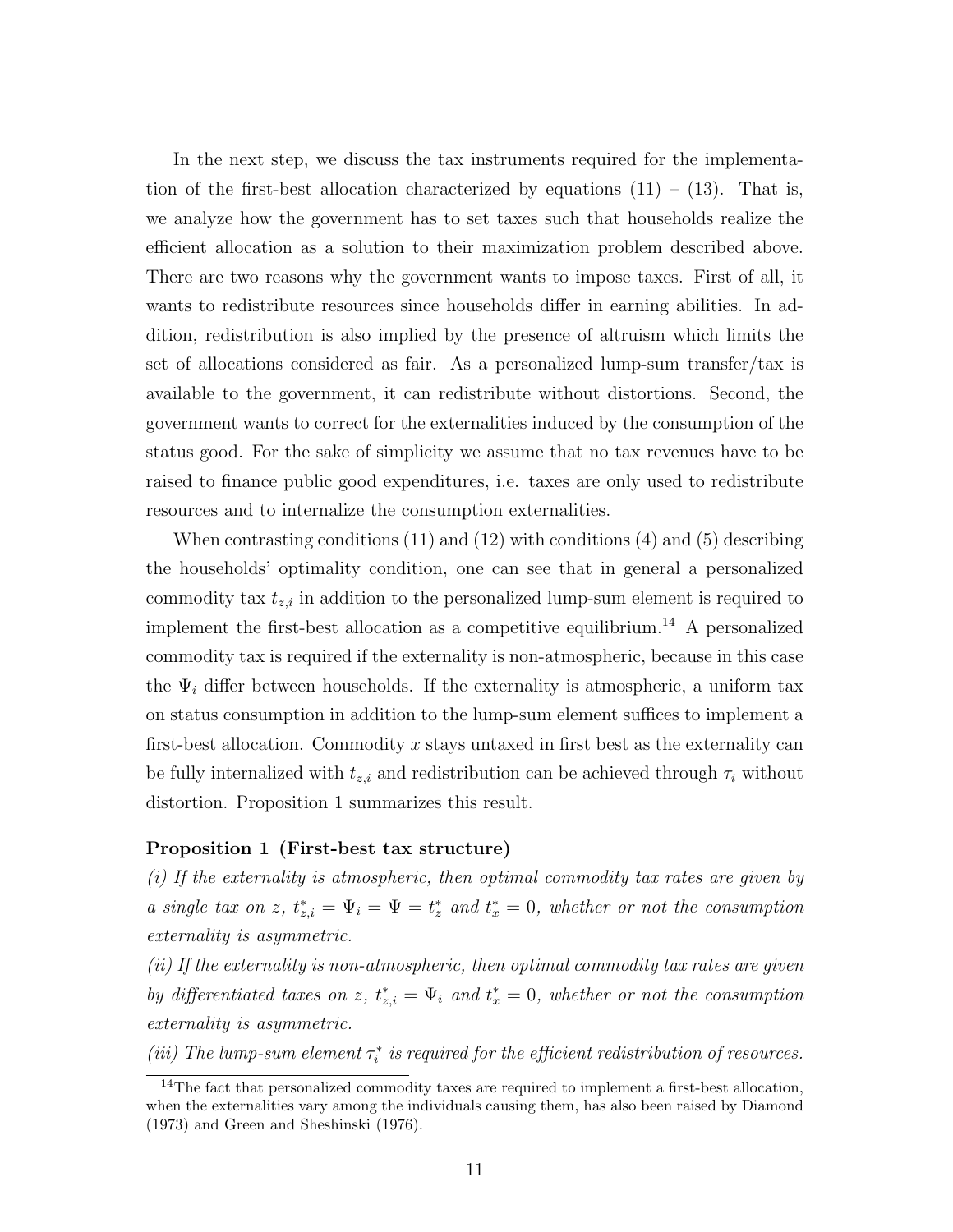Proof. See Appendix.

The intuition for this result is that if the externality is non-atmospheric the status consumption of some households is at the margin socially more harmful than the consumption of other households. This makes it desirable to tax the status consumption of different types at different rates. On the other hand, if the externality is atmospheric the consumption of all households is equally harmful at the margin and a uniform tax rate suffices.

# 3 Optimal second-best tax system

Personalized commodity taxes are required to implement a first-best allocation, but they are hardly a feasible policy instrument. Therefore, we now analyze the secondbest optimal tax policy, when commodity taxes are restricted to be uniform across households. A Pareto efficient second-best tax system is a solution to the following problem:

$$
\max_{t_x, t_z, \tau_i, \overline{z}_i, i=1,\dots,n} v_1(q_x, q_z, \tau_1, \overline{z}_1) + \frac{\varphi}{n} \sum_{j=1}^n v_j(q_x, q_z, \tau_j, \overline{z}_j)
$$
(14)

subject to

$$
v_i(q_x, q_z, \tau_i, \overline{z}_i) + \frac{\varphi}{n} \sum_{j=1}^n v_j(q_x, q_z, \tau_j, \overline{z}_j) \ge \overline{v}_i \qquad i = 2, ..., n \qquad (\mu_i^{SB}) \tag{15}
$$

$$
t_x \sum_{i=1}^{n} x_i + t_z \sum_{i=1}^{n} z_i \ge \sum_{i=1}^{n} \tau_i
$$
 (16)

$$
\overline{z}_{i} = \frac{1}{n} \sum_{j=1}^{n} a_{ij} z_{j} \qquad i = 1, ..., n \qquad (\gamma_{i}^{SB}) \quad (17)
$$

where again  $\bar{v}_i$  is some minimum utility requirement for household i. The index SB for the Lagrange multipliers refers to second-best. We provide the first-order conditions for this problem in the Appendix.

### 3.1 Optimal commodity taxes

From the first-order conditions of this maximization problem the optimal commodity tax structure can be derived. To facilitate notation we define

$$
\epsilon_i \equiv \frac{1}{n} \sum_{j=1}^n \frac{\gamma_j^{SB}}{\lambda^{SB}} a_{ji}.
$$
\n(18)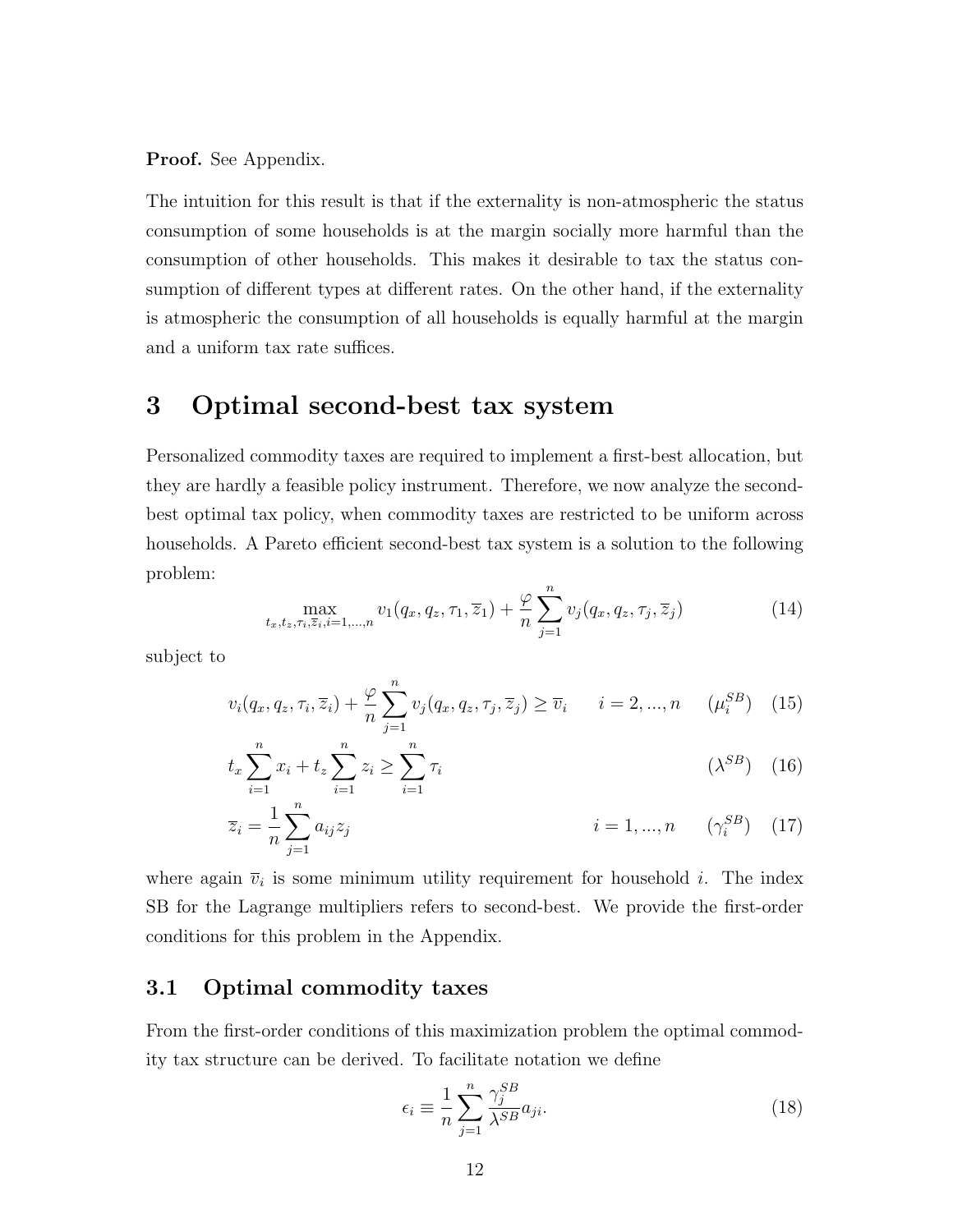It can be interpreted as the marginal social harm induced by the status consumption of household i measured in terms of the government's tax revenues. We assume that  $\epsilon_i > 0$ , i.e. that status consumption is socially harmful.<sup>15</sup>

In the Appendix we show that optimal commodity tax rates satisfy

$$
\begin{pmatrix}\n\overline{s}_{xx} & \overline{s}_{zx} \\
\overline{s}_{xz} & \overline{s}_{zz}\n\end{pmatrix}\n\begin{pmatrix}\nt_x \\
t_z\n\end{pmatrix} =\n\begin{pmatrix}\n\frac{1}{n}\sum_{i=1}^n \epsilon_i s_{zx}^i \\
\frac{1}{n}\sum_{i=1}^n \epsilon_i s_{zz}^i\n\end{pmatrix},
$$
\n(19)

where compensated price effects are denoted by  $s_{zk}^i = \partial z_i^{com}/\partial q_k$  and  $s_{xk}^i = \partial x_i^{com}/\partial q_k$ ,  $k = \{z, x\}$ , and the upper bar is used to denote the mean. By applying Cramer's rule, (19) yields an implicit solution for the optimal second-best commodity taxes  $t_z^{**}$ <sup>\*\*</sup> and  $t_x^*$  $x^{*16}$ 

### Proposition 2 (Second-best commodity tax structure: general case)

The optimal second-best commodity taxes are given by

$$
t_z^{**} = \frac{\frac{1}{n} \left( \overline{s}_{xx} \sum_{i=1}^n \epsilon_i s_{zz}^i - \overline{s}_{xz} \sum_{i=1}^n \epsilon_i s_{zx}^i \right)}{\overline{s}_{zz} \overline{s}_{xx} - \overline{s}_{zx} \overline{s}_{xz}},
$$
(20)

$$
t_x^{**} = \frac{\frac{1}{n}(\overline{s}_{zz}\sum_{i=1}^n \epsilon_i s_{zx}^i - \overline{s}_{zx}\sum_{i=1}^n \epsilon_i s_{zz}^i)}{\overline{s}_{zz}\overline{s}_{xx} - \overline{s}_{zx}\overline{s}_{xz}}.
$$
(21)

The optimal tax on the status good is strictly positive. The sign of  $t^{**}_x$  $x^*$  is ambiguous. Proof. See the Appendix.

Observe that both  $t_z^{**}$ <sup>\*\*</sup> and  $t_x^*$  $x^*$  are used to correct for the status externalities as they both depend on the correction element  $\epsilon_i$ <sup>17</sup> Thus, the 'additivity property' derived by Sandmo (1975) in a model with an atmospheric externality does not apply. The 'additivity property' states that an externality is best addressed by imposing a tax directly on the externality-generating good and by leaving the rest of the tax system unaffected by the externality.<sup>18</sup> In our framework it is optimal to also tax good

<sup>&</sup>lt;sup>15</sup>In principle  $\gamma_j^{SB}$  and by this  $\epsilon_i$  could also be negative. For a detailed discussion on the sign of the Lagrange multiplier of constraint (17) see Eckerstorfer (2013).

 $^{16}$ The  $2x2$  sub-Slutsky matrix of the taxed goods is assumed to be non-singular and negative semi-definite, i.e. a solution to this system of equations exists and the determinant of this matrix is strictly positive.

<sup>&</sup>lt;sup>17</sup>The optimal tax formulas contain no redistributive component as personalized lump-sum taxes are available. If lump-sum taxes were restricted to be uniform,  $t_*^{**}$  and  $t_*^{**}$  would also depend on a redistributive term. This can be seen from the many-person Ramsey rule which we provide in the Appendix (equations (64) and (65)).

<sup>&</sup>lt;sup>18</sup>It has already been shown by Micheletto  $(2008)$  and Eckerstorfer  $(2013)$  in Mirrlees-type models that this result does not hold if the externality is of the non-atmospheric type, as it is the case in our study. Hence, we confirm this finding for a Ramsey-type optimal tax model.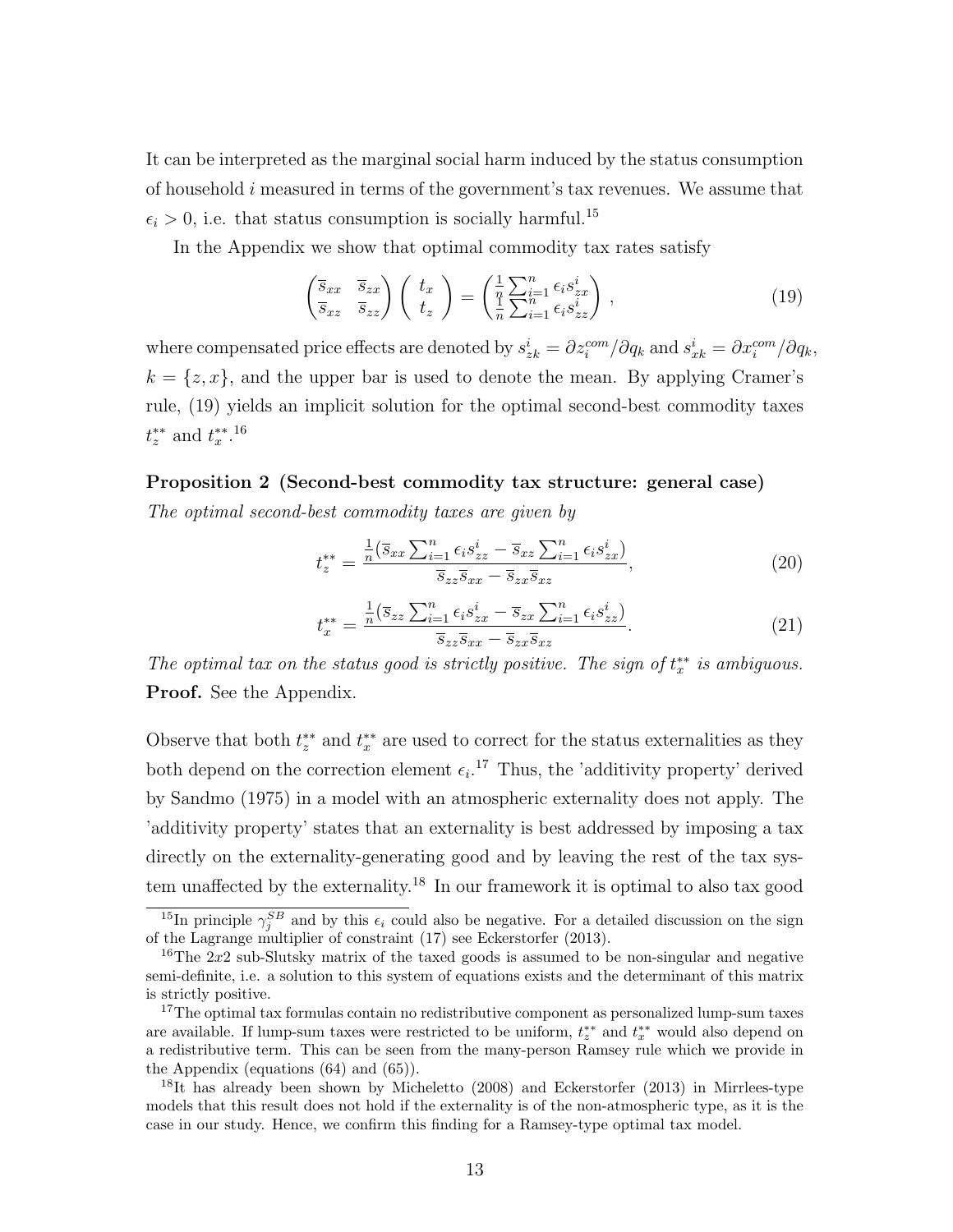x to correct for the externality. The intuition for this result can be described in the following way. The government would want to tax the status consumption of different households at different rates. It wants to tax those households at a higher rate whose consumption is socially more harmful at the margin (see Proposition 1). But if commodity tax rates are restricted to be uniform across households such differential treatment of households is not possible. Therefore, the government wants to exploit other possibilities to channel the consumption decision of households in the desired direction, which can be achieved by changing the relative price structure through  $t_z^{**}$ <sup>\*\*</sup> and  $t_x^{**}$  $x^{*19}$ 

Note that the presence of altruism has no impact on optimal commodity tax rates. This is because the incentive structure of households is not affected by this form of altruism. Households make their decisions independently of the parameter  $\varphi$  as they consider average utility in the population as given. Thus, genuine altruism has no impact on the optimality conditions for an efficient allocation. It has, however, distributional consequences and gives rise to a fairness condition which we discuss in subsection 3.3.

To get a better understanding of the optimal commodity tax structure we now consider a number of special cases which provide some insights on how the optimal commodity taxes depend on the specific form of the reference level and on compensated price effects.

#### Corollary 1 (Second-best commodity tax structure: special cases)

(i) If the externality is atmospheric and symmetric the optimal commodity tax rates are given by

$$
t_z^{**} = t_z^* = \epsilon, \qquad t_x^{**} = t_x^* = 0,
$$
\n<sup>(22)</sup>

with  $\epsilon \equiv \epsilon_i$  for all i.

(ii) If the externality is atmospheric and asymmetric optimal commodity tax rates are given by

$$
t_z^{**} = t_z^* = \epsilon, \qquad t_x^{**} = t_x^* = 0,
$$
\n(23)

with  $\epsilon \equiv \epsilon_i$  for all i. (iii) If  $s_{zx}^i = 0$  or  $s_{zx}^i = s_{zz}^i$  for all  $i \in N$  and without any restriction on the reference

<sup>&</sup>lt;sup>19</sup>A parallel result is due to Sandmo (1976) who finds that there is a case for a tax or subsidy on related goods in addition to a tax on the externality-generating good when the uses of commodities in consumption processes generate externalities (rather than their consumption as such).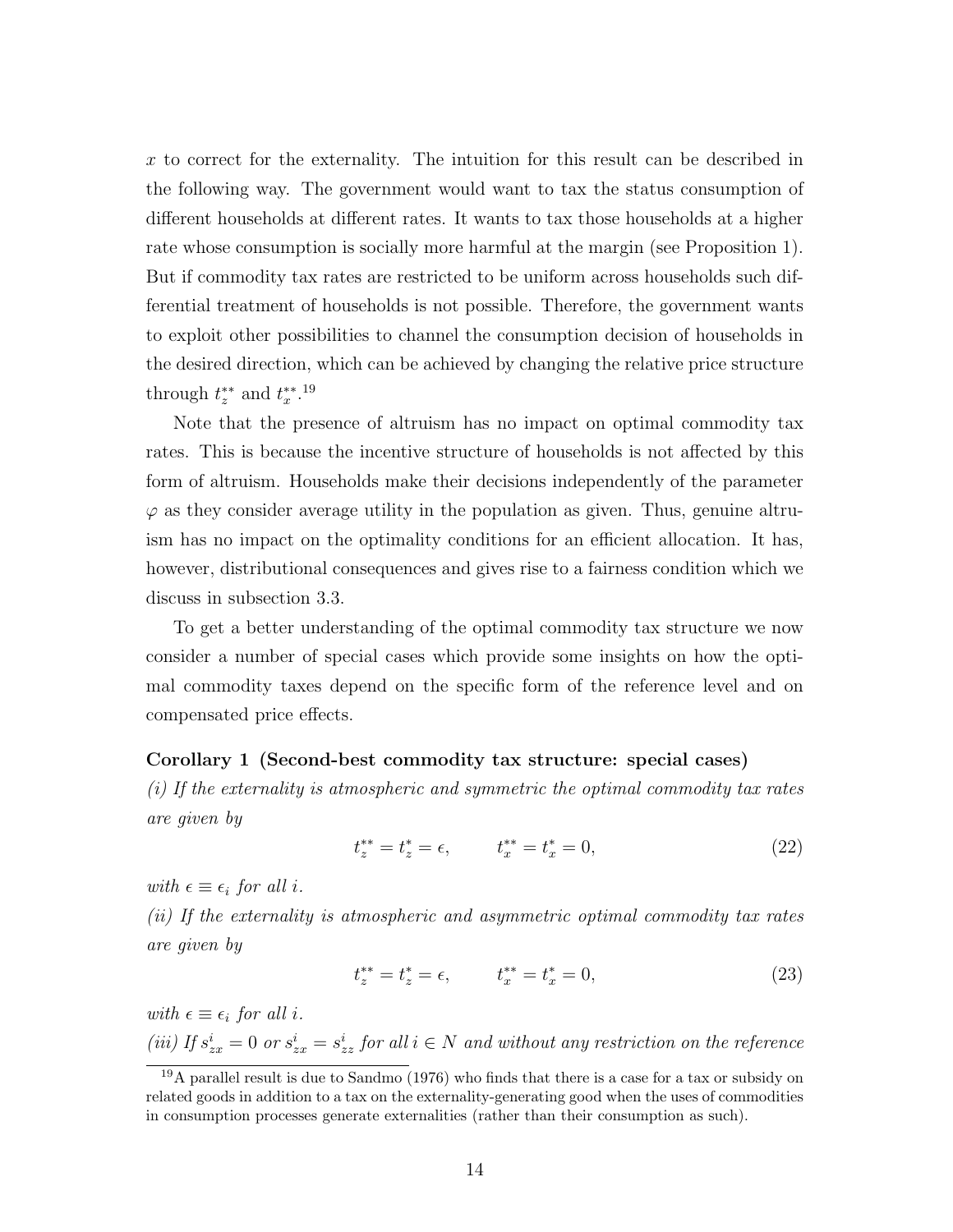levels

$$
t_z^{**} = \frac{\sum_{i=1}^n \epsilon_i s_{zz}^i}{\sum_{i=1}^n s_{zz}^i}, \qquad t_x^{**} = 0.
$$
 (24)

(iv) If  $s_{zx}^i = 0$  or  $s_{zx}^i = s_{zz}^i$  for all  $i \in N$  and only household n is responsible for the formation of the reference level, such that  $a_{ij} = 0$  for  $j = 1, ..., (n - 1)$  and  $a_{ij} = n$ for  $j = n$  then

$$
t_z^{**} = \epsilon_n \frac{s_{zz}^n}{\sum_{i=1}^n s_{zz}^i}, \qquad t_x^{**} = 0.
$$
 (25)

Optimal commodity taxes in Corollary 1 follow immediately from (20) and (21). Case (i) refers to a scenario where there is a unique reference level (for example the average consumption of the status good) while in case (ii) reference levels differ between households. From cases (i) and (ii) it can be seen that good x needs not to be taxed in the optimum if the externality is of the atmospheric type, no matter whether the externality is asymmetric or not. The optimal tax on the status good is equal to the marginal social harm of status consumption  $\epsilon$  if the externality is atmospheric, again no matter whether the externality is asymmetric or not. Note, however, that the expressions for  $\epsilon$  differ between cases (i) and (ii) as  $\epsilon$  depends on the different values for  $a_{ij}$  (see (18)). Thus, whether the externality is symmetric or not has no impact on the optimal commodity tax structure but on the optimal level of  $t_z^{**}$ \*\*. Further, observe that if the externality is atmospheric a uniform tax rate on the status good suffices to fully internalize the externality, and, together with the lump-sum element, a first-best allocation can be reached.

From cases (iii) and (iv) it can be observed that for the optimal commodity tax structure also the structure of compensated price effects is crucial. Given general reference levels, imposing a tax on the nonpositional good is not optimal if compensated cross price effects are zero or if the compensated cross price effects are equal to the own compensated price effect for the status good.<sup>20</sup> Then households respond in such a way to  $t_x$  that no additional correction of the externality can be attained. The structure of compensated price effects also has a strong impact on  $t_z^{**}$  $z^*$  as can be seen from the reduced tax formulas in (24) and (25). Observe that in cases (iii) and (iv) the externality is non-atmospheric and, thus, the marginal social harm of status consumption  $\epsilon_i$  differs between households. This implies that the

<sup>&</sup>lt;sup>20</sup>Note that in this case  $\bar{s}_{xx} > \bar{s}_{zz}$  which follows from the negative semi-definiteness of the Slutsky matrix and our assumption that it is non-singular.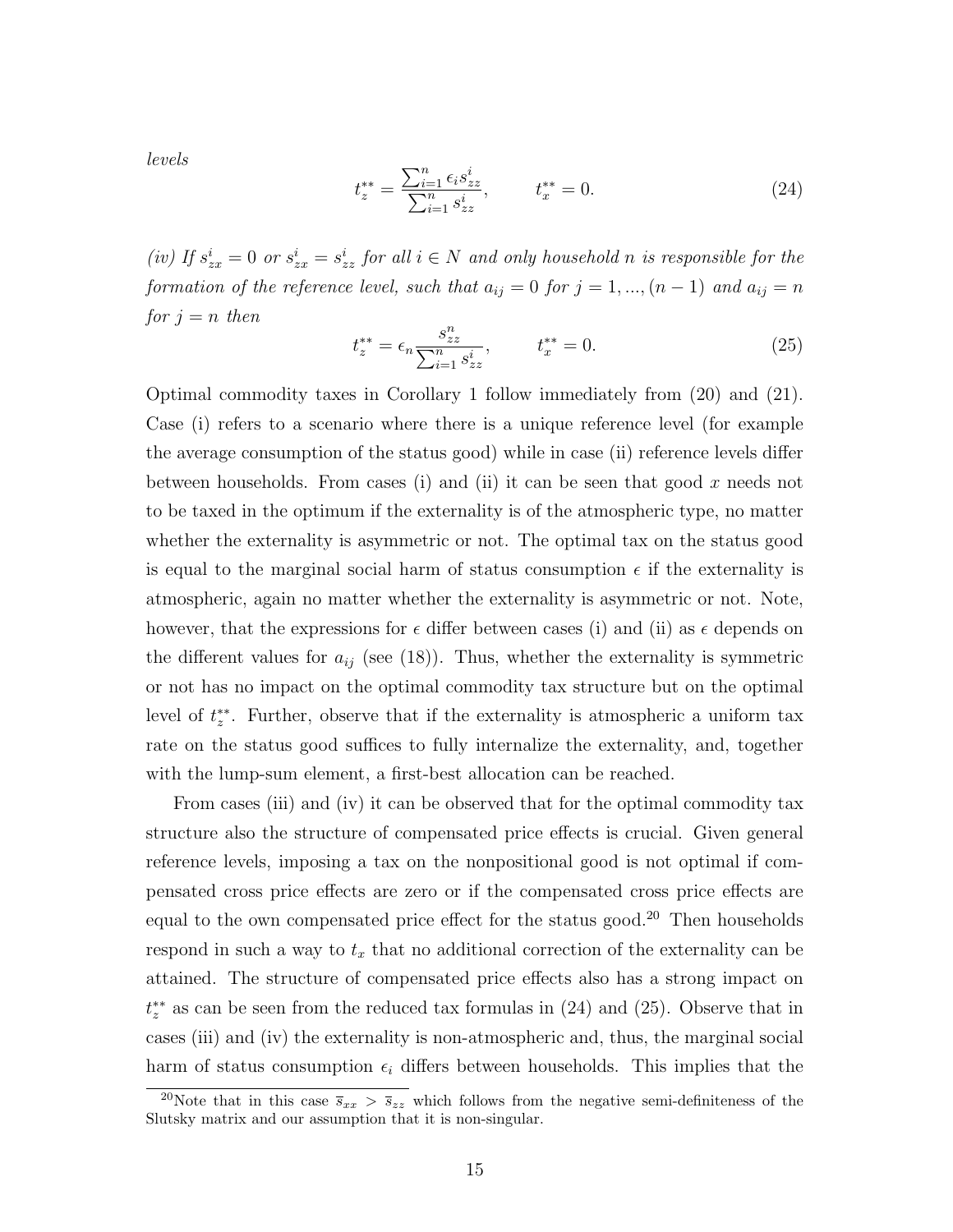optimal tax rate on the status good is higher if those households whose consumption is socially more harmful at the margin also have a higher substitution effect due to a price increase of the status good. This can be seen in particular for case (iv) where only the consumption of household  $n$  is responsible for the status externality.

### 3.2 Optimal lump-sum taxes

In this subsection we briefly discuss the optimal second-best lump-sum element. As personalized lump-sum taxes or -transfers are available, redistribution can be achieved in a non-distortionary way in this economy. In the optimum the social marginal utility of income is set equal to its marginal cost for all households. This follows immediately from the first-order condition for  $\tau_i$  from problem  $(14) - (17)$ which can be written as

$$
\frac{\theta_i^{SB}}{\lambda^{SB}} \frac{\partial v_i}{\partial \tau_i} = MSC_i,\tag{26}
$$

with  $\theta_i^{SB} \equiv \mu_i^{SB} + \varphi/n \sum_{j=1}^n \mu_j^{SB}$  and where the marginal social cost of income  $(MSC_i)$  is defined by

$$
MSC_i \equiv 1 - t_x \frac{\partial x_i}{\partial \tau_i} - t_z \frac{\partial z_i}{\partial \tau_i} + \epsilon_i \frac{\partial z_i}{\partial \tau_i}.
$$
 (27)

The first three terms on the right-hand side of (27) reflect the budget cost of a marginal income increase, and the last term denotes the social harm caused by that income increase due to an increase in status consumption. We now want to find out whether or not in a second-best tax system the lump-sum transfers are also used to correct for the externalities. In first-best, the externalities can be fully internalized by personalized commodity taxes. Then the lump-sum element is not needed for externality correcting purposes and serves only for the redistribution of income. However, in the second-best case the externalities can not be fully internalized due to the restriction that commodity taxes have to be uniform across households. Then one might suspect that also the lump-sum element is required to correct for the externalities. Plugging the optimal commodity taxes given by (20) and (21) into (26) reveals that, in general, a term depending on  $\epsilon_i$ , and therefore on the externality, remains. This implies that the optimal second-best lump-sum element  $\tau_i^{**}$ <sup>\*\*</sup> indeed depends on  $\epsilon_i$ .<sup>21</sup> The intuition for this result is that  $t_z^{**}$  might overcorrect

 $21$ This is not the case if the externality is atmospheric. Then the externalities can be fully internalized with  $t_z^{**}$  alone and a first-best allocation can be reached. In this case  $MSC_i$  is equal to one for all households.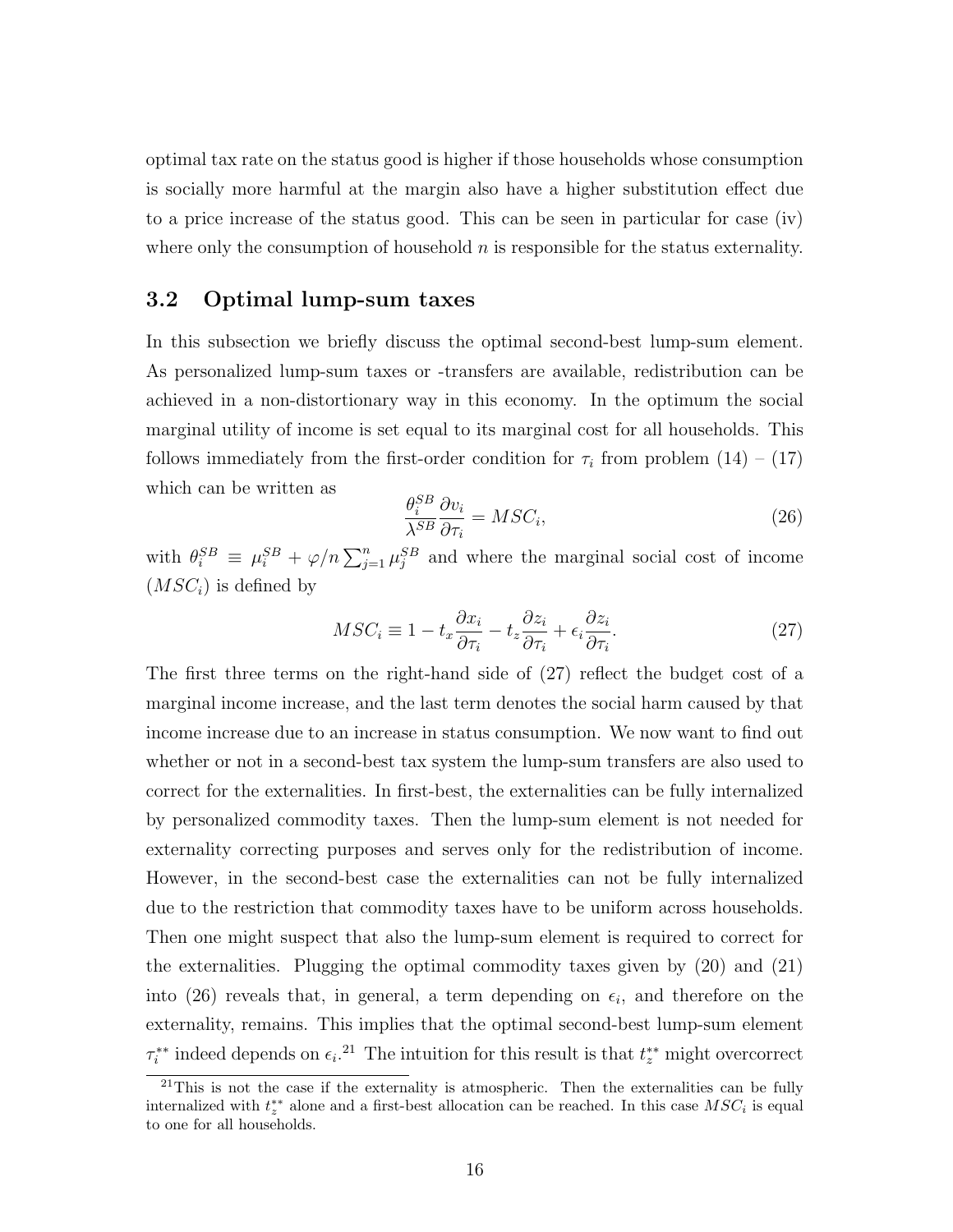for the status consumption of some households with low  $\epsilon_i$  and undercorrect for the status consumption of other households with high  $\epsilon_i$ . The lump-sum element can then be used to compensate those whose status consumption causes little social damage (low  $\epsilon_i$ ) and to extract income from those whose consumption is particularly harmful (high  $\epsilon_i$ ).

To illustrate this point, consider case (iv) of Corollary 1, where only the status consumption of household n causes an externality. In addition assume that there are no compensated cross price effects. By plugging the expressions for  $t^{**}_{z}$ <sup>\*\*</sup> and  $t_x^{**}$ x from (25) into (26) one gets

$$
\frac{\theta_i^{SB}}{\lambda^{SB}} \frac{\partial v_i}{\partial \tau_i} = 1 - \frac{\partial z_i}{\partial \tau_i} \underbrace{(\epsilon_n \frac{s_{zz}^n}{\sum_{i=1}^n s_{zz}^i} - \epsilon_i)}_{\Delta_i}.
$$
\n(28)

Observe that  $\epsilon_i = 0$  for all  $i = 1, ..., n-1$  and  $\epsilon_n > 0$ . Thus,  $\Delta_i$  is positive for these households, while  $\Delta_n$  is negative as  $s_{zz}^n / \sum_{i=1}^n s_{zz}^i < 1$ . This implies  $MSC_i < 1$ for  $i = 1, ..., n - 1$  und  $MSC_n > 1$ . As marginal utility of income is decreasing in income, the externality has a positive impact on the lump-sum element for those whose consumption does not cause an externality and a negative impact on the lump-sum element for household  $n$  who is responsible for the externality. This is in accordance with the intuition provided above, that the lump-sum element is used to compensate those whose consumption is overcorrected by the commodity taxes and to extract income of those households whose consumption is undercorrected. Note that this argument only applies if the externality is non-atmospheric. If the externality is atmospheric it can be fully internalized with  $t_z$  alone. Then  $\Delta_i = 0$  for all i and the government would set  $\tau_i$  at its first-best level. Proposition 3 summarizes this result.

#### Proposition 3 (Second-best lump-sum element)

(i) If the externality is non-atmospheric then in a second-best tax system also the lump-sum element  $\tau_i^{**}$  $i^*$  serves to correct for the externality.

(ii) If the externality is atmospheric then  $\tau_i^{**} = \tau_i^*$  as the externality can be fully internalized through  $t_z^* = t_z^* = \epsilon$  alone.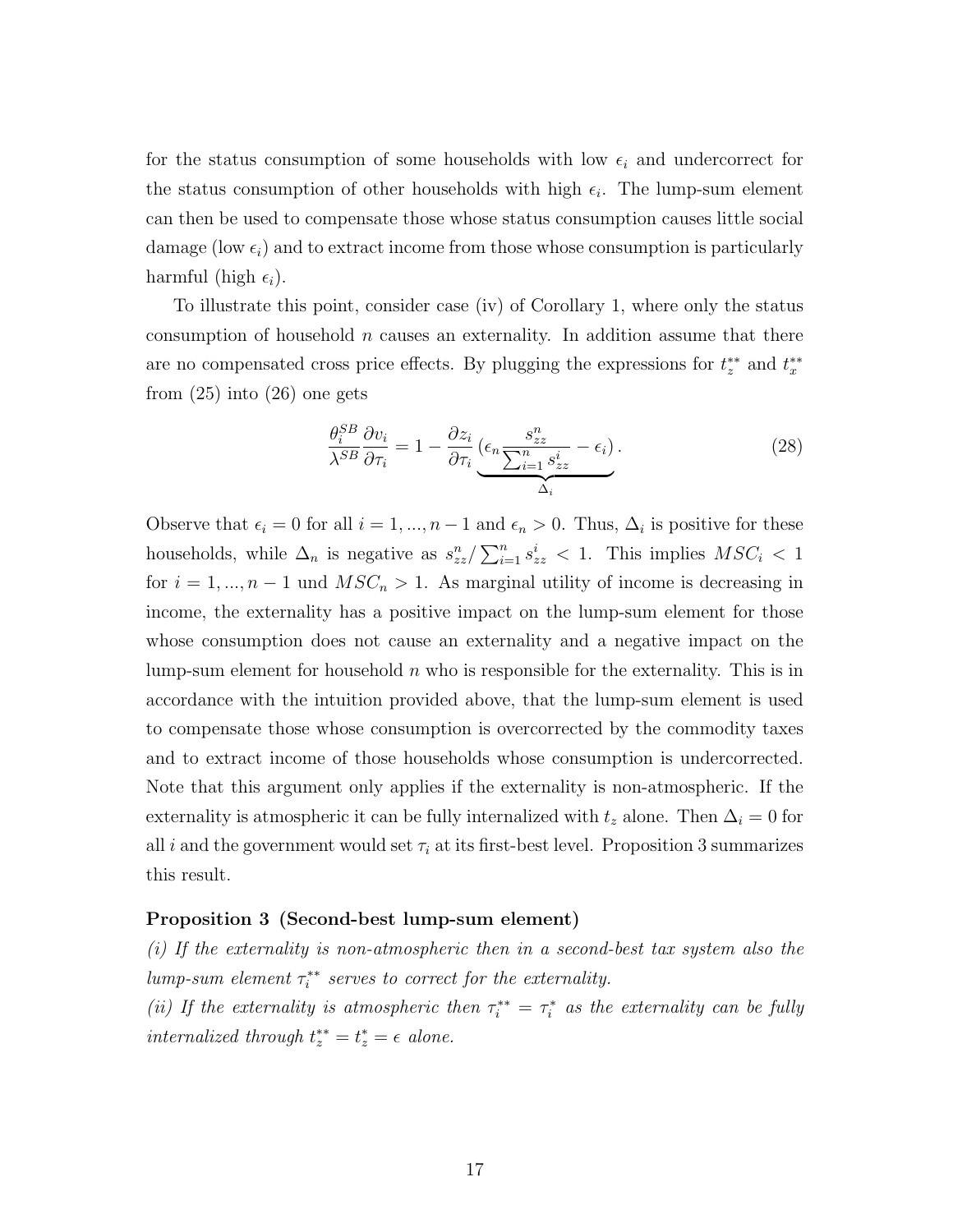### 3.3 Fairness condition

We have shown that the presence of altruism has no impact on the optimal commodity tax structure. However, similar to the first-best case, also in second-best a fairness condition exists which limits the set of allocations consistent with the Pareto criterion. There exists a set of allocations which would be Pareto efficient with purely egoistic preferences but which does not satisfy the Pareto criterion if households are altruistic. Intuitively, at such allocations altruistic households would prefer to give income away to those with very little income instead of consuming it on their own. Such a reallocation would make all households better off leading to a Pareto improvement.<sup>22</sup> Since, in our framework there is no mechanism for households to give money directly to poorer ones, optimal tax policy is affected by the fairness-condition. In second-best, the fairness condition is given by:

$$
\frac{1+\varphi}{\varphi} \ge \frac{1}{n} \sum_{j=1}^{n} \frac{\frac{\partial v_i/\partial \tau_i}{MSC_i}}{\frac{\partial v_j/\partial \tau_j}{MSC_j}}
$$
(29)

for all  $i = 1, ..., n$ . From (29) it can be seen that in second best the average ratio of marginal utilities of income is weighted by  $MSC_i$ . The fairness condition (29) states that for an allocation to be Pareto efficient the average ratio of the marginal utility of income of household  $i$  to that of all other households must not be too large. Interestingly, in the second best case more inequality towards household  $i$  is tolerated if the marginal social cost of increasing the income of that household is large. From  $(27)$  it can be seen that  $MSC_i$  increases with the marginal social cost of status consumption of household i, as given by  $\epsilon_i$ . That is, if the status consumption of household  $i$  is particularly harmful at the margin, then more inequality is tolerated with respect to that household.

In Figure 2 we illustrate this point for two types of households. The figure shows the impact of a consumption externality being non-atmospheric rather than atmospheric on the set of utility allocations that are consistent with the fairness condition in second-best. A shift from an atmospheric to a non-atmospheric externality goes along with a shift in  $MSC_i$ , as in contrast to an atmospheric externality

 $22A$  similar point has been made by Johansson-Stenman (2005) in the context of global environmental problems and the free-riding problem between countries. He shows that if there is a rich and a poor country and the rich country is altruistic toward the poor country, the rich country may still undertake globally efficient abatement investments as it takes utility effects on poor countries into account.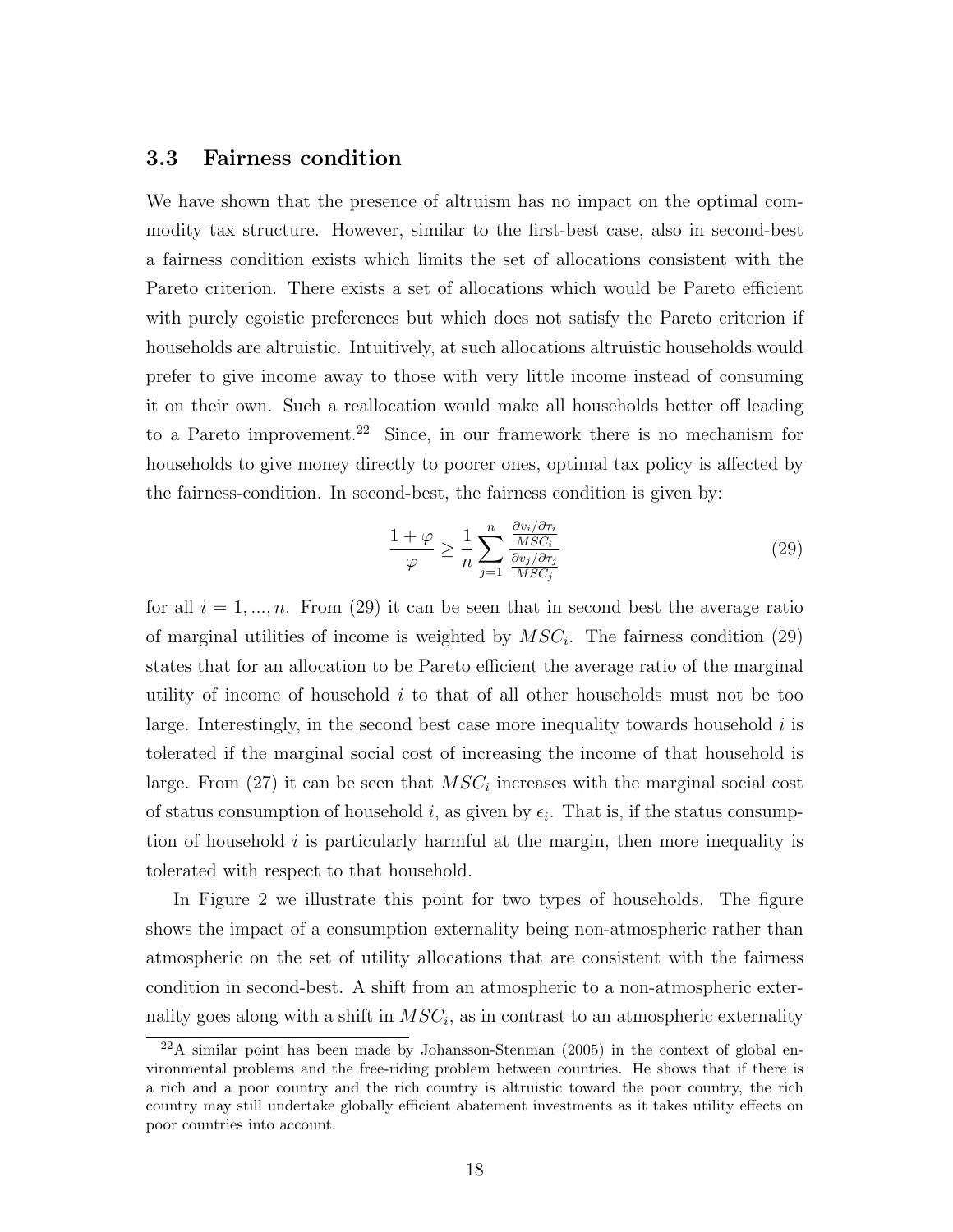a non-atmospheric externality implies that  $\epsilon_i$  differs between households. The yellow dashed lines indicate the utility possibility frontier and fair allocations (segment between  $\overline{A}$  and A) for the case of an atmospheric consumption externality. The solid blue lines show the respective utility allocations for the non-atmospheric consumption externality with  $a_{j1} > a_{j2}$ ,  $j = 1, 2$ , i.e. the consumption of type 1 is socially more harmful at the margin  $(\epsilon_1 > \epsilon_2)^{23}$ 

In order to gain intuitive understanding of this result (see Figure 2), we consider the effects of raising  $a_{j1}$  and lowering  $a_{j2}$  — initially starting at  $a_{j1} = a_{j2} = 1$ . The slope of the utility possibility frontier is given by the right hand side of (29), with  $i = 1$ . Graphically, the fairness condition, as given by  $(29)$ , defines upper and lower bounds of the slope of the utility possibility frontier.

The slope of the Pareto frontier increases when raising  $a_{i1}$  and lowering  $a_{i2}$ . Intuitively, a given redistribution  $(d\tau_1 < 0, d\tau_2 > 0)$  increases  $\tilde{v}_2$  by more in case of the non-atmospheric consumption externality as opposed to the atmospheric one. In case of the non-atmospheric consumption externality, the redistribution moves away resources from the main externality generator. As a consequence,  $\bar{z}_i$  is lowered for all households.

As the slope of the Pareto frontier increases, the set of allocations satisfying the fairness condition shifts up and to the left, as depicted in Figure 2. The fairness condition imposes a requirement on the utility allocation that is very intuitive. As consumer 1 has become the main generator of a negative consumption externality, the fairness condition demands a redistribution of lump sum transfers away from consumer 1 towards consumer 2. In Figure 2, this requirement shows up as a shift of the segment of fair utility allocations towards northeast.

 $^{23}$ Clearly, with the externality being different in the two cases, the utility possibility frontier is different as well.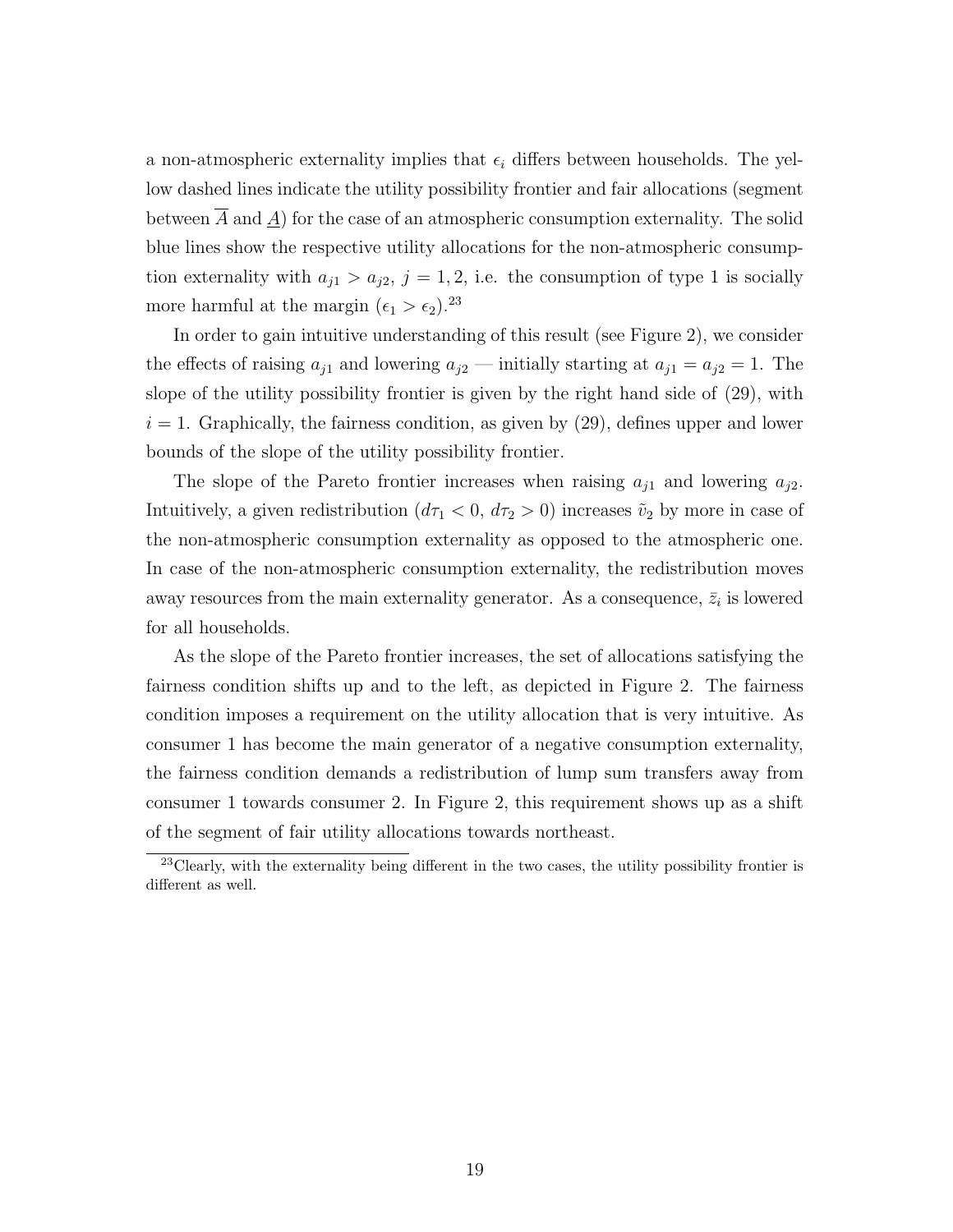

FIGURE 2. Fariness conditions in second-best: atmospheric vs. non-atmospheric externality;  $\varphi=5.$ 

We obtain a similar result if there is a change in the degree in positionality  $p_i$  (for the functional specification, see Section 5). In Figure 3 we compare the segments of fair utility allocations for two scenarios. In the first scenario indicated by the yellow dashed line both households have the same degree of positionality, while in the second scenario (solid blue line) household 2 is more positional than household 1. One observes that the segment shifts upwards implying that in the second scenario more inequality is tolerated with respect to household 1 and less with respect to the (now) more positional household 2. The key to understand this shift is that in scenario 2 for a marginal rise in lump sum transfers, household 2 gains more utility (from increased z consumption, and from shifting consumption from x to z) than household 1 due to the higher importance of status consumption for household 2 as compared to household 1. As a consequence (the absolute value) of the slope of the Pareto frontier  $v_{1,\tau_1}/v_{2,\tau_2}$  increases. That is, the investigated changes in  $p_i$  steepen the Pareto frontier, as can be seen in Figure 3. As the fairness conditions in (29) put constraints on the (minimum- and maximum-) steepness of the Pareto frontier, the steepening of the Pareto frontier — due to changes in  $p_i$  then implies that the segment consistent with (29) shifts upwards.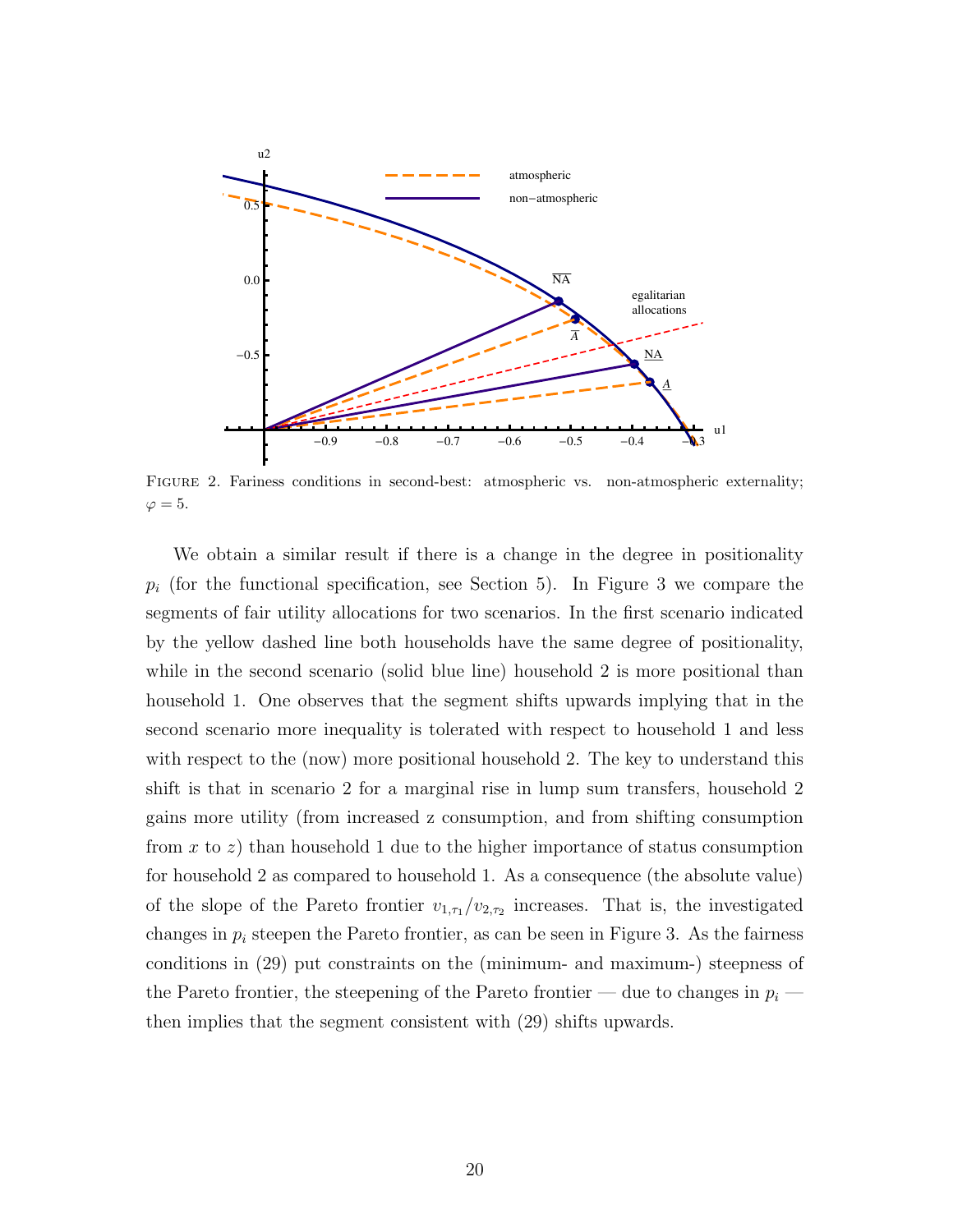

FIGURE 3. Fariness condition in second-best: variation in degree of positionality  $p_i$ ;  $\varphi = 5$ .

# 4 Optimal taxes under a non-welfarist government

Should the government accept status effects in its welfare criterion? Concerns for status and relative position are basically a form of jealousy and envy and one can question whether such behavior has to be respected by the policy maker. In this section we analyze the optimal tax policy of a government which knows that households care about status effects but which does not want to include status preferences in the welfare criterion, i.e. the government's and households' preferences differ. So far, the literature has paid almost no attention to the idea that the presence of relative concerns in the social objective might have to be questioned. An exception is Kanbur et al. (2006) who discuss this issue in a survey article on non-welfarist optimal taxation.

We proceed in a similar way as before. First, we characterize the first-best allocation from the perspective of the government and its implementation through taxes, and then in a further step we discuss the optimal second-best tax policy of a non-welfarist government. In order to be able to present the results in a clear way, we assume, from now on, that status preferences enter the utility function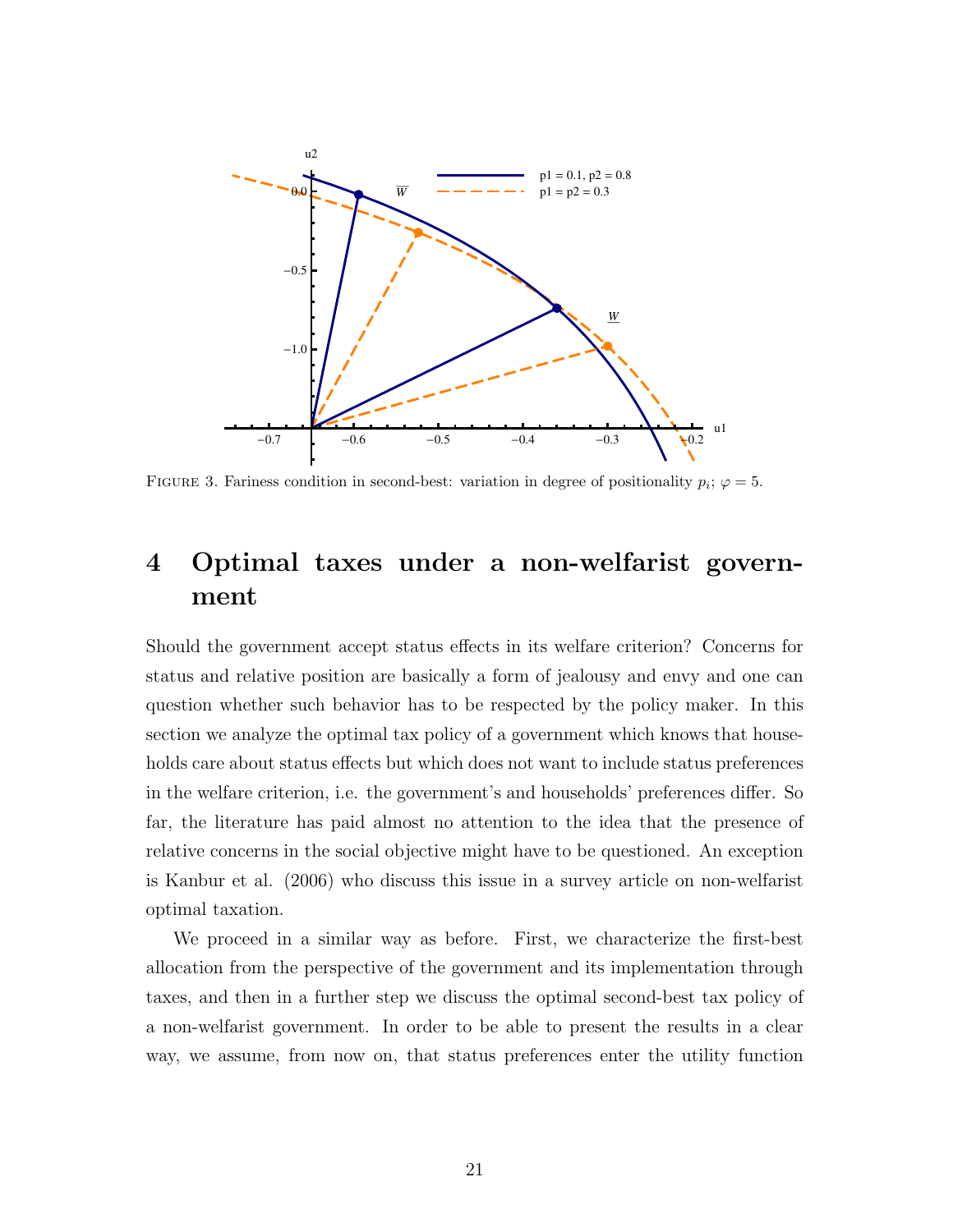additively. Preferences of households are described by the concave utility function

$$
\tilde{u}_i(x_i, z_i, l_i) + m_i(r_i) + \frac{\varphi}{n} \sum_{j=1}^n (\tilde{u}_j(x_j, z_j, l_j) + m_j(r_j)),
$$
\n(30)

where  $r_i \equiv z_i/\overline{z}_i$ . We assume  $m_r > 0$  and  $m_{rr} \leq 0$  for all  $i = 1, ..., n$ . The optimal decision of a household is, again, described by conditions (4) and (5) which can also be written as

$$
\frac{\partial \tilde{u}_i/\partial z_i}{\partial \tilde{u}_i/\partial x_i} + \frac{1}{\underbrace{\overline{z}_i}{\partial \tilde{u}_i/\partial x_i}} = \frac{1+t_z}{1+t_x},\tag{31}
$$

$$
\frac{\partial \tilde{u}_i/\partial l_i}{\partial \tilde{u}_i/\partial x_i} = \frac{w_i}{1+t_x}.\tag{32}
$$

We call  $\tilde{\Psi}_i$  the part of the  $MRS_{zx}^i$  that stems from relative consumption concerns, that is it tells how much of good  $x$  a household is willing to give up for the better relative position an additional unit of z provides. Note that in general  $\tilde{\Psi}_i$  differs between households.

The government knows that households base their decisions on the utility function in (30) but it behaves in a paternalistic way and ignores  $m_i(r_i)$  in its welfare criterion. Let the indirect utility function of a household be given by

$$
\underbrace{\tilde{u}_{i}(z_{i}^{*}(\cdot),x_{i}^{*}(\cdot),l_{i}^{*}(\cdot))}_{\tilde{v}_{i}(q_{x},q_{z},\tau_{i},\overline{z}_{i})} + \underbrace{m_{i}\left(\frac{z_{i}^{*}(\cdot)}{\overline{z}_{i}}\right)}_{s_{i}(q_{x},q_{z},\tau_{i},\overline{z}_{i})} + \underbrace{\varphi}_{n}\sum_{j=1}^{n}\left(\underbrace{\tilde{u}_{j}(z_{j}^{*}(\cdot),x_{j}^{*}(\cdot),l_{j}^{*}(\cdot))}_{\tilde{v}_{j}(q_{x},q_{z},\tau_{j},\overline{z}_{j})} + \underbrace{m_{j}\left(\frac{z_{j}^{*}(\cdot)}{\overline{z}_{j}}\right)}_{s_{j}(q_{x},q_{z},\tau_{j},\overline{z}_{j})}\right).
$$
\n(33)

The government considers only  $\tilde{v}_i + \frac{\varphi}{n}$  $\frac{\varphi}{n} \sum_{j=1}^{n} \tilde{v}_j$  in the welfare criterion. Hence, the altruistic part of individual utility is included in the welfare criterion while the utility part  $s_i$  emerging from the relative position of households will be omitted.<sup>24</sup>

### 4.1 Characterization of first-best allocations

We first characterize first-best allocations from the perspective of the government. Assume again that the government can directly determine  $x_i, z_i, l_i$  for each household *i*. Then an efficient first-best allocation from the perspective of the government

<sup>&</sup>lt;sup>24</sup>One implication of this is that the envelope theorem has to be used with care when taking derivatives of  $\tilde{v}_i$ . For example Roy's identity becomes  $\frac{\partial \tilde{v}_i}{\partial t_z} = -z_i \frac{\partial \tilde{v}_i}{\partial \tau_i} - (\frac{\partial s_i}{\partial t_z} + z_i \frac{\partial s_i}{\partial \tau_i}).$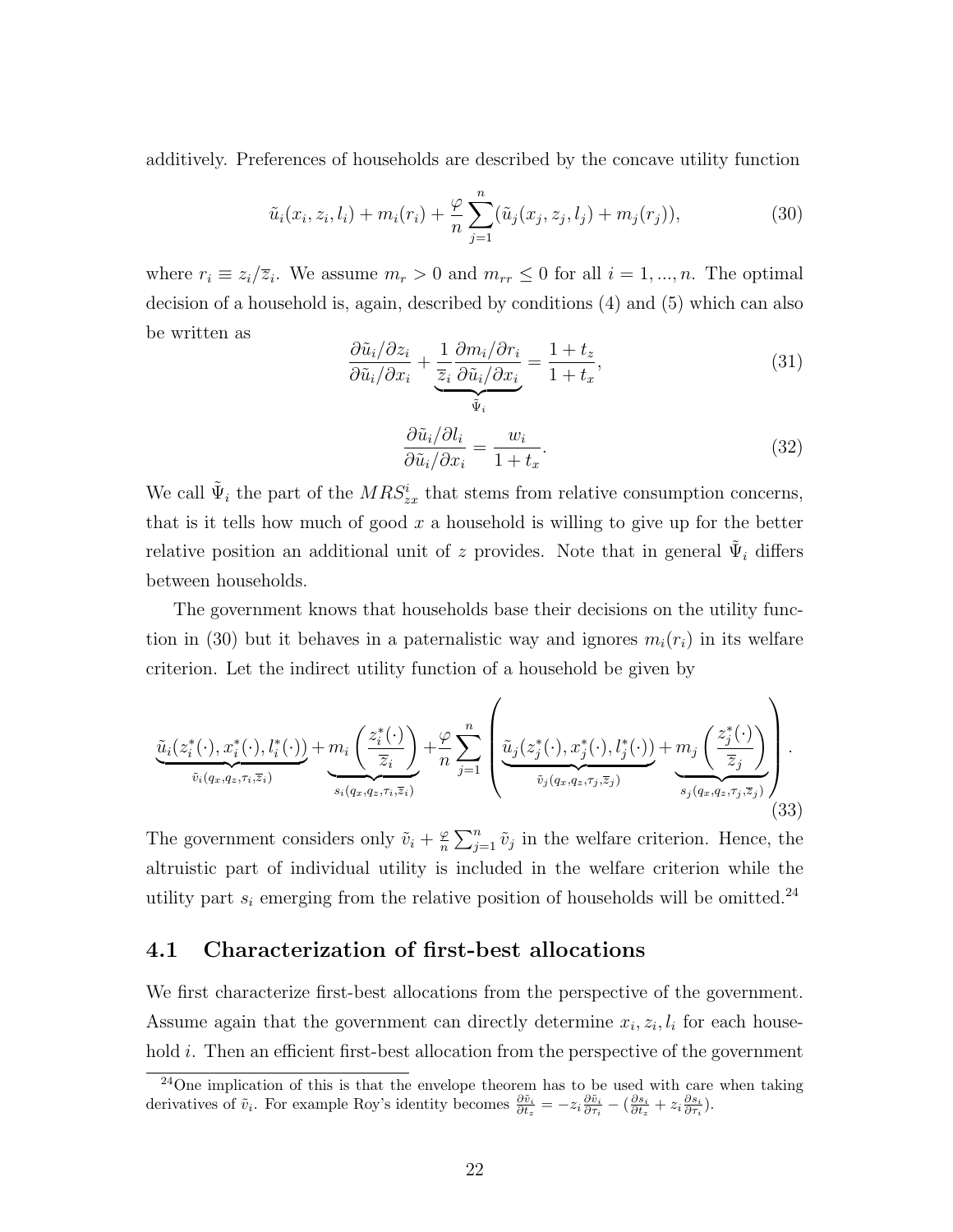is a solution to the problem

$$
\max_{x_i, z_i, l_i, i=1,\dots,n} \tilde{u}_1(x_1, z_1, l_1) + \frac{\varphi}{n} \sum_{j=1}^n \tilde{u}_j(x_j, z_j, l_j)
$$
(34)

subject to

$$
\tilde{u}_i(x_i, z_i, l_i) + \frac{\varphi}{n} \sum_{j=1}^n \tilde{u}_j(x_j, z_j, l_j) \ge \overline{u}_i \qquad i = 2, ..., n \qquad (\tilde{\mu}_i^{FB}) \tag{35}
$$

$$
\sum_{i=1}^{n} x_i + \sum_{i=1}^{n} z_i = \sum_{i=1}^{n} w_i (1 - l_i)
$$
 (36)

(37)

Observe that the government ignores the reference consumption levels and their impact on private utility in its maximization problem. In the Appendix, we provide the first-order conditions for this problem from which the following optimality conditions can be derived:

$$
\frac{\partial \tilde{u}_i/\partial z_i}{\partial \tilde{u}_i/\partial x_i} = 1,\tag{38}
$$

$$
\frac{\partial \tilde{u}_i/\partial l_i}{\partial \tilde{u}_i/\partial x_i} = w_i,\tag{39}
$$

$$
\frac{1+\varphi}{\varphi} \ge \frac{1}{n} \sum_{j=1}^{n} \frac{\partial \tilde{u}_i / \partial x_i}{\partial \tilde{u}_j / \partial x_j},\tag{40}
$$

for all  $i = 1, ..., n$ . From (38) and (39) it can be seen that if households had no relative consumption concerns, the government would not want to distort their consumption and leisure decision. But since households care about status consumption, the government wants to distort the decision of households so that they behave as if they had no status concerns. In other words, the government wants to correct for the status preferences. In addition, similar to the welfarist case, the fairness condition given by (40) limits the set of allocations consistent with the Pareto criterion. This fairness condition also holds in the non-welfarist case because the government respects altruism to be part of the welfare criterion.<sup>25</sup>

In order to see which tax instruments are required to implement a first-best allocation, one has to contrast conditions (38) and (39) with the optimality conditions

 $^{25}$ In the next section, for a specified utility function, we compare the fairness condition of a welfarist with that of a non-welfarist government. There we show that the set of allocations considered as fair by a non-welfarist government is a strict subset of the set of allocations considered as fair by a welfarist government.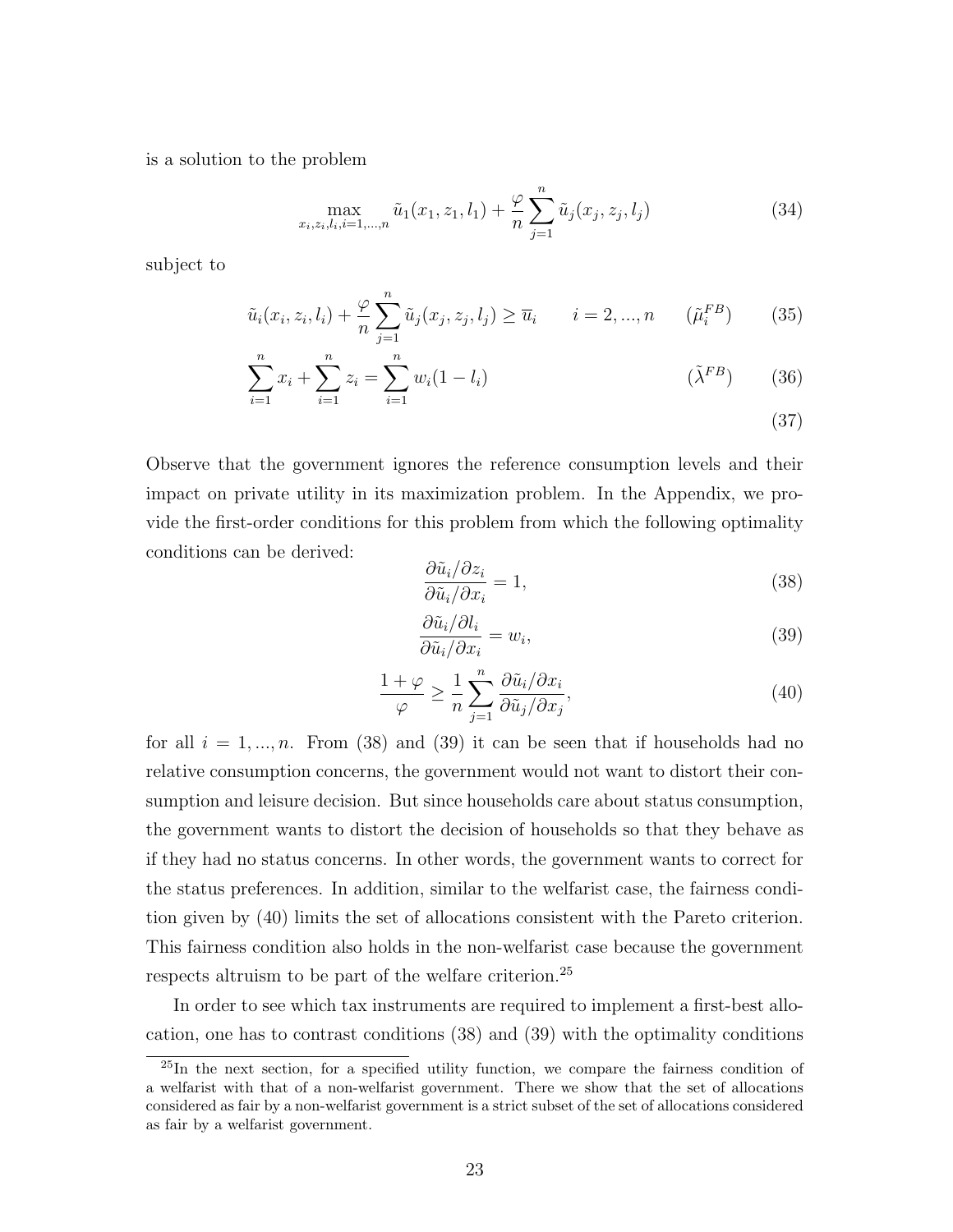of a household given by (31) and (32). Similar to the welfarist case, a personalized commodity tax  $\tilde{t}^*_{z,i} = \tilde{\Psi}_i$  on the status good, in addition to the personalized lump-sum element, is required to implement a first-best allocation as a competitive equilibrium. Only if  $\tilde{\Psi}_i$  is constant across households, a uniform commodity tax on all households would suffice. In contrast to the welfarist case, whether or not a uniform tax on the status good suffices to implement the first-best allocation does not depend on whether the externality is atmospheric or not. A uniform tax rate on the status good suffices if the externality is symmetric — which implies that  $\overline{z}_i = \overline{z}$  — and if  $m_r/\tilde{u}_x$  is constant across households. A personalized commodity tax is required in the non-welfarist case if different households are willing to give up different amounts of  $x$  for the better relative position an additional unit of  $z$ provides. This is the case if  $\tilde{\Psi}_i$  differs across households. Note that the nature of the externality does not affect the first-best tax rate if  $\partial MRS_{zx}/\partial \overline{z}_i = 0$ , as then the household decision does not depend on  $\overline{z}_i$ . Proposition 4 summarizes this result.

#### Proposition 4 (Non-welfarist government: first-best tax structure)

(i) In general optimal commodity tax rates are given by differentiated taxes on  $z$ ,  $\tilde{t}_{z,i}^* = \tilde{\Psi}_i$  and  $\tilde{t}_x^* = 0$ , whether or not the consumption externality is non-atmospheric. (ii) If the externality is atmospheric and symmetric and if  $m_r/\tilde{u}_x$  is the same for all households, then optimal commodity tax rates are given by a single tax on z,  $\tilde{t}_{z,i}^* = \tilde{\Psi}_i = \tilde{\Psi}_z^*$  and  $\tilde{t}_x^* = 0$ .

(iii) The nature of the consumption externality has no impact on  $\tilde{t}_z^*$  and  $\tilde{t}_x^*$  if  $\partial MRS_{zx}/\partial \overline{z}_i = 0.$ 

(iv) The lump-sum element  $\tilde{\tau}_i^*$  $i_i^*$  is required for the efficient redistribution of resources. Proof. See Appendix.

Loosely speaking some households care more about status than others, hence a government which wants to correct for status preferences would want to treat these households differently. In contrast to the previous section it is not important how different households contribute to the reference level. Now the crucial aspect is that some households are willing to give up more for additional status than others.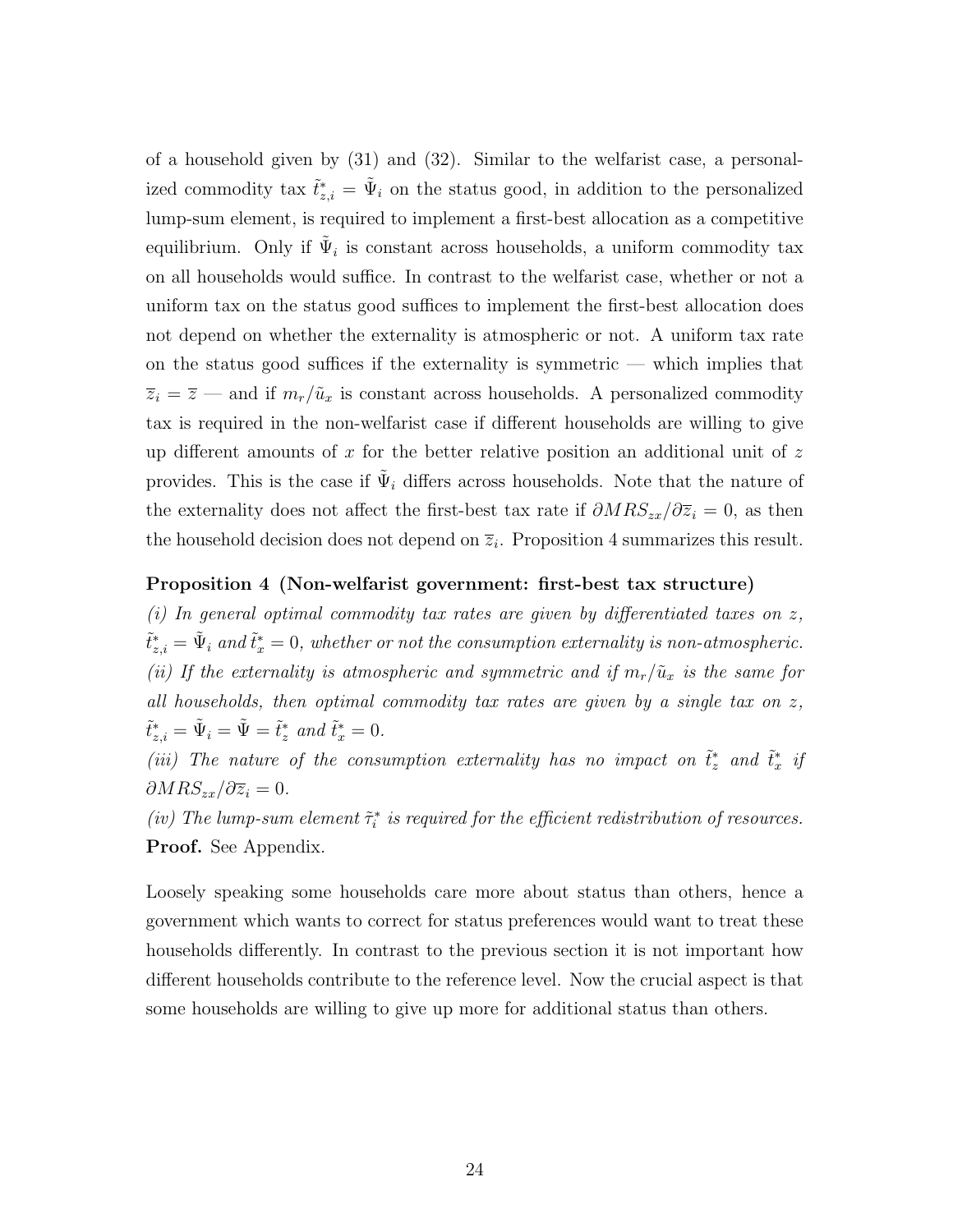### 4.2 Optimal second-best tax system

If personalized commodity taxes are not feasible, a second-best tax system, from the perspective of the government, is a solution to the following problem:

$$
\max_{t_x, t_z, \tau_i, \overline{z}_i, i=1,\dots,n} \tilde{v}_1(q_x, q_z, \tau_1, \overline{z}_1) + \frac{\varphi}{n} \sum_{j=1}^n \tilde{v}_j(q_x, q_z, \tau_j, \overline{z}_j)
$$
(41)

subject to

$$
\tilde{v}_i(q_x, q_z, \tau_i, \overline{z}_i) + \frac{\varphi}{n} \sum_{j=1}^n \tilde{v}_j(q_x, q_z, \tau_j, \overline{z}_j) \ge \overline{v}_i \qquad i = 2, ..., n \qquad (\tilde{\mu}_i^{s}) \tag{42}
$$

$$
t_x \sum_{i=1}^{n} x_i + t_z \sum_{i=1}^{n} z_i \ge \sum_{i=1}^{n} \tau_i
$$
 (33)

$$
\overline{z}_{i} = \frac{1}{n} \sum_{j=1}^{n} a_{ij} z_{j} \qquad i = 1, ..., n \qquad (\tilde{\gamma}_{i}^{SB}) \quad (44)
$$

The first-order conditions for this problem are provided in the Appendix. Note that the only difference to problem  $(14) - (17)$  is the objective function in which the status part of the utility function is now omitted. Still,  $\tilde{v}_i$  is affected by the reference level through the effect of  $\overline{z}_i$  on  $x, z, l$ .<sup>26</sup> Thus, when designing the optimal tax system the effect of taxes on the reference levels has to be taken into account, even though the direct impact of  $\overline{z}_i$  on individual utility is not considered.

From the first-order conditions of problem  $(41) - (44)$  one can derive an implicit solution for the optimal second-best commodity taxes chosen by a non-welfarist government.

Proposition 5 (Non-welfarist government: second-best commodity taxes) The optimal second-best commodity taxes from the perspective of a non-welfarist government are given by

$$
\tilde{t}^{**}_{z} = \frac{\frac{1}{n} \left( \overline{s}_{xx} \sum_{i=1}^{n} \frac{\tilde{\theta}^{SB}_{i}}{\tilde{\lambda}^{SB} \overline{z}_{i}} \frac{1}{\partial r_{i}} s_{zz}^{i} - \overline{s}_{xz} \sum_{i=1}^{n} \frac{\tilde{\theta}^{SB}_{i}}{\tilde{\lambda}^{SB} \overline{z}_{i}} \frac{1}{\partial r_{i}} s_{zx}^{i} \right)}{\overline{s}_{zz} \overline{s}_{xx} - \overline{s}_{zx} \overline{s}_{xz}} + \frac{\frac{1}{n} \left( \overline{s}_{xx} \sum_{i=1}^{n} \tilde{\epsilon}_{i} s_{zz}^{i} - \overline{s}_{xz} \sum_{i=1}^{n} \tilde{\epsilon}_{i} s_{zx}^{i} \right)}{\overline{s}_{zz} \overline{s}_{xx} - \overline{s}_{zx} \overline{s}_{xz}}, \tag{45}
$$

<sup>&</sup>lt;sup>26</sup>The sign of  $\tilde{v}_{\overline{z}}$  is ambiguous. In contrast to the previous section, now the government only takes the indirect effect of  $\overline{z}_i$  on  $\tilde{u}_i(x, z, l)$  through its effect on demand for  $x, z, l$  into account and not the direct impact on  $m_i(r_i)$ .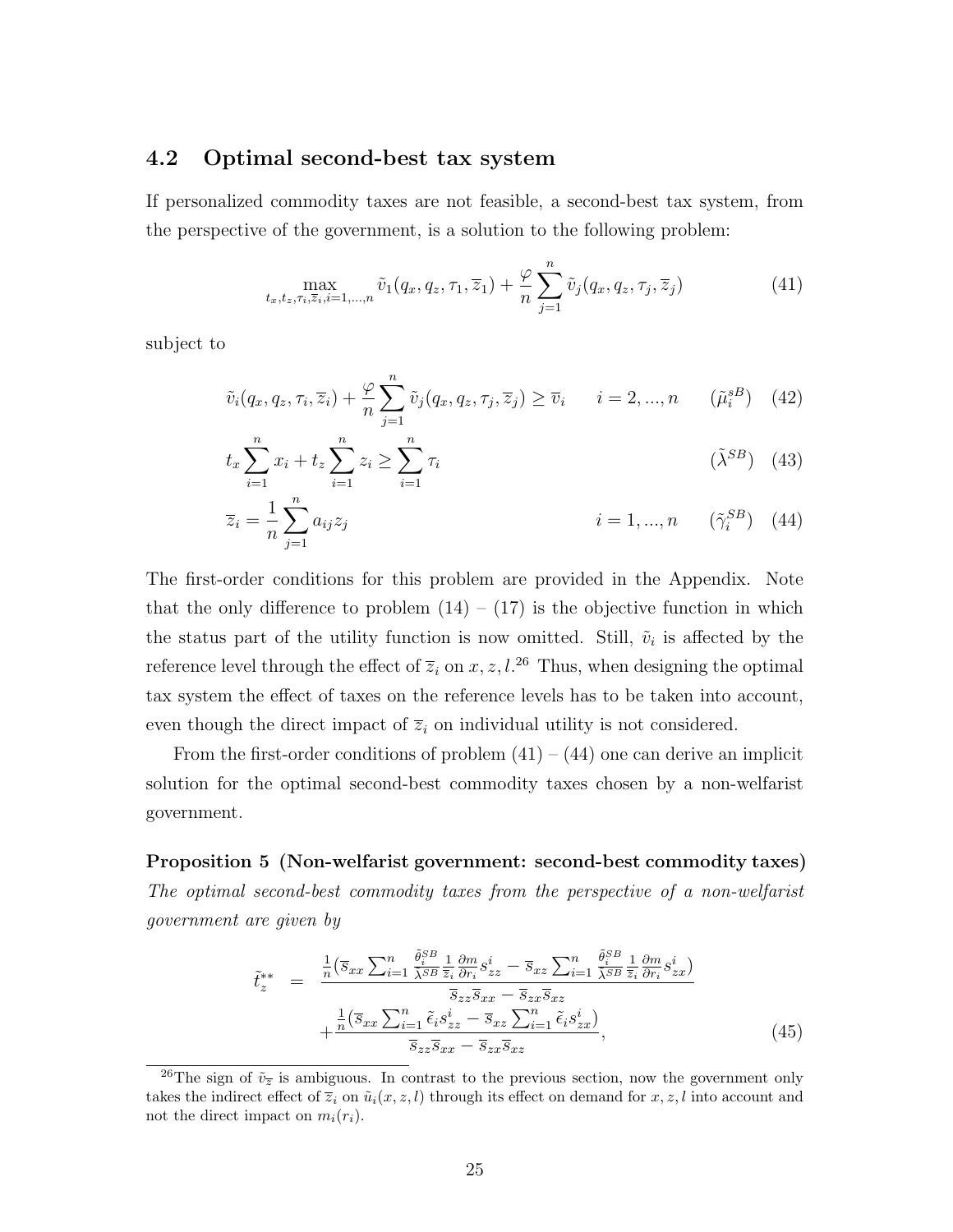$$
\tilde{t}_x^{**} = \frac{\frac{1}{n} (\overline{s}_{zz} \sum_{i=1}^n \frac{\tilde{\theta}_s^{SB}}{\tilde{\lambda}^{SB} \overline{z}_i} \frac{1}{\partial r_i} s_{zx}^i - \overline{s}_{zx} \sum_{i=1}^n \frac{\tilde{\theta}_s^{SB}}{\tilde{\lambda}^{SB} \overline{z}_i} \frac{1}{\partial r_i} s_{zz}^i)}{\overline{s}_{zz} \overline{s}_{xx} - \overline{s}_{zx} \overline{s}_{xz}} + \frac{\frac{1}{n} (\overline{s}_{zz} \sum_{i=1}^n \tilde{\epsilon}_i s_{zx}^i - \overline{s}_{zx} \sum_{i=1}^n \tilde{\epsilon}_i s_{zz}^i)}{\overline{s}_{zz} \overline{s}_{xx} - \overline{s}_{zx} \overline{s}_{xz}},
$$
\n(46)

where  $\tilde{\theta}_i^{SB} \equiv \tilde{\mu}_i^{SB} + \varphi/n \sum_{j=1}^n \tilde{\mu}_j^{SB}$  and  $\tilde{\epsilon}_i \equiv n^{-1} \sum_{j=1}^n (\tilde{\gamma}_j^{SB}/\tilde{\lambda}^{SB}) a_{ji}$ . Proof. See Appendix.

The optimal commodity tax rates depend on two terms now. The first term can be interpreted as the preference correcting part of the optimal tax formulas. From the perspective of the government households consume too much of the status good and it wants to deter individuals to purchase good z just for status reasons. Therefore, this term is strictly positive in the case of  $\tilde{t}^{**}_{z}$ , making the status good more expensive. Note that  $\tilde{t}^*$ <sup>∗</sup> also depends on a preference correcting part, given by the first term on the right-hand side (46). The reason is similar to the welfarist case in which  $t_x$  is used to correct for the status externality. Due to differences across households in their willingness to pay for additional status the government would want to tax status consumption of each household at a different rate. Since it is restricted to use a single rate, it is optimal to use other tax instruments to correct for status preferences. The sign of the correction term in the case of  $\tilde{t}^{**}_x$  is ambiguous.

The second term on the right hand side of (45) and (46) looks very similar to the term determining the optimal commodity tax rates in the welfarist case. However, its interpretation is different as  $\tilde{\epsilon}_i$  differs from  $\epsilon_i$ . If the government has a welfarist objective function,  $\epsilon_i$  basically describes the marginal welfare cost of an increase in the externality level  $\overline{z}_i$ . In the case of a non-welfarist government there is no direct welfare loss associated with an increase of  $\overline{z}_i$ . But since demand for  $x, z, l$  reacts to changes in the reference levels there is an indirect effect of  $\overline{z}_i$  on the objective function and on commodity tax revenues and these effects are summarized by  $\tilde{\epsilon}_i$ . Thus, when determining  $\tilde{t}^{**}_z$  and  $\tilde{t}^{**}_x$  the government has to take the effect of taxes on the reference levels into account, even though it has no externality-correcting motive.

Similarly to the welfarist case the optimal commodity tax structure depends crucially on compensated price effects and on how the reference levels are formed.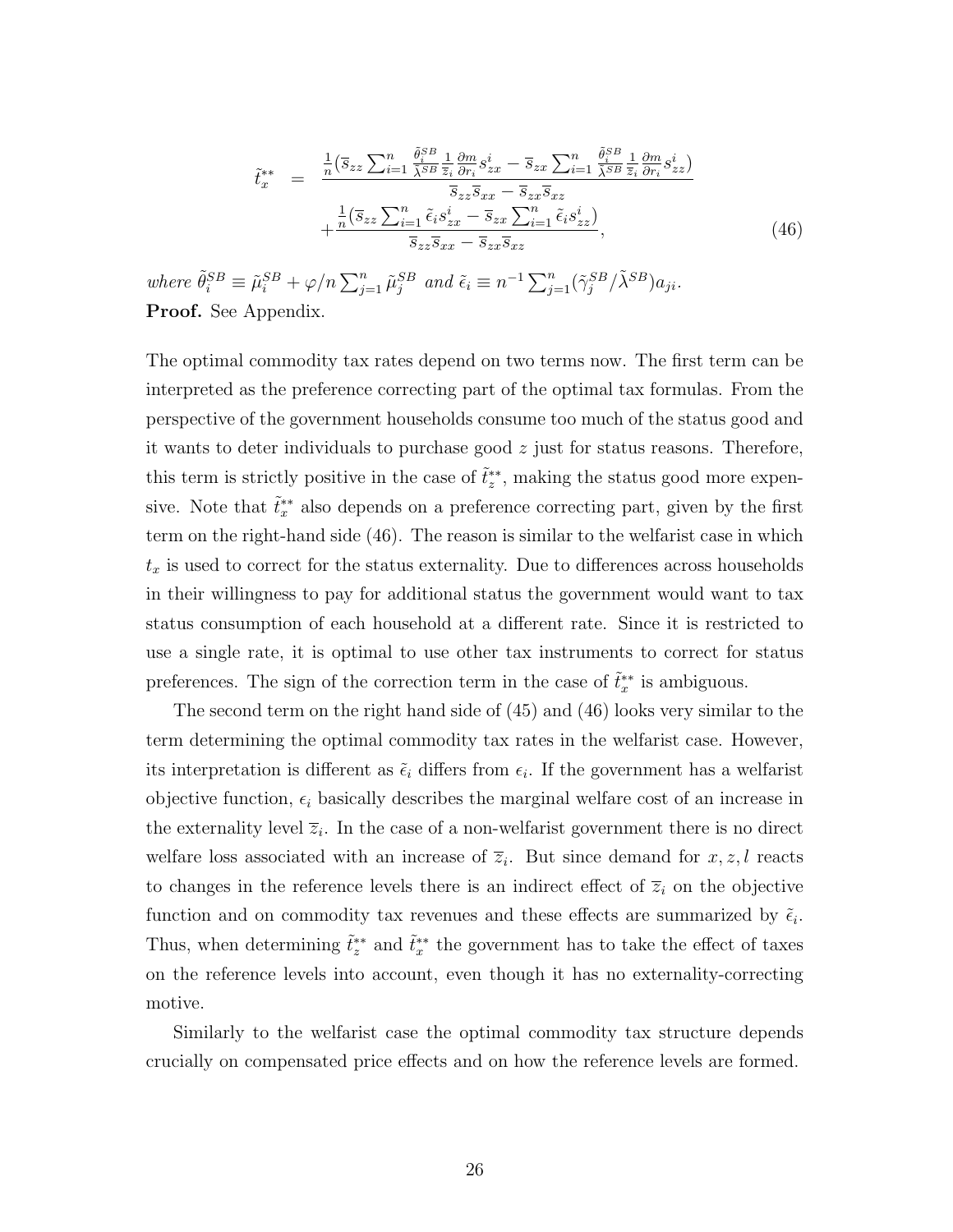### Corollary 2 (Non-welfarist government: second-best commodity tax structure - special cases)

(i) If the externality is atmospheric and symmetric and if  $\frac{\tilde{\theta}_i^{SB}}{\tilde{\lambda}^{SB}} \frac{\partial m_i}{\partial r_i}$  $\frac{\partial m_i}{\partial r_i} = \frac{\tilde{\theta}^{SB}}{\tilde{\lambda}^{SB}}$  $\frac{\theta^{SB}}{\tilde{\lambda}^{SB}}\frac{\partial m}{\partial r}$  for all  $i \in N$ , optimal commodity tax rates are given by

$$
\tilde{t}_z^{**} = \tilde{t}_z^* = \frac{\tilde{\theta}^{SB}}{\tilde{\lambda}^{SB}} \frac{1}{z} \frac{\partial m}{\partial r}, \qquad \tilde{t}_x^{**} = \tilde{t}_x^* = 0. \tag{47}
$$

(ii) If  $s_{zx}^i = 0$  or  $s_{zx}^i = s_{zz}^i$  for all  $i \in N$  and without any restriction on the reference levels

$$
\tilde{t}_z^{**} = \frac{1}{\sum_{i=1}^n s_{zz}^i} \left( \sum_{i=1}^n \frac{\tilde{\theta}_i^{SB}}{\lambda^{SB}} \frac{1}{\overline{z}_i} \frac{\partial m}{\partial r_i} s_{zz}^i + \sum_{i=1}^n \tilde{\epsilon}_i s_{zz}^i \right), \qquad \tilde{t}_x^{**} = 0. \tag{48}
$$

#### Proof. See Appendix.

Case (i) refers to a scenario in which there is a unique reference level and in which the consumption of all households is weighted equally in the formation of that reference level. If in addition  $\frac{\tilde{\theta}_i^{SB}}{\tilde{\lambda}^{SB}} \frac{\partial m_i}{\partial r_i}$  $\frac{\partial m_i}{\partial r_i}$  is the same for all households then the firstbest allocation can be implemented without personalized commodity taxes and good  $x$  needs not to be taxed. This statement is equivalent to the one in Proposition 4 (ii). Observe that for a welfarist government a uniform tax on the status good in addition to the lump-sum element suffices to implement the first-best allocation as soon as the externality is atmospheric (see Corollary 1). For a non-welfarist government more conditions are required. This is because a non-welfarist government has to take two aspects into account when correcting for status consumption, namely correction of preferences and correction of the indirect effect of the reference level on social welfare. For the former the heterogeneity in preferences among households for status consumption matters, for the latter the heterogeneity among households in the generation of the reference levels matters.

From case (ii) it can be seen that also in the non-welfarist case the structure of compensated price effects has a strong impact on optimal commodity taxes. If there are no compensated cross price effects or if the compensated cross price effects are equal to the own compensated price effect for the status good, then good  $x$  needs not to be taxed to correct for status preferences and the optimal tax formula on the status good simplifies substantially (see equation (48))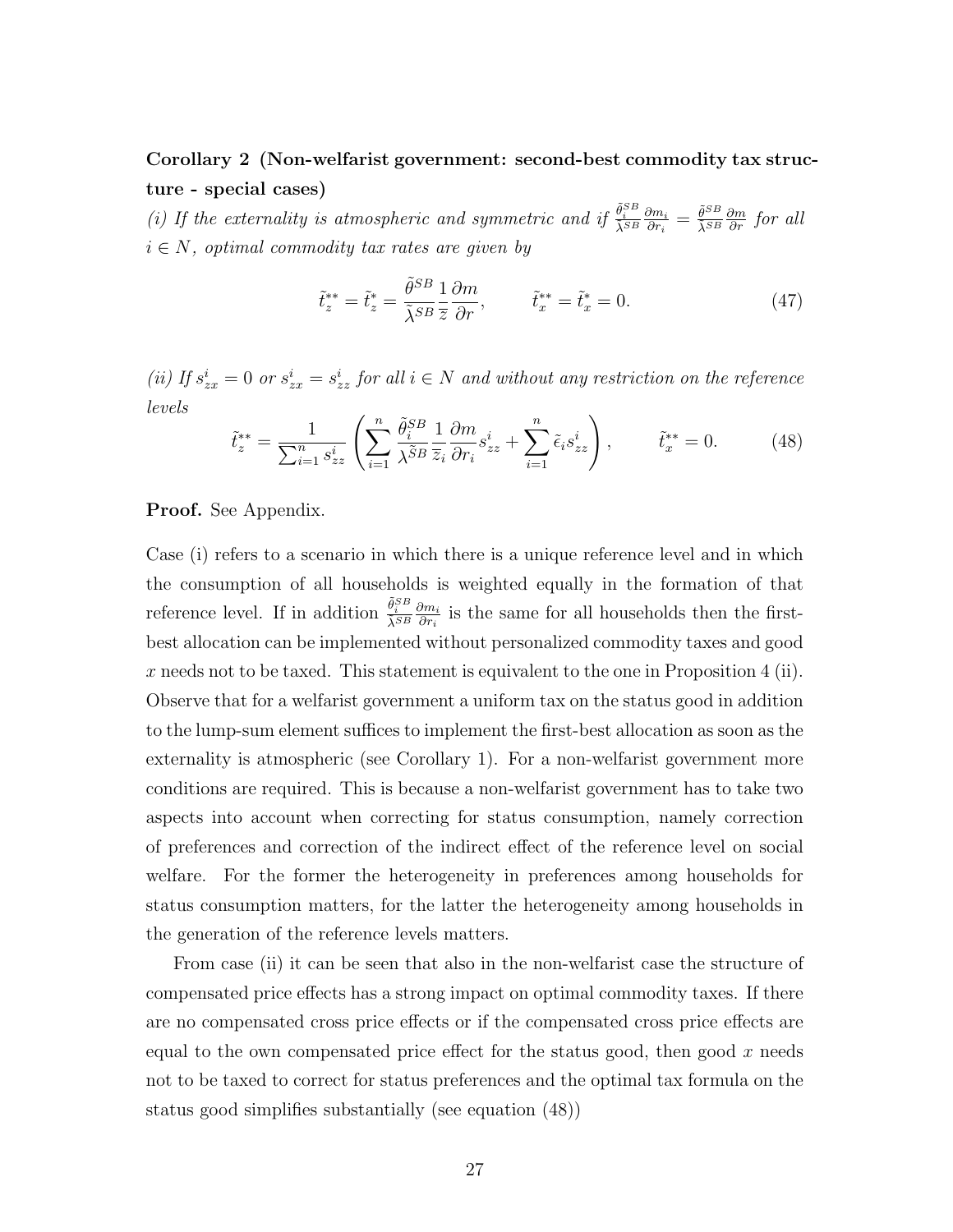With respect to the optimal-lump sum element, a similar result to the one provided in the welfarist case can be derived. By plugging optimal commodity taxes into the first-order condition for  $\tilde{\tau}_i$ , it can be seen that  $\tilde{\tau}_i^{**}$  $i^*$  also serves to correct for status preference if a uniform tax on the status good does not suffice to fully correct for status preferences. Loosely speaking, the lump-sum element can be used to compensate those who have no or only a very weak taste for status and whose consumption of good  $z$  is overcorrected by the commodity taxes. From those who have a very strong taste for status, additional correction of status consumption can be achieved by extracting income through the lump-sum element.

Also in second-best a non-welfarist government has to take a fairness condition into account which limits the set of allocations consistent with the Pareto criterion. The reason is that the government respects altruism to be part of the utility function. Formally the fairness condition is now given by

$$
\frac{1+\varphi}{\varphi} \ge \frac{1}{n} \sum_{j=1}^{n} \frac{\frac{\partial \tilde{v}_i/\partial \tilde{\tau}_i}{\widetilde{MSC_i}}}{\frac{\partial \tilde{v}_j/\partial \tilde{\tau}_j}{\widetilde{MSC_j}}} \tag{49}
$$

for all  $i = 1, ..., n$ <sup>27</sup> Thus, again for an allocation to be Pareto effcient the weighted average ratio of the marginal utility of income between household i and all other households must not be too large.

Interestingly, the structure of an optimal tax system of a welfarist government looks similar to that of a non-welfarist government. However, taxes are used for different reasons in the two scenarios. In the case of a welfarist government, the main objective is to correct for the status externalities, while a non-welfarist government wants to correct for the status preferences of individuals. In order to be able to make comparisons with respect to the magnitude of optimal commodity taxes in the two scenarios and to study the quantitative impact of the reference levels on optimal taxes we conduct some numerical simulations, which we present in the next section.

 $27$ In the non-welfarist case we define the marginal social cost of increasing income for household i by  $\widetilde{MSC}_i \equiv 1 - t_x \frac{\partial x_i}{\partial \tau_i} - t_z \frac{\partial z_i}{\partial \tau_i} + \tilde{\epsilon}_i \frac{\partial z_i}{\partial \tau_i}$ . For a derivation of (49), we proceed in the same way as in the derivation of the fairness condition for the welfarist case (see Appendix).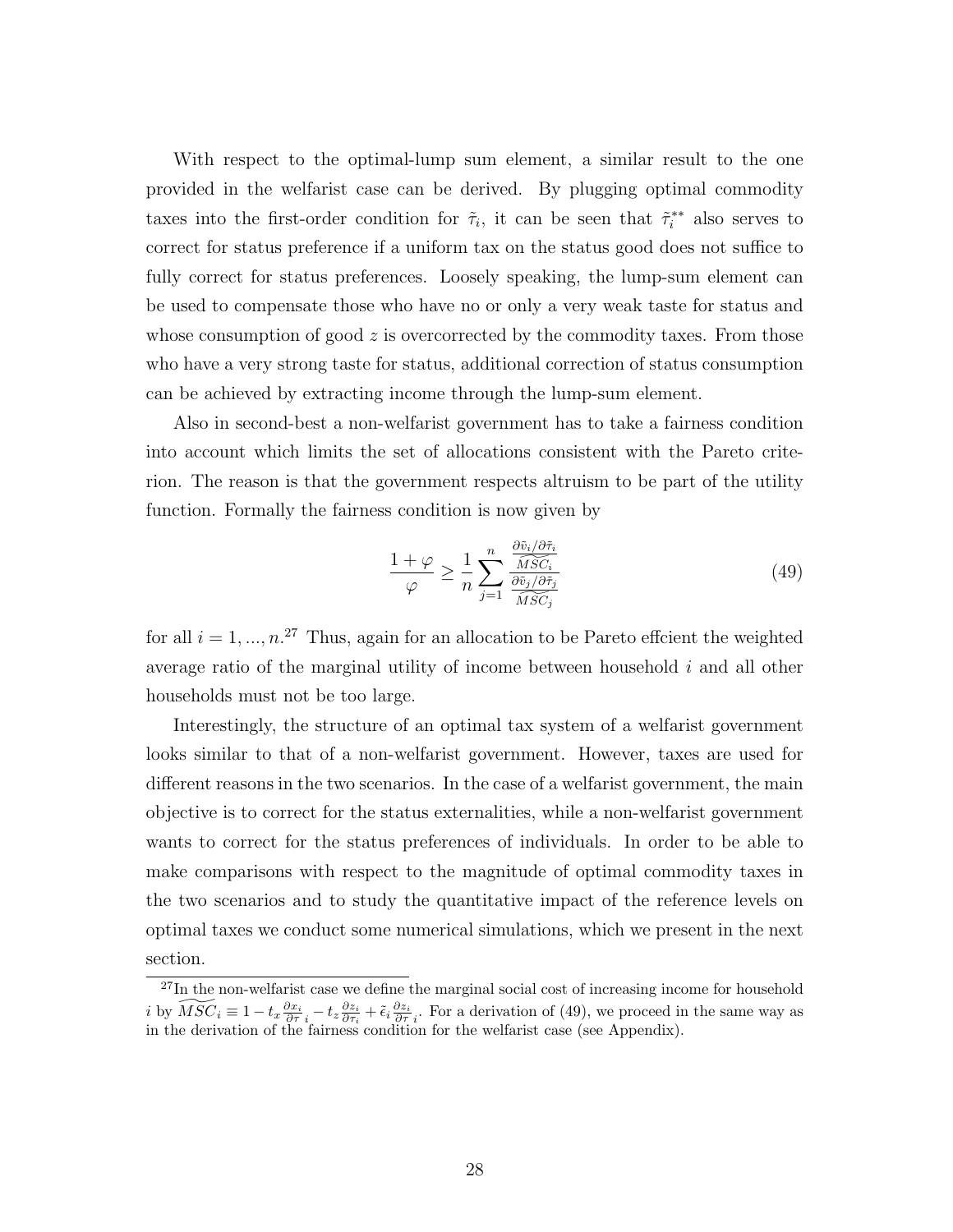## 5 Results from Numerical Simulations

The above propositions imply the qualitative result that the nature of the consumption externality does have an impact on the first-best and second-best efficient commodity tax rates both for a welfarist and for a non-welfarist welfare criterion. Considering reasonable calibrations, three main *quantitative* questions suggest themselves. First, for a given consumption externality (benchmark case), how different are first-best and second-best efficient commodity tax rates between the welfarist and the non-welfarist case? Second, what are the effects of the nature of the consumption externality – whether it is atmospheric or non-atmospheric, whether it is symmetric or asymmetric – on the first-best and second-best commodity tax rate of the positional good both in the welfarist and the non-welfarist case? Third, in a second-best setting, what is the impact of the nature of the consumption externality on the commodity tax rate of the non-positional good, which is essentially zero in the first-best?

Numerical simulations, addressing these questions, are presented in the following. The results of those simulations are *not* intended to suggest precise first-best or second-best tax rates on (non-)positional goods. Rather, they are intended to provide a rough indication of how important the nature of the consumption externality for efficient tax rates – under a reasonable calibration – is. Therefore, the numerical simulations focus on the change of efficient tax rates due to the consumption externality rather than on the *levels* of efficient tax rates.

We employ a simple specified model with two types of households, 1 and 2. There are *n* households. A share of  $\eta$  is of type 1, and a share of  $(1 - \eta)$  is of type 2. Household types differ with respect to three attributes: preferences, labor productivity, and (possibly) externality coefficients  $a_{ij}$ . Every household is endowed with one unit of time. A household of type i receives a wage rate of  $w_i$  per unit of labor supplied. Preferences are represented by the following utility functions.

$$
u_i(x_i, z_i, l_i, \bar{z}_i) = \alpha_i \ln x_i + \beta_i \ln \left[ z_i \left( \frac{z_i}{\bar{z}_i} \right)^{p_i} \right] + \gamma_i \ln l_i, \quad i = 1, 2, \tag{50}
$$

where  $\bar{z}_i \equiv \eta a_{i1} z_1 + \eta a_{i2} z_2$ . Notice that these utility functions satisfy the separability requirement of the non-welfarist case. Preference parameter  $p_i$  represents the strength of "positionality." If  $p_i = 0$ , the consumption reference level does not affect type *i*'s behavior. However, the higher is  $p_i$ , the stronger is the impact of  $\bar{z}_i$  on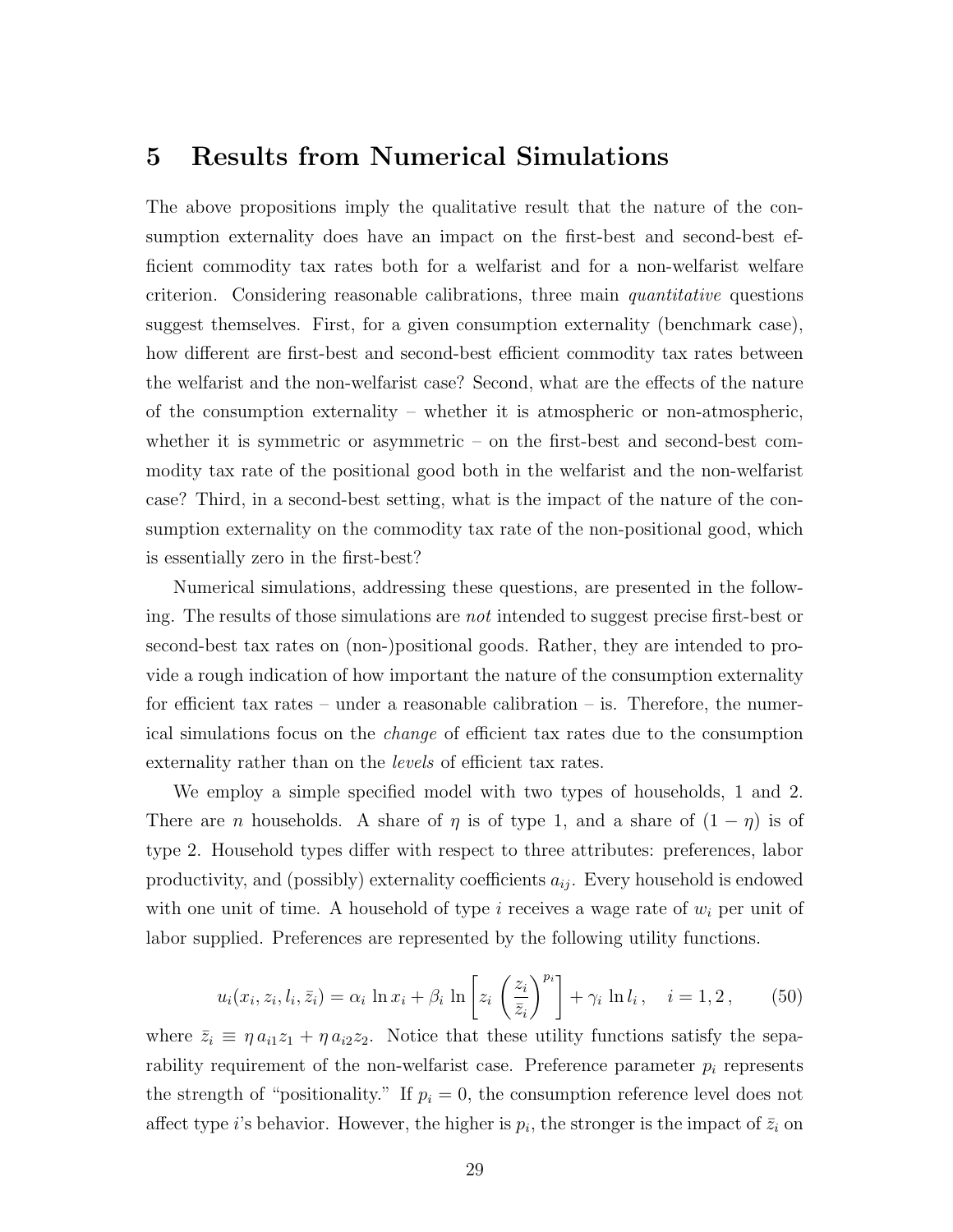household type *i*'s behavior. Johansson-Stenman et al. (2002) refer to  $\left[p_i/(1 + p_i)\right]$ as the marginal degree of positionality.

What we call baseline values of the background parameters is listed in Table 1. Unless stated otherwise, tables and graphs are based on these parameter values that imply standard stylized facts, as discussed below.

| Households             |                                                | Type 1                    | Type $2$ ("rich")         |
|------------------------|------------------------------------------------|---------------------------|---------------------------|
| Preference parameters  | $\alpha_i$<br>$\beta_i$<br>$\gamma_i$<br>$p_i$ | 1/3<br>5/12<br>1/4<br>1/5 | 1/4<br>5/12<br>1/3<br>2/5 |
| Productivity           | $w_i$                                          | $\overline{2}$            | $\overline{4}$            |
| Externality parameters | $a_{1i}$<br>$a_{2i}$                           | 4/5<br>3/5                | 9/5<br>13/5               |
| Share parameter        | $\eta_i$                                       | 4/5                       | 1/5                       |
| Utility                | $u_i$                                          | endogenous                | $-7/20$                   |

### TABLE 1 Baseline values of background parameters

NOTE. Notice that  $\eta_1 a_{i1} + \eta_2 a_{i2} = 1$ .

With this parameterization, households of type 2 are considered significantly wealthier than households of type  $1 (w_2 > w_1)$ . Consistent with empirical evidence, those households have a stronger impact on the consumption reference levels than type 1-households ( $a_{i2} > a_{i1}$ ). Roughly, households of type 2 are rich and they are the primary externality generators. These households are typically a small group within an economy. Therefore, we give this group just a small weight  $((1 - \eta) = 1/5)$ .

Regarding the degree of positionality, we consider "rich" households as at least as positional as other households. Specifically,  $2/5 = p_2 > p_1 = 1/5$ . Empirical studies, including Alvarez-Cuadrado et al. (2012), Maurer et al. (2008), Ravina (2007), or Wendner and Goulder (2008) demonstrate that the marginal degree of positionality falls into the range [0.2, 0.4]. Converting this range into a range for our  $p_i$  yields  $p_i \in [0.25, 0.67]$ . In our study we are quite conservative and consider the low end of  $p_i = 0.2$ , and the high end of  $p_i = 0.4$  (see Table 1).

Minimum utility of household type 2 is chosen to amount to a value of -0.35. As  $w_2 > w_1$ , this value is somewhat higher than the endogenous value of  $u_1$ . Given this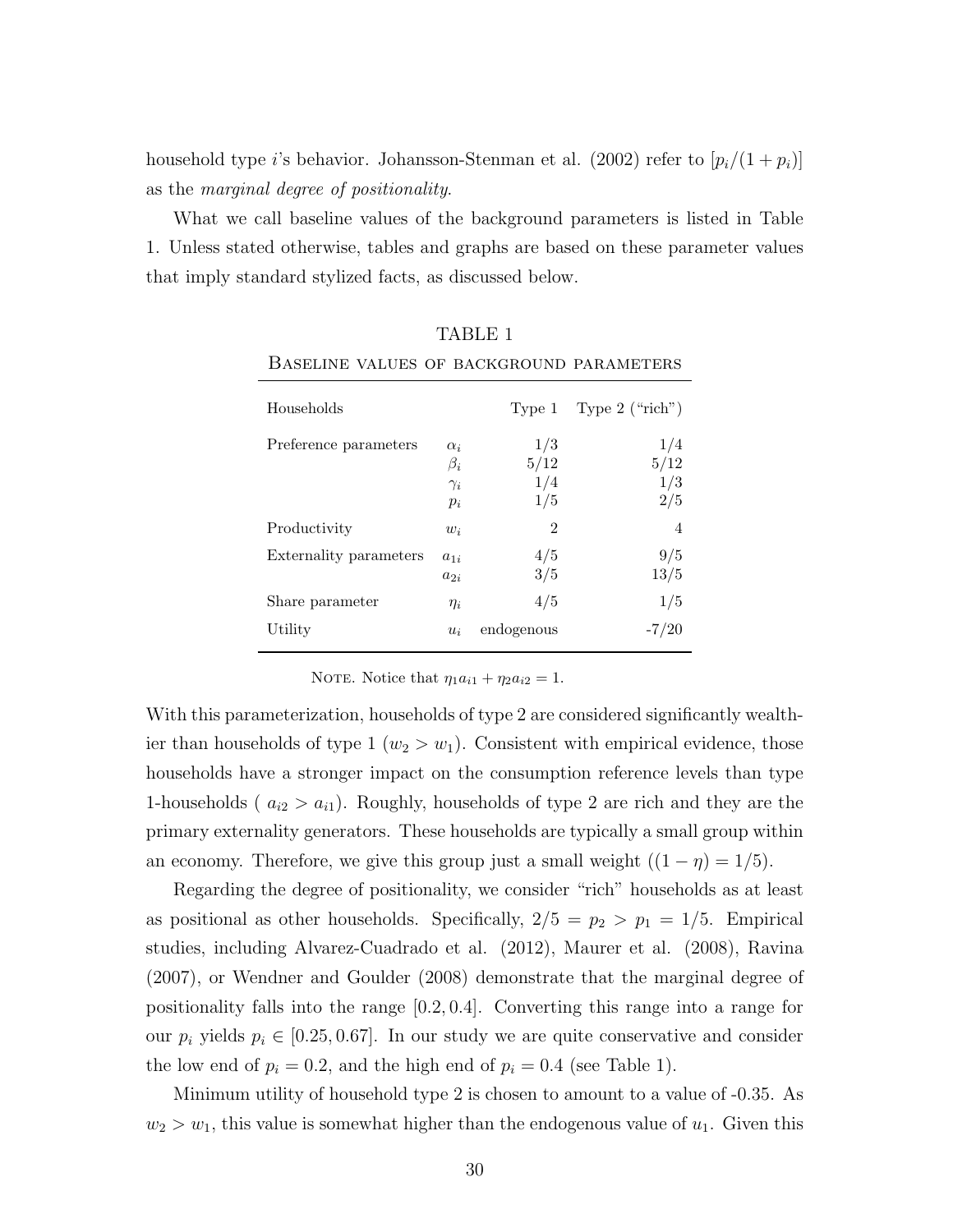parameterization, we fix the values of the other preference parameters  $(\alpha_i, \beta_i, \gamma_i)$ so that households choose an employment share in between  $(0.6, 0.75)$ , that is,  $l_i \in (0.25, 0.4)$ . Close to no empirical evidence exists for the coefficients  $a_{ij}$ . Therefore, most numerical simulations deal with the sensitivity of efficient tax rates with respect to  $a_{ij}$ . We are now ready to turn to our first question.

### 5.1 Welfarist versus non-welfarist tax rates

For the consumption externality as given by the baseline values (Table 1), how different are first-best and second-best efficient commodity tax rates between the welfarist and the non-welfarist case?

|                                                            | TABLE 2 |  |  |
|------------------------------------------------------------|---------|--|--|
| WELFARIST VERSUS NON-WELFARIST TAX RATES (BASELINE VALUES) |         |  |  |

|                                                    | FB welfarist                           |                                        | SB welfarist FB non-welfarist          | SB non-welfarist                       |
|----------------------------------------------------|----------------------------------------|----------------------------------------|----------------------------------------|----------------------------------------|
| $t_{z,1}, t_{z,2}$<br>$t_x$                        | 0.17, 0.50<br>0.000<br>$0.35, -0.14$   | 0.26<br>0.014<br>$0.45, -0.44$         | 0.20, 0.40<br>0.000<br>$0.36, -0.17$   | 0.26<br>0.007<br>$0.41, -0.33$         |
| $\tau_1$ , $\tau_2$<br>$u_1$<br>$x_1, x_2$         | $-0.47$<br>0.72, 0.83                  | $-0.48$<br>0.74, 0.75                  | $-0.47$<br>0.73, 0.82                  | $-0.47$<br>0.74, 0.78                  |
| $z_1, z_2$<br>$\bar{z}_1, \bar{z}_2$<br>$l_1, l_2$ | 0.93, 1.28<br>1.06, 1.11<br>0.27, 0.28 | 0.90, 1.41<br>1.08, 1.17<br>0.28, 0.25 | 0.91, 1.37<br>1.07, 1.15<br>0.27, 0.27 | 0.88, 1.46<br>1.09, 1.18<br>0.28, 0.26 |

NOTE. FB = first-best, SB = second-best. In SB, a unique value for  $t_z$  is given, as  $t_{z1} = t_{z2}$ .

Table 2 suggests three main results. First, in the first-best, the efficient tax rate on the positional good is vastly sensitive with respect to a household's strength of externality generation. For the baseline calibration, household type 2 is the primary generator of the consumption externality  $(a_{i2} > a_{i1}, i = 1, 2)$ . In the welfarist (nonwelfarist) case,  $t_{z,2}$  is three times (twice) as large as  $t_{z,1}$ . Second, in the second-best, the efficient tax on the non-positional good is different from zero, but quite small as compared to  $t_z$ . In the welfarist (non-welfarist) case,  $t_x = 1.4\%$  ( $t_x = 0.7\%$ ). That is, from a corrective point of view, positional and non-positional commodities need to be taxed highly differently. Third, the above observations hold for both the welfarist and the non-welfarist case. In the latter, however, (most) commodity tax rates are significantly smaller than in the former. Intuitively, a non-welfarist government — by not taking into account the positionality term,  $m_i(r_i)$ , in its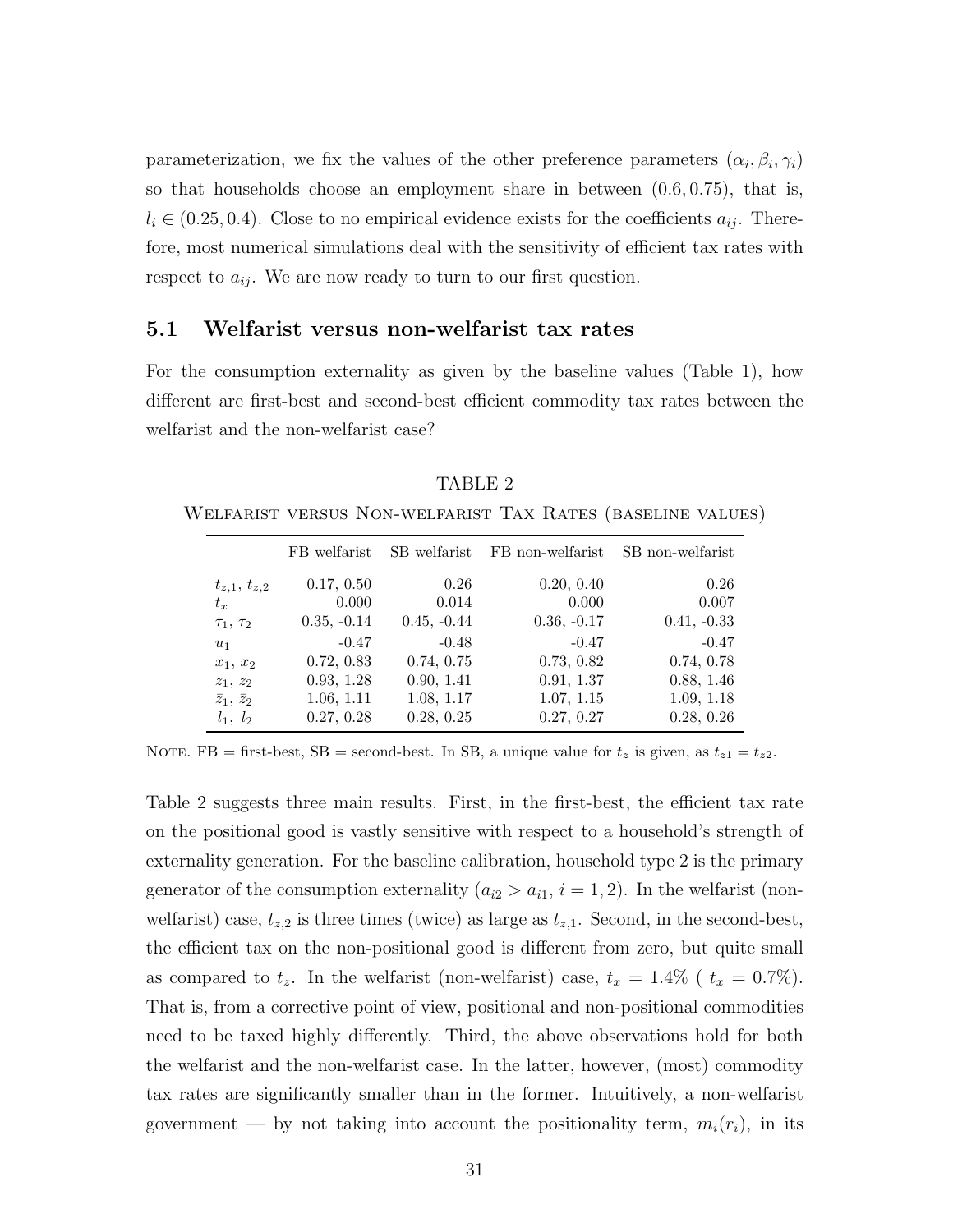welfare criterion — does not need to correct for the *direct* effect of the consumption externality on welfare. In the first-best, therefore, the tax rates on the positional good tend to be lower and less different from each other than in the welfarist case. The less different the  $t_{z,i}$  are in the first-best, the better a uniform  $t_z$  in second-best is able to mimic the first-best tax regime, thus, the lower is  $t_x$  in the second-best. As seen in Table 2, in the non-welfarist case the tax rate  $t_x$  comes down to only half the value it amounts to in the welfarist case.

## 5.2 Welfarist versus non-welfarist tax rates and the nature of the consumption externality

This subsection considers the effects of the nature of the consumption externality on the first-best and second-best commodity tax rates of the positional good both in the welfarist and the non-welfarist case.

#### 5.2.1 Efficient taxation in the first-best

In Table 3 below, by systematically varying coefficients  $a_{ij}$ , we identify the effects on efficient commodity tax rates of the consumption externality being non-atmospheric rather than atmospheric as well as being asymmetric rather than symmetric. Specifically, Panel A considers an atmospheric and symmetric consumption externality  $(a_{ij} = 1)$ . Panel B takes up a *non-atmospheric* and symmetric consumption externality. Comparing Panels A and B allows some inference of the impact of the consumption externality being non-atmospheric rather than atmospheric on efficient taxation. Panels C.1 and C.2 investigate a non-atmospheric and asymmetric consumption externality. Comparing Panels B and C allows some assessment of the effects of the consumption externality being asymmetric rather than symmetric.

Table 3 offers several insights. Here we focus on the first-best tax regimes, for which  $t_x = 0$ . In the following subsection, we focus on the second-best tax regimes. In order to sharpen the differences between the welfarist and the non-welfarist case, preferences  $(50)$  are chosen such that only direct effects — effects via the welfare criterion — are caused by  $\bar{z}_i$ <sup>28</sup>

<sup>&</sup>lt;sup>28</sup> In other words, in the optimum,  $(x_i, z_i, l_i)$  are affected by  $p_i$  but not by  $\bar{z}_i$ . Thus, in the non-welfarist case, individual behavior is independent of the composition of  $\bar{z}_i$ . As the welfare criterion is independent of  $\bar{z}_i$  too, the efficient non-welfarist tax regimes are identical across Panels A to C.2. In contrast, in the welfarist case, the welfare criterion does depend on  $\bar{z}_i$ . Thus, the efficient welfarist tax regime also depends on the composition of  $\bar{z}_i$ .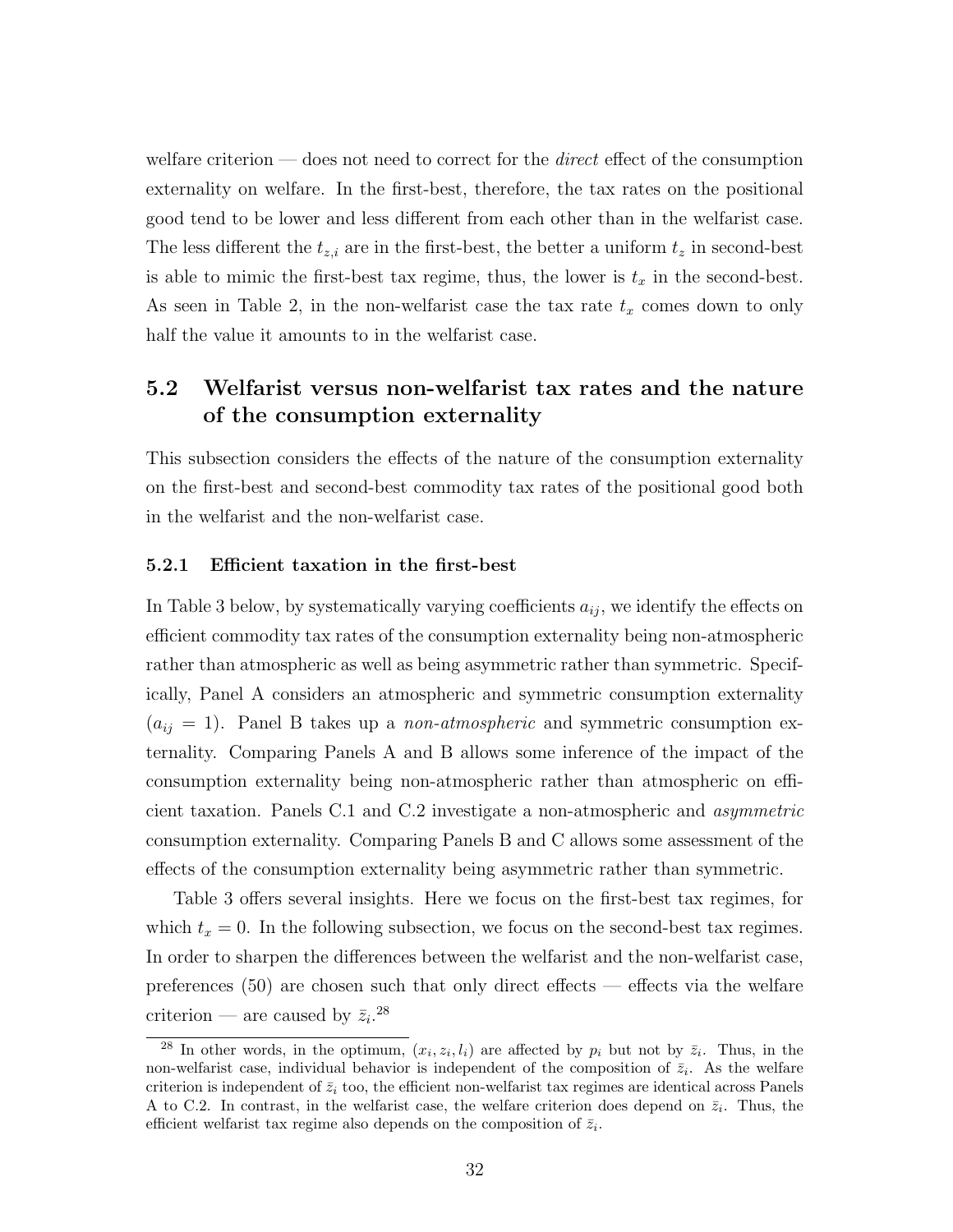To begin with, consider the first column, labeled "FB welfarist", of Table 3. It is evident that the nature of the consumption externality does have a major impact on the first-best efficient tax rates of the positional good. In particular  $-$  in the welfarist case —  $t_{z,i}$  is identical across individuals as long as the consumption externality is atmospheric. Once it becomes non-atmospheric,  $t_{z,i}$  vary greatly across household types, no matter whether the externality is asymmetric or not, as seen from comparing Panel A with Panels B , C.1, and C.2.

|                                                                           |               |               | EFFECTS OF THE NATURE OF THE CONSUMPTION EXTERNALITY |                  |
|---------------------------------------------------------------------------|---------------|---------------|------------------------------------------------------|------------------|
|                                                                           | FB welfarist  | SB welfarist  | FB non-welfarist                                     | SB non-welfarist |
| PANEL A<br>$a_{11} = 1, a_{12} = 1$<br>$a_{21}=1, a_{22}=1$               |               |               |                                                      |                  |
| $t_{z,1}, t_{z,2}$                                                        | 0.25, 0.25    | 0.25          | 0.20, 0.40                                           | 0.26             |
| $t_x$                                                                     | 0.000         | 0.000         | 0.000                                                | 0.007            |
| $\tau_1, \tau_2$                                                          | $0.45, -0.54$ | $0.45, -0.54$ | $0.36, -0.17$                                        | $0.41, -0.33$    |
| PANEL B<br>$a_{11} = 0.6, a_{12} = 2.6$<br>$a_{21} = 0.6, a_{22} = 2.6$   |               |               |                                                      |                  |
| $t_{z,1}, t_{z,2}$                                                        | 0.14, 0.61    | 0.26          | 0.20, 0.40                                           | 0.26             |
| $t_x$                                                                     | 0.000         | 0.019         | 0.000                                                | 0.007            |
| $\tau_1, \tau_2$                                                          | $0.33, -0.02$ | $0.45, -0.43$ | $0.36, -0.17$                                        | $0.41, -0.33$    |
| PANEL C.1<br>$a_{11} = 0.6, a_{12} = 2.6$<br>$a_{21} = 0.4, a_{22} = 3.4$ |               |               |                                                      |                  |
| $t_{z,1}, t_{z,2}$                                                        | 0.12, 0.69    | 0.27          | 0.20, 0.40                                           | 0.26             |
| $t_x$                                                                     | 0.000         | 0.023         | 0.000                                                | 0.007            |
| $\tau_1, \tau_2$                                                          | 0.30, 0.10    | $0.45, -0.38$ | $0.36, -0.17$                                        | $0.41, -0.33$    |
| PANEL C.2<br>$a_{11} = 0.6, a_{12} = 2.6$<br>$a_{21} = 0.8, a_{22} = 1.8$ |               |               |                                                      |                  |
| $t_{z,1}, t_{z,2}$                                                        | 0.16, 0.53    | 0.26          | 0.20, 0.40                                           | 0.26             |
| $t_x$                                                                     | 0.000         | 0.015         | 0.000                                                | 0.007            |
| $\tau_1, \tau_2$                                                          | $0.35, -0.14$ | $0.46, -0.47$ | $0.36, -0.17$                                        | $0.41, -0.33$    |

TABLE 3

NOTE. FB = first-best, SB = second-best. Except for  $a_{ij}$ , background parameters assume the baseline values.

| Panels C depict situations in which type 2 households have a much stronger im-          |
|-----------------------------------------------------------------------------------------|
| pact on the build up of the consumption reference level than households of type 1,      |
| that is, the externality is non-atmospheric. However, this effect is significantly more |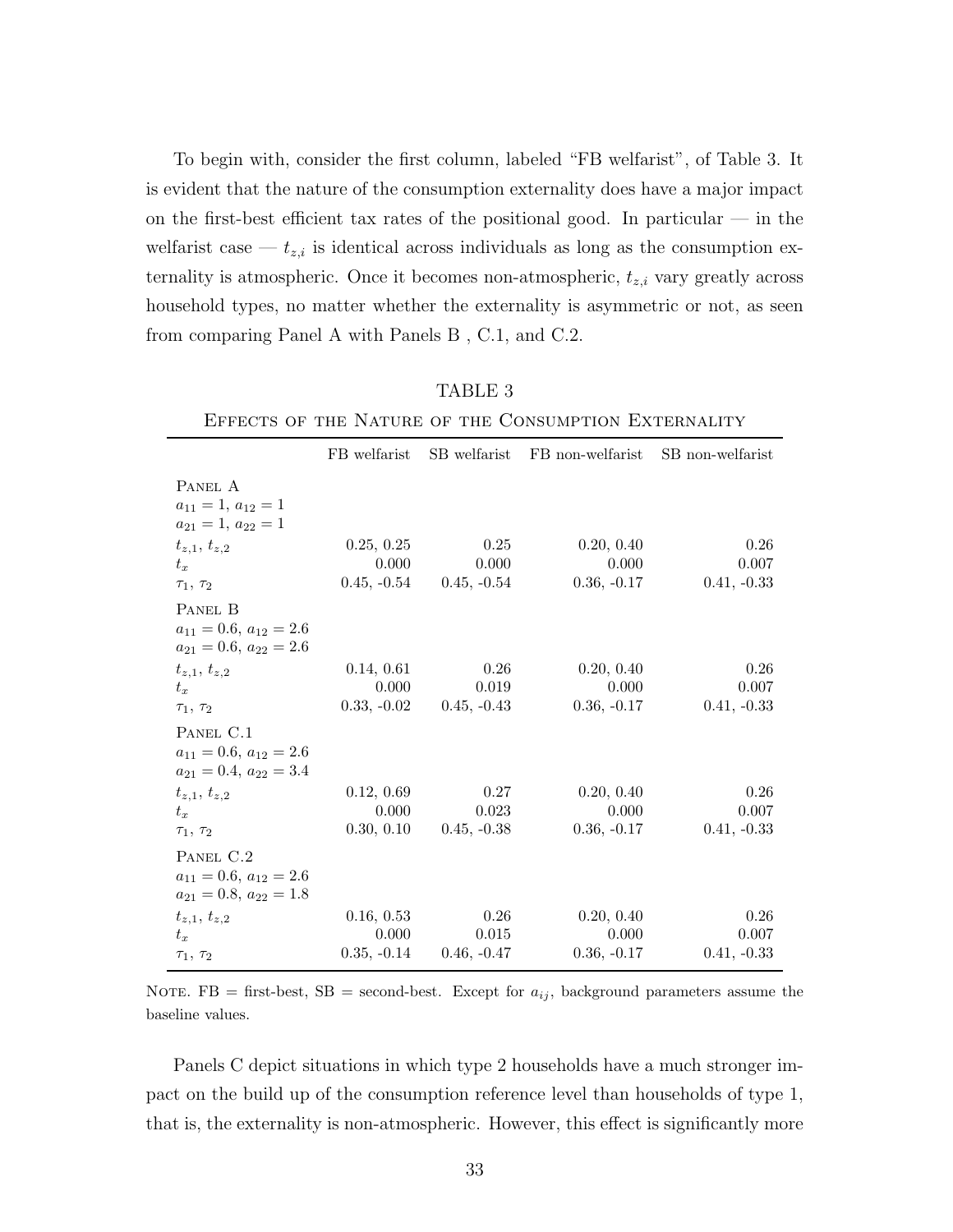(significantly less) pronounced for type 2-households than for type 1-households in Panel C.1 (Panel C.2). That is, the consumption externalities are also asymmetric. The asymmetry effect may either strengthen or weaken the above result. Particularly, in Panel C.1, the primary externality generating type has a comparatively higher impact on its own type 2 than on the less positional type 1  $(a_{22} > a_{12})$ . Consequently,  $t_{z,i}$  vary by more across household types than in case of a symmetric consumption externality. In Panel C.2, the primary externality generating type has a comparatively lower impact on its own type 2 than on the less positional type 1  $(a_{22} < a_{12})$ , with the consequence that the  $t_{z,i}$  vary by less across household types than in case of a symmetric externality.

Next, consider the third column of Table 3, labeled "FB non-welfarist." Here, the tax rates on the positional good vary across households even for an atmospheric and symmetric consumption externality. In the non-welfarist case, the variation is not driven by the consumption reference levels (see Footnote 28) but by the strength of positionality,  $p_i$ . Considering the baseline values of the parameters,  $p_2 = 2p_1$ , which — for the given preferences  $(50)$  — translates in household type 2 facing a tax rate twice as high as that of household type 1.

### 5.2.2 Efficient taxation in the second-best

The second-best results are probably of greater policy relevance than first-best tax rates. Table 3 evokes the following three insights. While the nature of the consumption externality vastly influences first-best efficient tax rates, it has only a minimal impact on second-best tax rates. This holds for both the tax rates on the positional good as well as the tax rates on the non-positional good. Although the unique second-best tax rate on the positional good mimics the first-best tax regime very incompletely only, the second-best tax rate on the non-positional good — not exceeding  $2.3\%$  — is quite low in all cases. Finally, while first-best efficient tax rates in the welfarist- and the non-welfarist cases are quite different, the respective second-best tax regimes are remarkably close to each other.

The results inferred from the above tables hold for a considerably wider set of parameter values. Sensitivity analysis with respect to  $p_i$  and further patterns of  $a_{ij}$  (including special cases addressed in Section 3.1) are available from the authors upon request.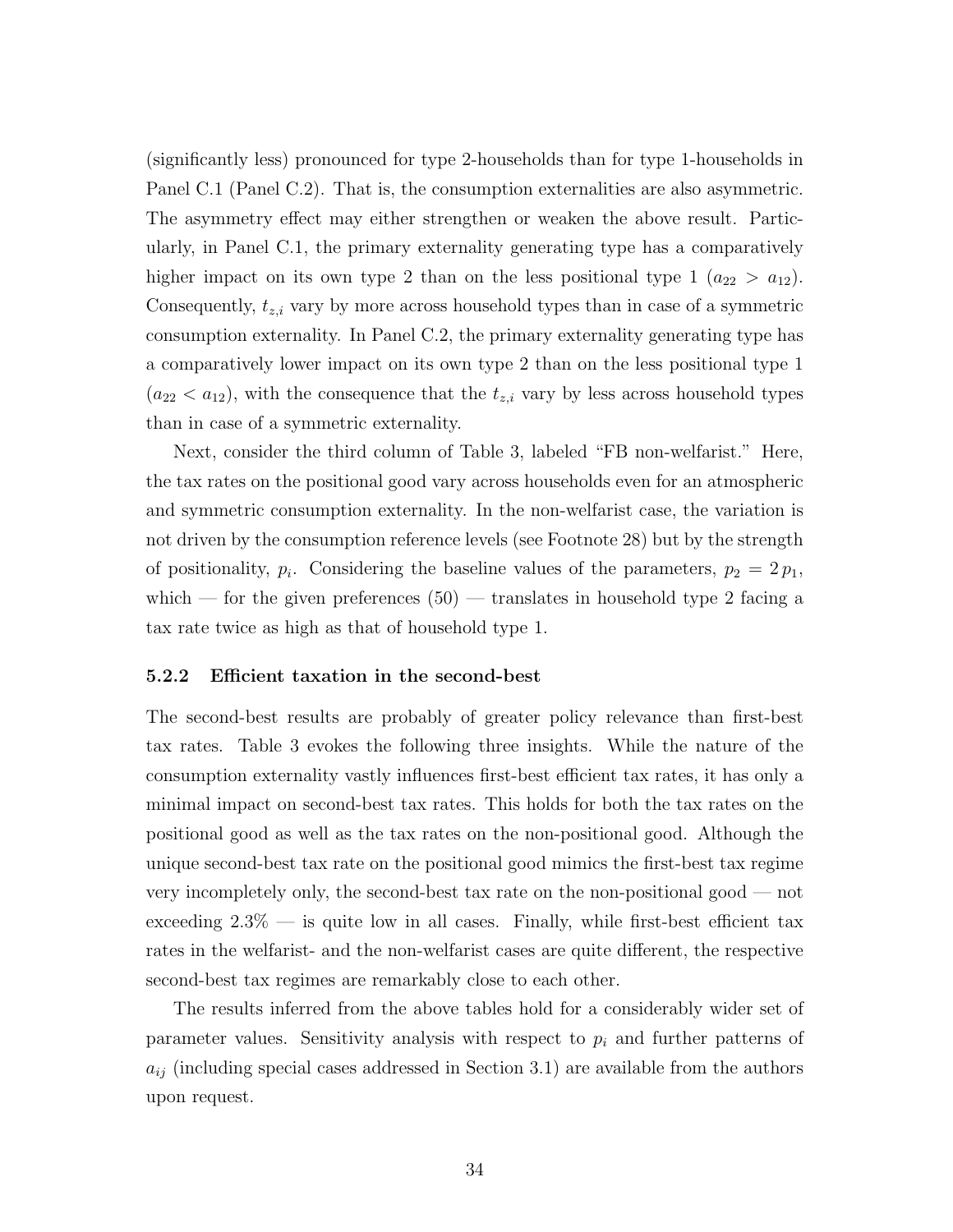#### 5.2.3 The fairness condition under a (non-) welfarist government

In Section 3.3, we argue that the fairness condition rules out efficient allocations that are "too" different in terms of marginal utilities of income. Does the fairness condition under a welfarist optimality criterion rule out other allocations compared to a non-welfarist criterion? Numerical simulations suggest an affirmative answer.<sup>29</sup> Under a non-welfarist criterion, the fairness condition systematically rules out efficient allocations that are not ruled out under a welfarist welfare criterion.<sup>30</sup> Non-welfarism shrinks the set of fair utility allocations. Phrased differently, a non-welfarist government acts more egalitarian than a welfarist government.

In Figure 4, all parameters except for  $p_i$  assume their baseline values. The strengths of positionality are higher here  $(p_1 = 1/2, p_2 = 4/5)$  in order to make the differences between the welfarist- and the non-welfarist case better visible. In  $(u_1, u_2)$  space, the figure shows the utility possibility frontiers. The thick (thin) frontier refers to the welfarist (non-welfarist) case. Along the line labeled "egalitarian allocations,"  $u_1 = u_2$  holds. In Figure 4, the altruism parameter is chosen to be  $\varphi=5.$ 



FIGURE 4. First-best: Fair allocations under welfarist and non-welfarist welfare criteria;  $\varphi = 5$ ,  $p_1 = 2/5, p_2 = 4/5.$ 

 $^{29}$ A series of further simulations concerning the fairness condition is available from the authors upon request.

 $30$ This is a rough statement, though, as *different* allocations are efficient under the two welfare criteria. The following figure, however, should clarify this statement.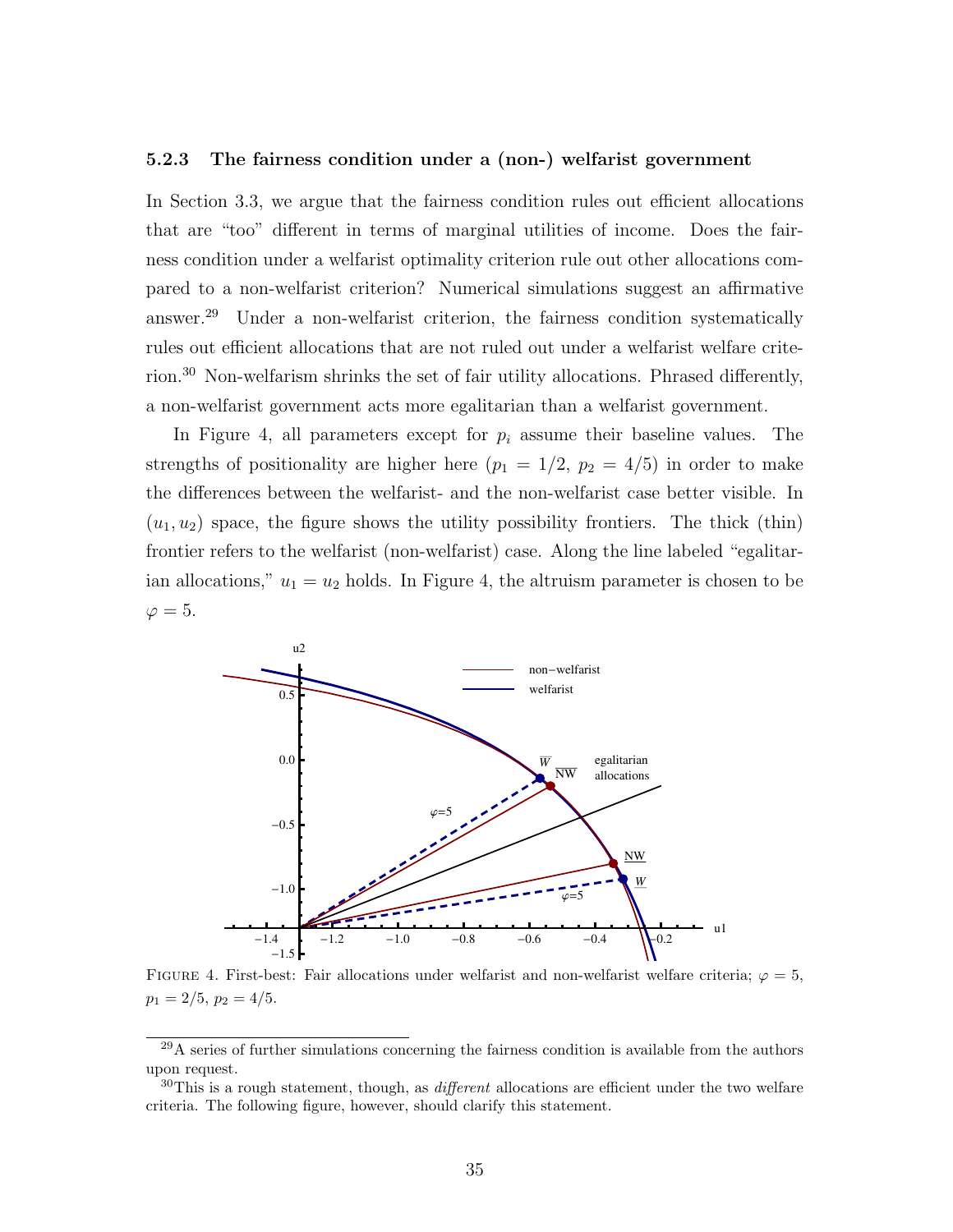The thin non-welfarist utility possibility frontier is weakly below the thick welfarist frontier. For both welfare criteria, governments respect individual preferences. However, for the non-welfarist criterion, the government does not take the direct externality part,  $m_i(z_i/\bar{z}_i)$ , into account.

Dots  $\{W,\overline{W}\}\$ indicate the boundaries of the welfarist fair utility allocations, while dots  $\{NW, \overline{NW}\}$  indicate the boundaries of the non-welfarist fair utility allocations. As argued above, the fairness condition puts a limit on the marginal utilities of income, or equivalently, on the slopes of the utility possibility frontiers. At  $\{W, NW\}$  as well as at  $\{\overline{W}, \overline{NW}\}$  the slopes of the utility possibility frontiers are identical.

As seen in Figure 4, non-welfarism "shrinks" the set of fair utility allocations. A number of utility allocations that are fair under a welfarist welfare criterion are not considered fair under a non-welfarist welfare criterion. To gain intuition to the "shrinking" of the set of fair allocations, think about the elasticity of  $\tilde{v}_2$  with respect to  $d\tau_1$ . The elasticity is higher in the welfarist case than in the non-welfarist case. The reason is that a non-welfarist government (in contrast to a welfarist government) does not take into account the additional change in utility, gained (lost) by type 2 from an increase (from a decrease) of the consumption of the positional good, due to the rise (a decline) of the lump sum transfer  $d\tau_1$ . In other words, the utility possibility frontier is flatter (less curved) under a welfarist criterion than under a non-welfarist criterion. So, more utility allocations are compatible with the fairness condition under a welfarist criterion as compared to a non-welfarist criterion. As a consequence, the fairness condition requires a non-welfarist government to act more egalitarian than a welfarist government.

# 6 Conclusions

This paper addresses the effects of non-atmospheric and asymmetric consumption externalities on efficient commodity taxes. The analysis is motivated by the fact that a KUJ-externality typically involves substantial preference-heterogeneities. In addition to being status conscious households are assumed to be altruistic in our framework. That is, households care about their relative position in society but, at the same time, they dislike income inequality. The analysis is conducted both from the perspective of a welfarist and a non-welfarist government. The reason is that it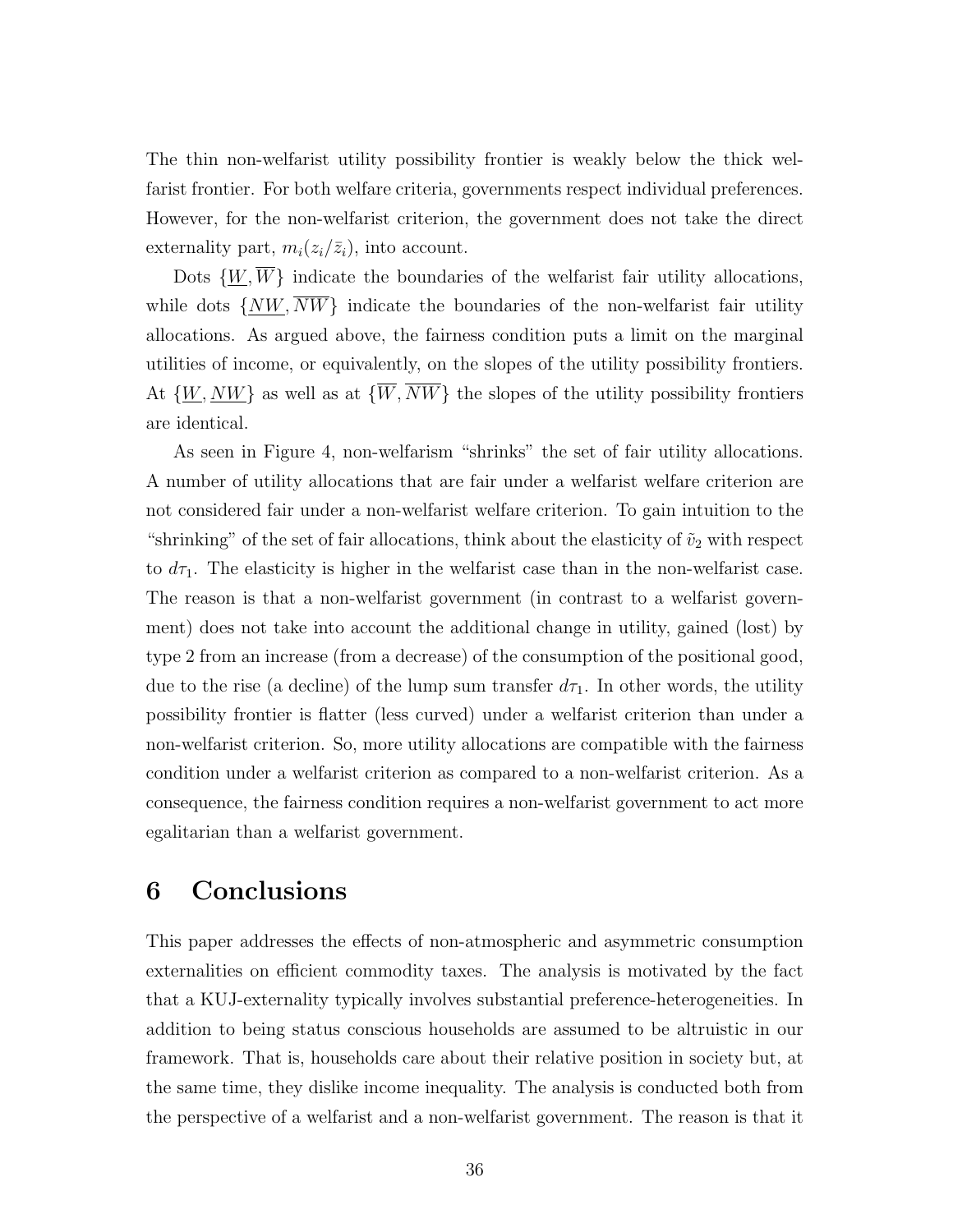is questionable whether or not status preferences, which are a form of envy, should be respected by the policy maker.

We find that the nature of the consumption externality has a strong impact on efficient first-best commodity taxes in the welfarist case. Even if a personalized lump-sum element is available, personalized commodity taxes are required to implement a first-best allocation, given the externality is non-atmospheric. Numerical simulations suggest that first-best tax rates in the welfarist case are highly sensitive to the specific nature of the consumption externality. In the non-welfarist case, personalized commodity taxes (in addition to personalized lump-sum taxes) are required to achieve a first-best allocation if, loosely speaking, some households are more status conscious than others. This implies that the nature of the consumption externality affects first-best tax rates only if the reference level has an impact on how much households are willing to give up in terms of additional status. This is the case if the marginal rate of substitution between leisure and the positional good changes with the reference level.<sup>31</sup>

Since personalized commodity taxes are hardly a feasible policy instrument we also study efficient tax programs when commodity taxes are restricted to be uniform across households. The nature of the consumption externality affects the efficient tax structure in the welfarist case insofar as the whole tax system (all commodityand lump sum taxes) are required to correct for the externality as soon as personalized commodity taxes are not available. However, our numerical simulations suggest that quantitatively these effects are only of minor relevance. Also in the non-welfarist case the whole tax system is required to correct for status preference if personalized commodity taxes are not available, but again, in the numerical simulations it turns out that these effects are small.

Perhaps surprisingly, the structures of efficient commodity tax programs of both a welfarist and a non-welfarist government are similar. Still, the motive for the taxation of status consumption is very different in the two scenarios. A welfarist government wants to tax status consumption in order to correct for a consumption externality. From the perspective of a non-welfarist government this consumption externality does not exist. Its motive for taxing status consumption is to correct

 $\overline{^{31}\text{In}}$  the section on numerical simulations we consider preferences where  $\partial MRS_{zx}/\partial \overline{z}_i = 0$ , which explains why there is no effect of the nature of the consumption externality on the simulation results in the non-welfarist case.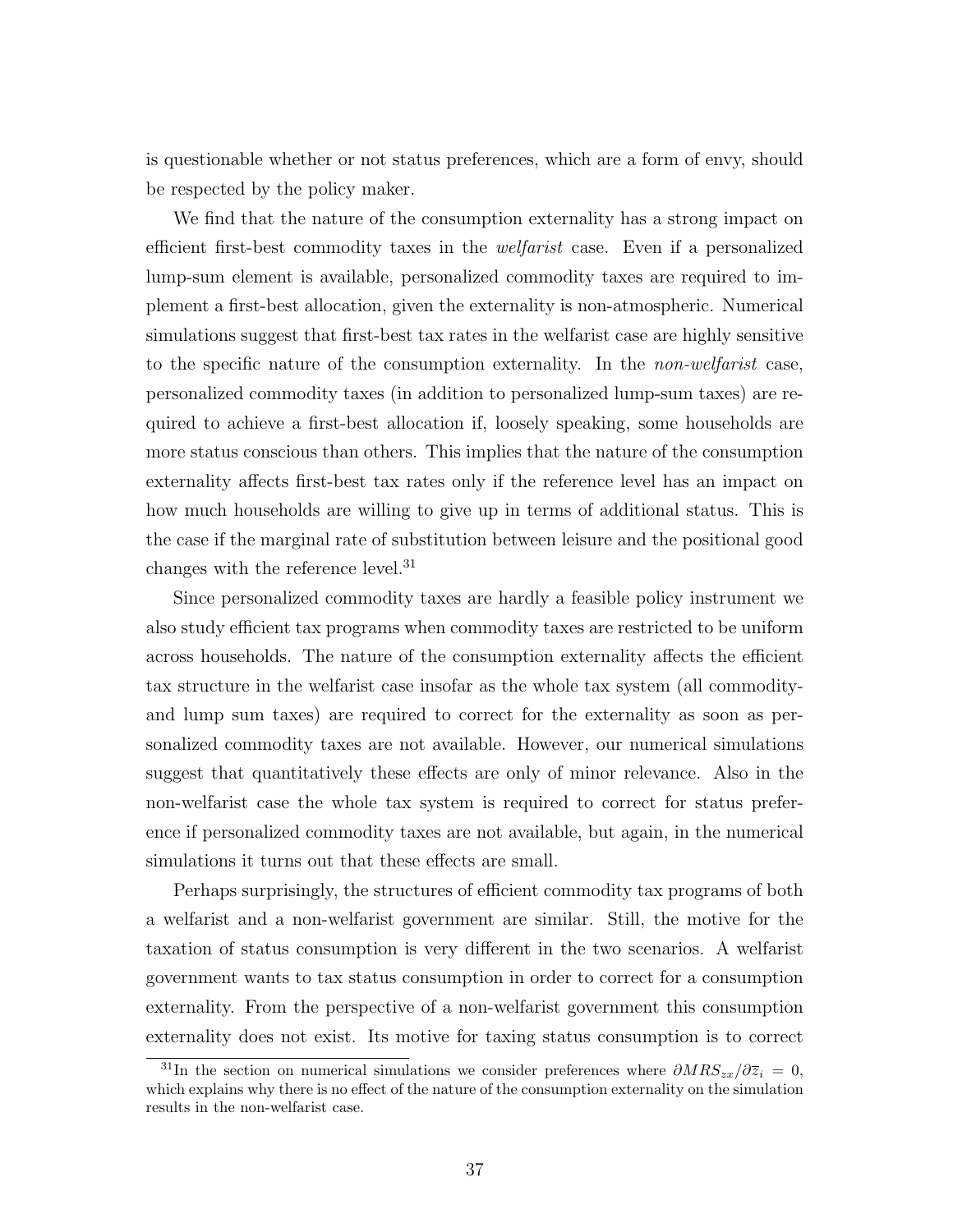for status preferences, that is, its goal is to design a tax system which induces households to behave as if they had no status concerns. Our numerical simulations suggest that not only the qualitative structure of efficient tax programs is similar but also quantitatively efficient tax rates are surprisingly similar in the two cases.

The presence of genuine altruism has no impact on the structure of efficient commodity tax programs. However, it gives rise to a fairness condition which requires the distribution of utility not to be too unequal. The nature of the consumption externality has a strong impact on the set of allocations considered as fair. For example, in the welfarist case more inequality is tolerated towards households whose status consumption is particularly harmful. Further, we show that, everything else equal, the set of allocations considered as fair by a non-welfarist government is smaller than that considered as fair by a welfarist government, i.e. less inequality is tolerated if the government is non-welfarist. This might explain, to some extent, why governments acting rather in a non-welfarist way, such as those in Scandinavian countries, are more egalitarian, than those acting more in a welfarist way (as for example in the USA).

There are several interesting ways to extend the contribution of this paper. First, the weights  $a_{ij}$  are assumed to be exogenous in this paper. A major further step consists in developing a theory that endogenizes these weights and develops a mechanism explaining how individuals form their reference groups and reference levels. Second, although redistribution is part of our model, its impact on the tax structure is limited since we allow for personalized lump-sum taxes. A further step could be to analyze efficient tax programs in the current context if the lumpsum element is restricted to be uniform. This might have a strong impact on the relationship between the fairness condition and the tax system. Third, besides genuine altruism considered in our paper, there exists other forms of altruism such as pure or paternalistic altruism (see, e.g., Johansson 1997). An interesting further step consists in studying the impact of other forms of altruism on efficient tax programs. Notwithstanding these limitations, we hope this study clarifies the impact of status effects on optimal commodity taxation and is able to contribute to future discussions of tax reform.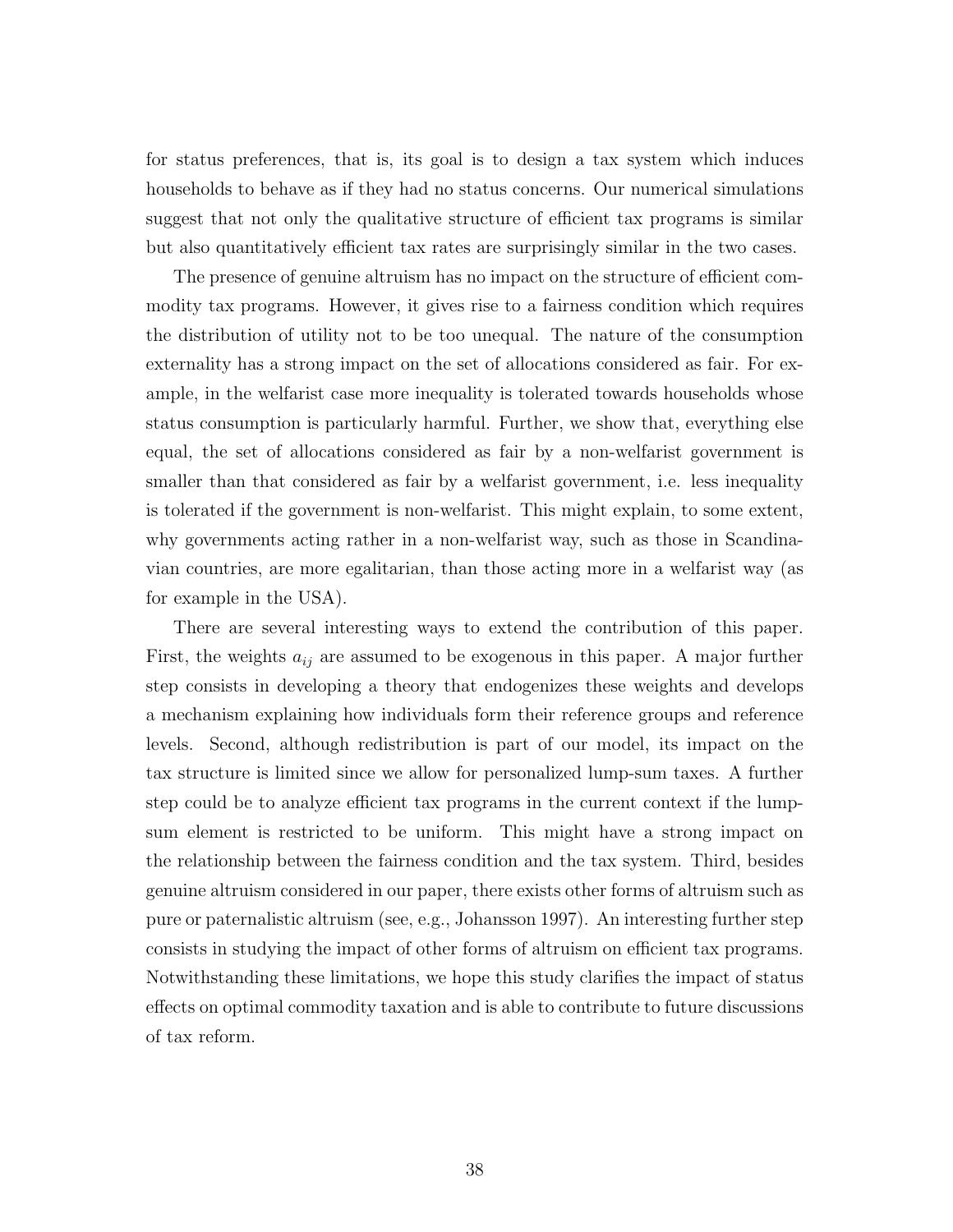# Appendix

#### Characterization of first-best allocations in the welfarist case

The Lagrangian for the maximization problem (7)-(10) reads

$$
\mathcal{L} = \sum_{i=1}^{n} \theta_i^{FB} u_i(x_i, z_i, l_i, \overline{z}_i) - \sum_{i=2}^{n} \mu_i^{FB} \overline{u}_i + \lambda^{FB} (\sum_{i=1}^{n} w_i (1 - l_i) - \sum_{i=1}^{n} x_i - \sum_{i=1}^{n} z_i)
$$
  
+ 
$$
\sum_{i=1}^{n} \gamma_i^{FB} (\overline{z}_i - \frac{1}{n} \sum_{j=1}^{n} a_{ij} z_j).
$$
 (51)

with  $\theta_i^{FB} \equiv \mu_i^{FB} + \frac{\varphi}{n}$  $\sum_{j=1}^{n} \mu_j^{FB}$  and  $\mu_1^{FB} \equiv 1$ . The first-order conditions with respect to  $x_i, z_i, l_i$  and  $\overline{z}_i$  are given by

$$
\theta_i^{FB} \frac{\partial u_i}{\partial x_i} - \lambda^{FB} = 0 \tag{52}
$$

$$
\theta_i^{FB} \frac{\partial u_i}{\partial z_i} - \lambda^{FB} - \frac{1}{n} \sum_{j=1}^n \gamma_j^{FB} a_{ji} = 0 \tag{53}
$$

$$
\theta_i^{FB} \frac{\partial u_i}{\partial l_i} - \lambda^{FB} w_i = 0 \tag{54}
$$

$$
\theta_i^{FB} \frac{\partial u_i}{\partial \overline{z}_i} + \gamma_i^{FB} = 0 \tag{55}
$$

for  $i = 1, ..., n$ . Combining (53) and (52) yields equation (11) in the text and combing (52) and (54) yields equation (12) in the text.

The fairness condition in (13) can be derived as follows. From the definition for  $\theta_i^{FB}$  it follows that

$$
\mu_i^{FB} = \theta_i^{FB} - \frac{\varphi}{n} \sum_{j=1}^n \mu_j^{FB},\tag{56}
$$

and hence  $\sum_{i=1}^{n} \mu_i^{FB} = \frac{1}{1+h}$  $\frac{1}{1+\varphi}\sum_{i=1}^n \theta_i^{FB}$ . Plug in for  $\sum_{i=1}^n \mu_i^{FB}$  in (56) to get  $\mu_i^{FB}$  =  $\theta_i^{FB} - \frac{\varphi}{(1+\varphi)}$  $\frac{\varphi}{(1+\varphi)n} \sum_{j=1}^n \theta_j^{FB}$ . Then the nonegativity of  $\mu_i^{FB}$  togeter with (52) to substitute for  $\theta_i^{FB}$  yields the fairness condition given by (13).

### Proof of Proposition 1

(i) From Definition 1 we know that an externality is atmospheric if  $a_{ji} = a_{ji'}$  for all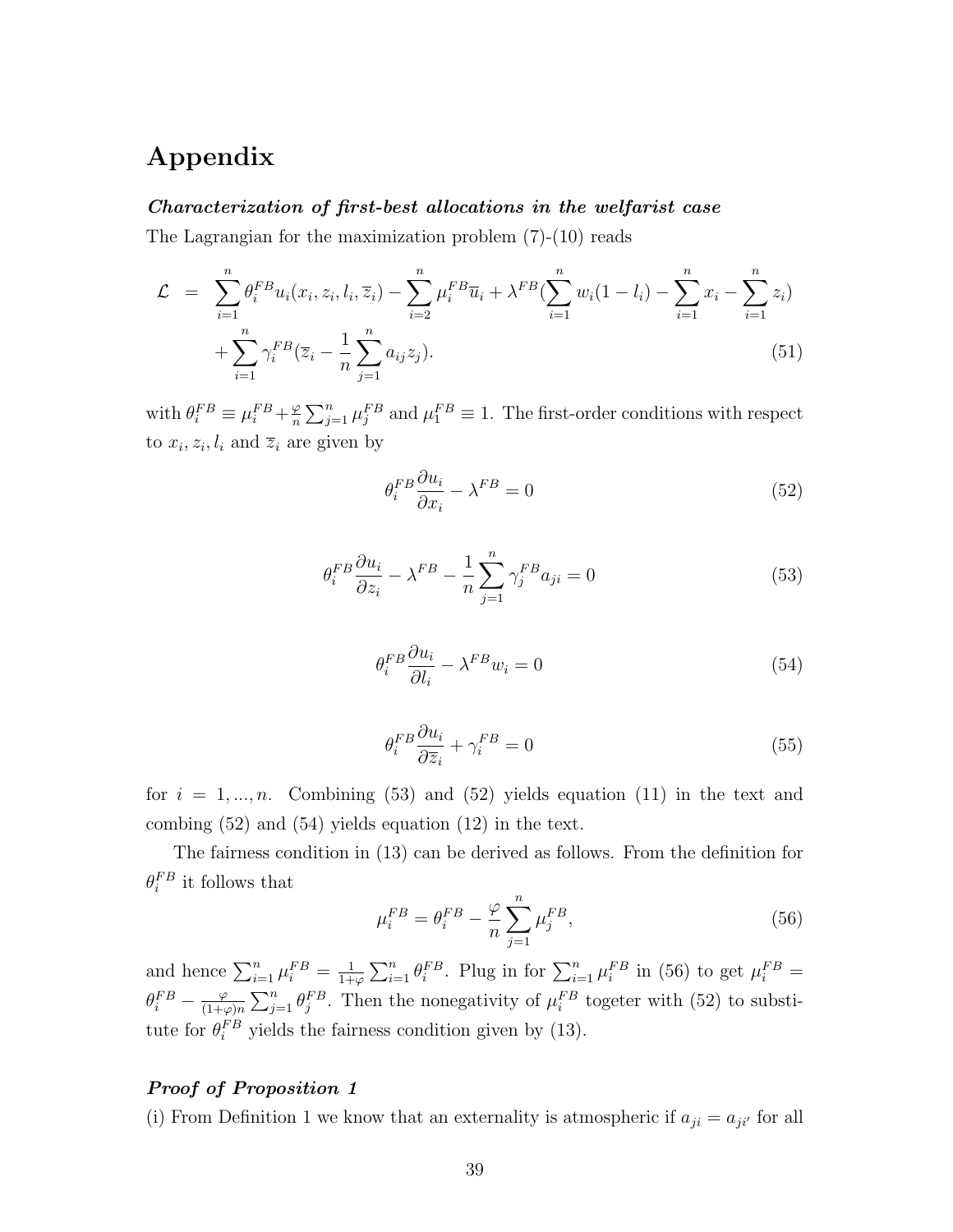$j, i, i' \in N$ , whether or not the externality is asymmetric. This implies that then  $\Psi_i = \Psi_{i'}$  for all  $i, i' \in N$ . Combining the optimality condition of the households  $((4)$ and  $(5)$ ) with those of the government  $((11)$  and  $(12)$ ) shows that households choose the optimal consumption bundle if  $t_z^* = \Psi$  and  $t_x^* = 0$ .

(ii) From Definition 1 it follows that  $\Psi_i \neq \Psi_{i'}$  for some  $i, i' \in N$  if the externality is non-atmospheric. This implies that personalized commodity taxes  $t_{z,i} = \Psi_i$  are requird to induce households to choose the optimal consumption bundle.

(iii) Households differ in preferences and wages. The lump-sum element  $\tau_i$  is adapted such that  $(11)-(13)$  hold, given that  $t_z^*$  $x^*$ ,  $t^*_x$  are set optimally.

### First-order condition for problem  $(14)-(17)$

The Lagrangian for the maximization problem (14)-(17) reads

$$
\mathcal{L} = \sum_{i=1}^{n} \theta_i^{SB} v_i(q_x, q_z, \tau_i, \overline{z}_i) - \sum_{i=2}^{n} \mu_i^{SB} \overline{v}_i + \lambda^{SB} (t_x \sum_{i=1}^{n} x_i + t_z \sum_{i=1}^{n} z_i - \sum_{i=1}^{n} \tau_i) + \sum_{i=1}^{n} \gamma_i^{SB} (\overline{z}_i - \frac{1}{n} \sum_{j=1}^{n} a_{ij} z_j).
$$
\n(57)

The first-order conditions with respect to  $t_x, t_z, \tau_i$  and  $\overline{z}_i$  are given by

$$
\sum_{i=1}^{n} \theta_i^{SB} \frac{\partial v_i}{\partial t_x} + \lambda^{SB} (\sum_{i=1}^{n} x_i + t_x \sum_{i=1}^{n} \frac{\partial x_i}{\partial t_x} + t_z \sum_{i=1}^{n} \frac{\partial z_i}{\partial t_x}) - \frac{1}{n} \sum_{i=1}^{n} \sum_{j=1}^{n} \gamma_i^{SB} a_{ij} \frac{\partial z_j}{\partial t_x} = 0 \tag{58}
$$

$$
\sum_{i=1}^{n} \theta_i^{SB} \frac{\partial v_i}{\partial t_z} + \lambda^{SB} (\sum_{i=1}^{n} z_i + t_x \sum_{i=1}^{n} \frac{\partial x_i}{\partial t_z} + t_z \sum_{i=1}^{n} \frac{\partial z_i}{\partial t_z}) - \frac{1}{n} \sum_{i=1}^{n} \sum_{j=1}^{n} \gamma_i^{SB} a_{ij} \frac{\partial z_j}{\partial t_z} = 0 \tag{59}
$$

$$
\theta_i^{SB} \frac{\partial v_i}{\partial \tau_i} + \lambda^{SB} (t_x \frac{\partial x_i}{\partial \tau_i} + t_z \frac{\partial z_i}{\partial \tau_i}) - \lambda^{SB} - \frac{1}{n} \sum_{j=1}^n \gamma_j^{SB} a_{ji} \frac{\partial z_i}{\partial \tau_i} = 0 \tag{60}
$$

$$
\theta_i^{SB} \frac{\partial v_i}{\partial \overline{z}_i} + \lambda^{SB} (t_x \frac{\partial x_i}{\partial \overline{z}_i} + t_z \frac{\partial z_i}{\partial \overline{z}_i}) + \gamma_i^{SB} - \frac{1}{n} \sum_{j=1}^n \gamma_j^{SB} a_{ji} \frac{\partial z_i}{\partial \overline{z}_i} = 0 \tag{61}
$$

with  $\theta_i^{SB} \equiv \mu_i^{SB} + \frac{\varphi}{n}$  $\frac{\varphi}{n} \sum_{j=1}^{n} \mu_j^{SB}$  and  $\mu_1^{SB} \equiv 1$ .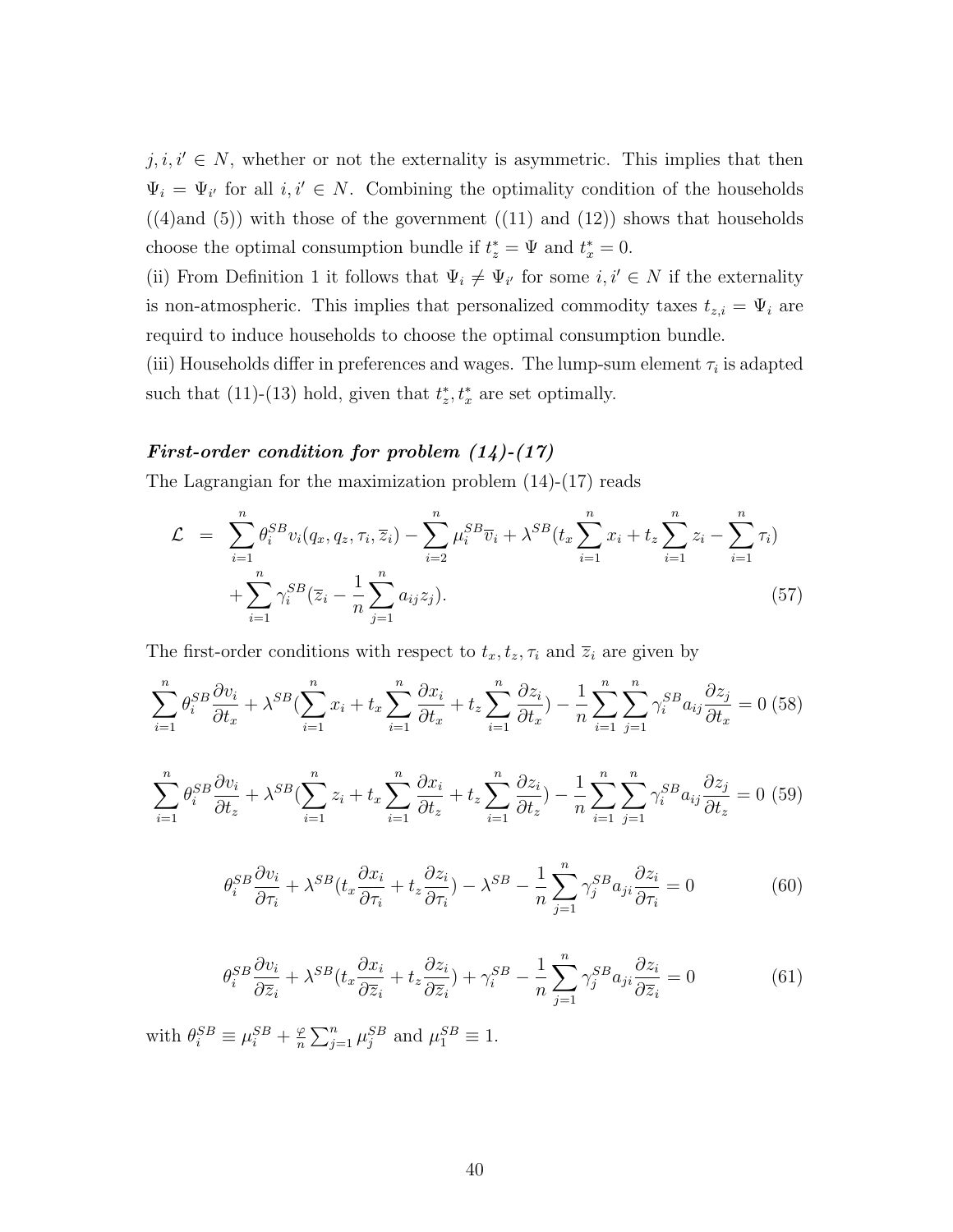#### Derivation of optimal commodity taxes in second best: welfarist case

Take the first-order condition (59) for  $t_z$ , plug in for  $\frac{\partial v_i}{\partial t_z} = -z_i \frac{\partial v_i}{\partial \tau_i}$  $\frac{\partial v_i}{\partial \tau_i}$  and use the definition for the net social marginal utility  $b_i \equiv \frac{\theta_i^{SB}}{\lambda^{SB}}$  $\partial v_i$  $\frac{\partial v_i}{\partial \tau_i}+t_x\frac{\partial x_i}{\partial \tau_i}$  $\frac{\partial x_i}{\partial \tau_i}+t_z\frac{\partial z_i}{\partial \tau_i}$  $\frac{\partial z_i}{\partial \tau_i} - \epsilon_i \frac{\partial z_i}{\partial \tau_i}$  $\frac{\partial z_i}{\partial \tau_i}$  to get

$$
-\sum_{i=1}^{n} b_i z_i + \sum_{i=1}^{n} z_i + t_x \sum_{i=1}^{n} \left(\frac{\partial x_i}{\partial t_z} + z_i \frac{\partial x_i}{\partial \tau_i}\right) + t_z \sum_{i=1}^{n} \left(\frac{\partial z_i}{\partial t_z} + z_i \frac{\partial z_i}{\partial \tau_i}\right)
$$

$$
-\sum_{i=1}^{n} \epsilon_i \left(\frac{\partial z_i}{\partial t_z} + z_i \frac{\partial z_i}{\partial \tau_i}\right) = 0.
$$
(62)

Now, make use of the Slutsky decomposition  $s_{zz}^i = \frac{\partial z_i}{\partial t_z}$  $\frac{\partial z_i}{\partial t_z}+z_i\frac{\partial z_i}{\partial \tau_i}$  $\frac{\partial z_i}{\partial \tau_i}$  and  $s_{xz}^i = \frac{\partial x_i}{\partial t_z}$  $\frac{\partial x_i}{\partial t_z} + z_i \frac{\partial x_i}{\partial \tau_i}$  $\partial \tau_i$ and of the definition for the covariance  $\phi(b, z) = \frac{1}{n} \sum_{i=1}^{n} b_i z_i - \overline{b} \overline{z}$  to get

$$
-\overline{b}\overline{z} + \overline{z} - \phi(b, z) = -\frac{1}{n} t_x \sum_{i=1}^n s_{xz}^i - \frac{1}{n} t_z \sum_{i=1}^n s_{zz}^i + \frac{1}{n} \sum_{i=1}^n \epsilon_i s_{zz}^i.
$$
 (63)

Divide (63) by the average consumption of the status good  $\overline{z}$  and rearrange terms to get the first part of the many-person Ramsey rule

$$
1 - \overline{b} - \frac{\phi(b, z)}{\overline{z}} = \frac{-t_x \overline{s}_{zz} - t_z \overline{s}_{zz} + \frac{1}{n} \sum_{i=1}^n \epsilon_i s_{zz}^i}{\overline{z}}.
$$
(64)

Take the first-order condition (58) for  $t_x$  and proceed in the same way to get the second part of the many-person Ramsey rule

$$
1 - \overline{b} - \frac{\phi(b, x)}{\overline{x}} = \frac{-t_x \overline{s}_{xx} - t_z \overline{s}_{zx} + \frac{1}{n} \sum_{i=1}^n \epsilon_i s_{zx}^i}{\overline{x}}.
$$
(65)

With personalized lump-sum taxes available, the left-hand sides of (64) and (65) become zero as  $b_i = \overline{b} = 1$ , which follows from (60), and because the covariance  $\phi(b, k) = 0$  with  $k = \{z, x\}$ , as the covariance of a variable with a constant is always zero. After rearranging terms equations, (64) and (65) can be written in matrix form as given in (19) in the text.

### Proof of Proposition 2

Apply Cramer's rule to equation (19) to get (20) and (21).  $t_*^{**} > 0$  is implied by  $\epsilon_i > 0$  together with the assumption that the 2x2 sub-Slutsky matrix of the taxed goods is non-singular and negative semidefinite.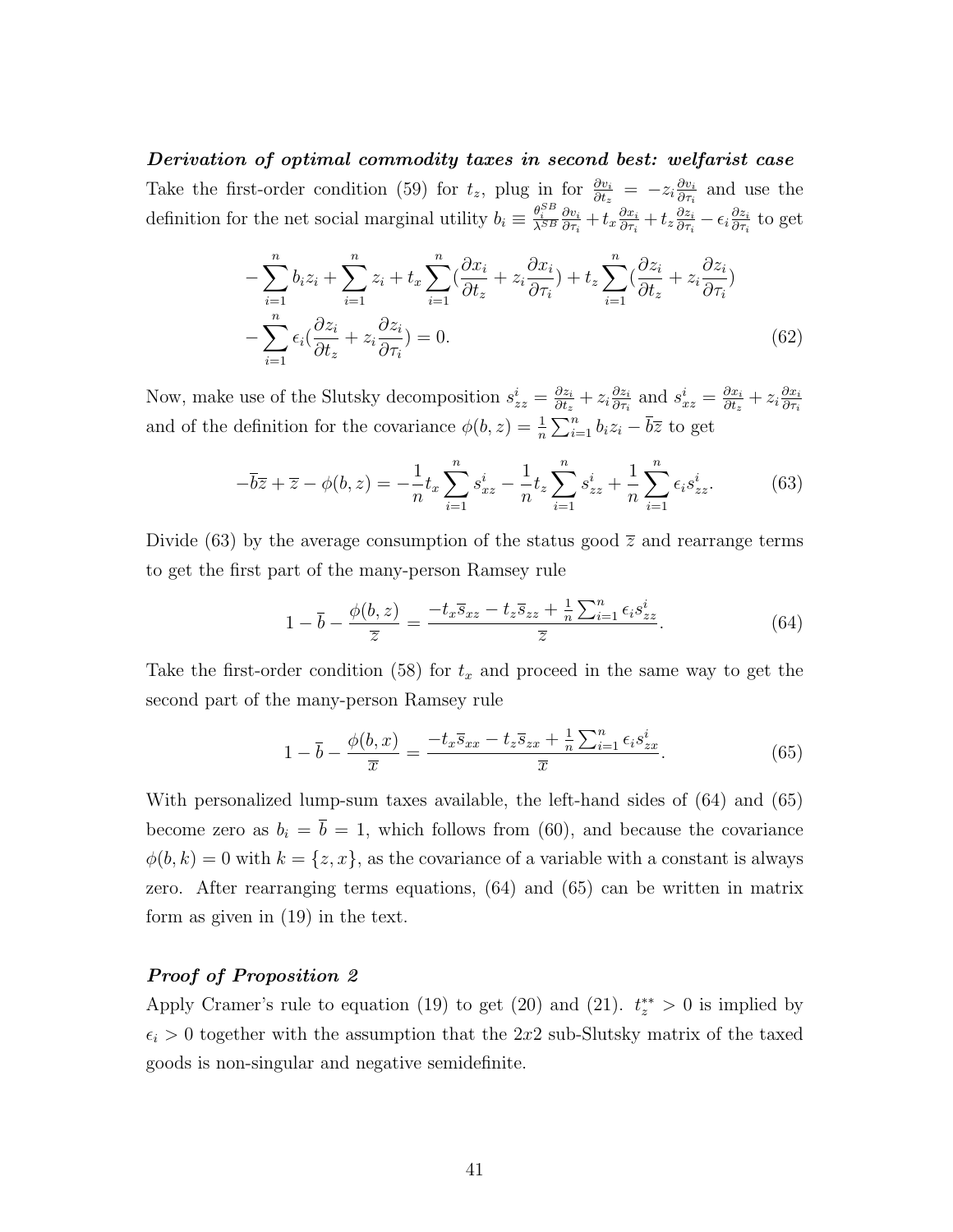#### Derivation of fairness condition in second-best

From the definition for  $\theta_i^{SB}$  it follows that

$$
\mu_i^{SB} = \theta_i^{SB} - \frac{\varphi}{n} \sum_{j=1}^n \mu_j^{SB},\tag{66}
$$

and hence  $\sum_{i=1}^n \mu_i^{SB} = \frac{1}{1+h}$  $\frac{1}{1+\varphi}\sum_{i=1}^n\theta_i^{SB}$ . Plug in for  $\sum_{i=1}^n\mu_i^{FB}$  in (66) to get  $\mu_i^{SB}$  =  $\theta_i^{SB} - \frac{\varphi}{(1+\varphi)}$  $\frac{\varphi}{(1+\varphi)n} \sum_{j=1}^n \theta_j^{SB}$ . Then the nonegativity of  $\mu_i^{SB}$  togeter with (60) to substitute for  $\theta_i^{SB}$  yields the fairness condition given by (29).

#### Characterization of first-best allocations in the non-welfarist case

The Lagrangian for the maximization problem (34)-(37) reads

$$
\mathcal{L} = \sum_{i=1}^{n} \tilde{\theta}_{i}^{FB} \tilde{u}_{i}(x_{i}, z_{i}, l_{i}) - \sum_{i=2}^{n} \tilde{\mu}_{i}^{FB} \overline{u}_{i} + \tilde{\lambda}^{FB} (\sum_{i=1}^{n} w_{i} (1 - l_{i}) - \sum_{i=1}^{n} x_{i} - \sum_{i=1}^{n} z_{i}), \tag{67}
$$

with  $\tilde{\theta}_i^{FB} \equiv \tilde{\mu}_i^{FB} + \frac{\varphi}{n}$  $\frac{\varphi}{n} \sum_{j=1}^n \tilde{\mu}_j^{FB}$  and  $\tilde{\mu}_1^{FB} \equiv 1$ . The first-order conditions with respect to  $x_i, z_i, l_i$  are given by

$$
\tilde{\theta}_i^{FB} \frac{\partial u_i}{\partial x_i} - \tilde{\lambda}^{FB} = 0 \tag{68}
$$

$$
\tilde{\theta}_i^{FB} \frac{\partial u_i}{\partial z_i} - \tilde{\lambda}^{FB} = 0 \tag{69}
$$

$$
\tilde{\theta}_i^{FB} \frac{\partial u_i}{\partial l_i} - \tilde{\lambda}^{FB} w_i = 0 \tag{70}
$$

for  $i = 1, ..., n$ . Combining (69) and (68) yields equation (38) in the text and combing (68) and (70) yields equation (39) in the text. The fairness condition in (40) can be derived in the same way as the one in the welfarist case.

### Proof of Proposition 4

(i) Since households differ in preferences and wages they are in general willing to give up different amounts of good  $x$  for the better relative position an additional unit of good z provides, i.e.  $\Psi_i \neq \Psi_{i'}$  for some  $i, i' \in N$  no matter whether the externality is atmospheric or not. Combining the optimality condition of the households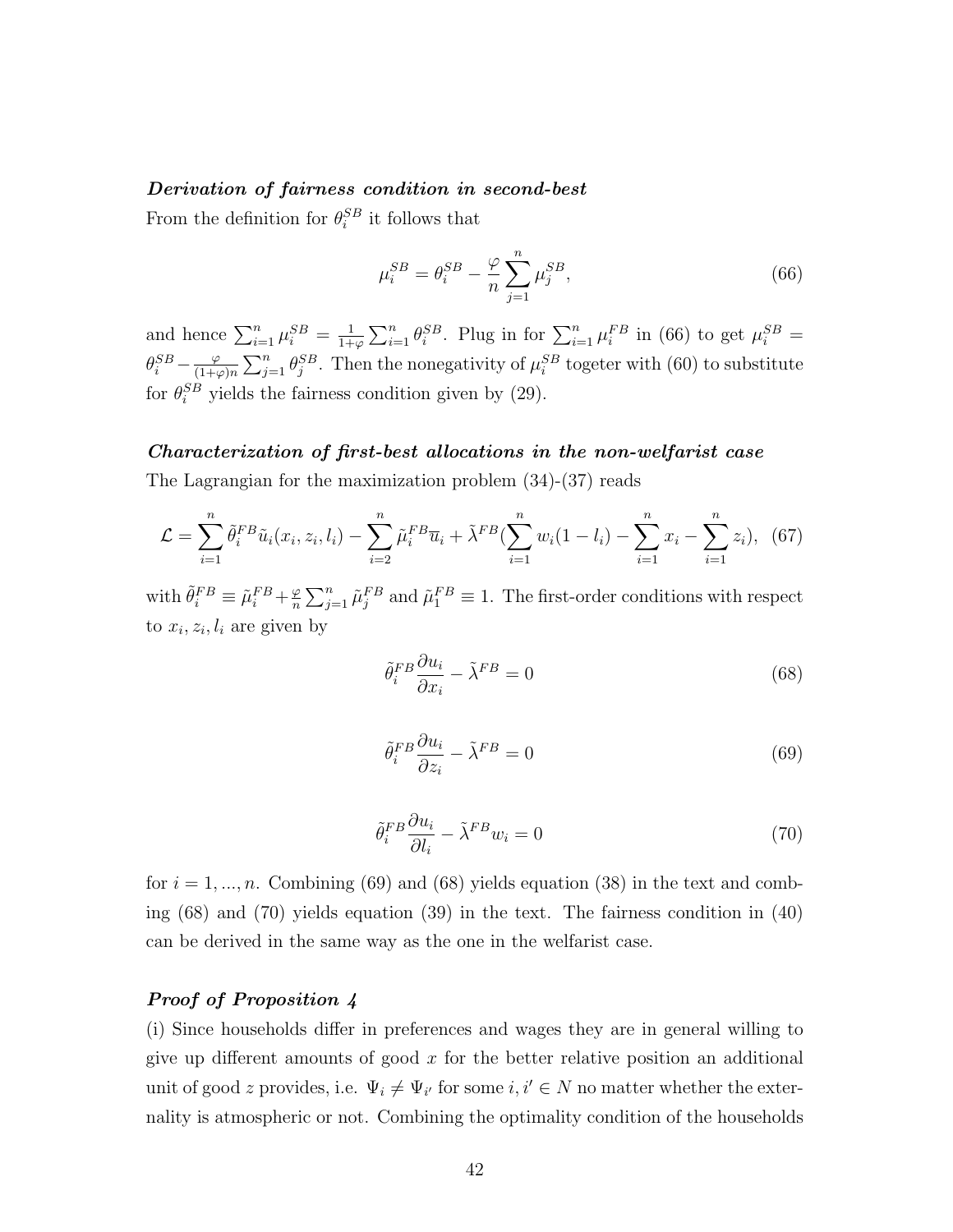$((31)$ and  $(32))$  with those of the government  $((38)$  and  $(39))$  shows that households choose the optimal consumption bundle if  $\tilde{t}^i_z * = \tilde{\Psi}_i$  and  $\tilde{t}^*_x = 0$ .

(ii) If the externality is symmetric and  $m_r/\tilde{u}_x$  is the same for all households, then  $\tilde{\Psi}_i = \tilde{\Psi}_{i'}$  for all  $i, i' \in N$ . Combining the optimality condition of the households  $((31)$ and  $(32))$  with those of the government  $((38)$  and  $(39))$  shows that households choose the optimal consumption bundle if  $\tilde{t}^*_z = \tilde{\Psi}$  and  $\tilde{t}^*_x = 0$ . However, a uniform tax on the status good is only sufficient to implement a first-best allocation if in addition the externality is atmospheric. As soon as the externality is non-atmospheric a personalized commodity tax is required to implement a first-best allocation even if the externality is symmetric and  $m_r/\tilde{u}_x$  is the same for all households. The reason is that then the indirect effect of the reference level on social welfare (which is zero in first best) can not be fully internalized.

(iii) If  $\partial MRS_{zx}/\partial \overline{z}_i = 0$  then the correction term  $\tilde{\Psi}_i$  is independent of  $\overline{z}_i$ .

(iv) Households differ in preferences and wages. The lump-sum element  $\tau_i$  is adapted such that (11)-(13) hold, given that  $\tilde{t}^*_z, \tilde{t}^*_x$  are set optimally.

### First-order condition for problem (41)-(44)

The Lagrangian for the maximization problem (41)-(44) reads

$$
\mathcal{L} = \sum_{i=1}^{n} \tilde{\theta}_{i}^{SB} \tilde{v}_{i}(q_{x}, q_{z}, \tau_{i}, \overline{z}_{i}) - \sum_{i=2}^{n} \tilde{\mu}_{i}^{SB} \overline{v}_{i} + \tilde{\lambda}^{SB}(t_{x} \sum_{i=1}^{n} x_{i} + t_{z} \sum_{i=1}^{n} z_{i} - \sum_{i=1}^{n} \tau_{i}) + \sum_{i=1}^{n} \tilde{\gamma}_{i}^{SB}(\overline{z}_{i} - \frac{1}{n} \sum_{j=1}^{n} a_{ij} z_{j}).
$$
\n(71)

The first-order conditions with respect to  $t_x, t_z, \tau_i$  and  $\overline{z}_i$  are given by

$$
\sum_{i=1}^{n} \tilde{\theta}_i^{SB} \frac{\partial \tilde{v}_i}{\partial t_x} + \tilde{\lambda}^{SB} \left( \sum_{i=1}^{n} x_i + t_x \sum_{i=1}^{n} \frac{\partial x_i}{\partial t_x} + t_z \sum_{i=1}^{n} \frac{\partial z_i}{\partial t_x} \right) - \frac{1}{n} \sum_{i=1}^{n} \sum_{j=1}^{n} \tilde{\gamma}_i^{SB} a_{ij} \frac{\partial z_j}{\partial t_x} = 0 \tag{72}
$$

$$
\sum_{i=1}^{n} \tilde{\theta}_i^{SB} \frac{\partial \tilde{v}_i}{\partial t_z} + \tilde{\lambda}^{SB} \left( \sum_{i=1}^{n} z_i + t_x \sum_{i=1}^{n} \frac{\partial x_i}{\partial t_z} + t_z \sum_{i=1}^{n} \frac{\partial z_i}{\partial t_z} \right) - \frac{1}{n} \sum_{i=1}^{n} \sum_{j=1}^{n} \tilde{\gamma}_i^{SB} a_{ij} \frac{\partial z_j}{\partial t_z} = 0 \tag{73}
$$

$$
\tilde{\theta}_{i}^{SB} \frac{\partial \tilde{v}_{i}}{\partial \tau_{i}} + \tilde{\lambda}^{SB} (t_{x} \frac{\partial x_{i}}{\partial \tau_{i}} + t_{z} \frac{\partial z_{i}}{\partial \tau_{i}}) - \tilde{\lambda}^{SB} - \frac{1}{n} \sum_{j=1}^{n} \tilde{\gamma}_{j}^{SB} a_{ji} \frac{\partial z_{i}}{\partial \tau_{i}} = 0
$$
\n(74)

$$
\tilde{\theta}_i^{SB} \frac{\partial \tilde{v}_i}{\partial \overline{z}_i} + \tilde{\lambda}^{SB} (t_x \frac{\partial x_i}{\partial \overline{z}_i} + t_z \frac{\partial z_i}{\partial \overline{z}_i}) + \tilde{\gamma}_i^{SB} - \frac{1}{n} \sum_{j=1}^n \tilde{\gamma}_j^{SB} a_{ji} \frac{\partial z_i}{\partial \overline{z}_i} = 0 \tag{75}
$$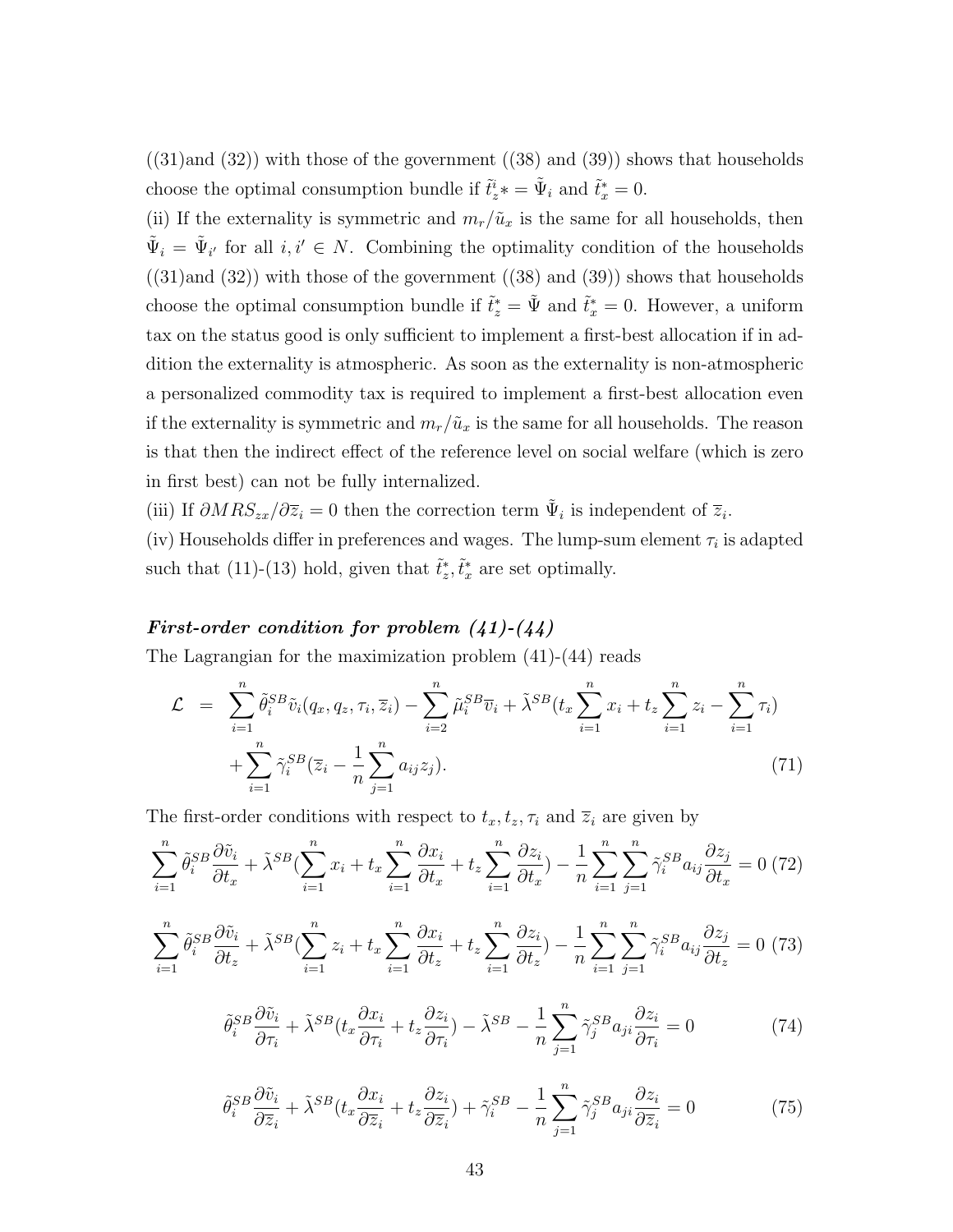with  $\tilde{\theta}_i^{SB} \equiv \tilde{\mu}_i^{SB} + \frac{\varphi}{n}$  $\frac{\varphi}{n} \sum_{j=1}^{n} \tilde{\mu}_{j}^{SB}$  and  $\tilde{\mu}_{1}^{SB} \equiv 1$ .

### Proof of Proposition 5

Take (73) and plug in for Roy's identity  $\frac{\partial \tilde{v}_i}{\partial t_z} = -z_i \frac{\partial \tilde{v}_i}{\partial \tau_i}$  $\frac{\partial \tilde{v}_i}{\partial \tau_i} - (\frac{\partial s_i}{\partial t_z}$  $\frac{\partial s_i}{\partial t_z}+z_i\frac{\partial s_i}{\partial \tau_i}$  $\frac{\partial s_i}{\partial \tau_i}$ ) to get

$$
\tilde{\lambda}^{SB}(\sum_{i=1}^{n} z_i + t_x \sum_{i=1}^{n} \frac{\partial x_i}{\partial t_z} + t_z \sum_{i=1}^{n} \frac{\partial z_i}{\partial t_z}) = \sum_{i=1}^{n} \tilde{\theta}_i^{SB} \frac{\partial \tilde{v}_i}{\partial \tau_i} z_i + \sum_{i=1}^{n} \tilde{\theta}_i^{SB} (\frac{\partial s_i}{\partial t_z} + z_i \frac{\partial s_i}{\partial \tau_i}) + \frac{1}{n} \sum_{i=1}^{n} \sum_{j=1}^{n} \tilde{\gamma}_i a_{ij} \frac{\partial z_j}{\partial t_z}
$$
\n(76)

Next, take (74) and multiply it with  $z_i$ . Then plug in for  $\tilde{\theta}_i^{SB}\frac{\partial \tilde{v}_i}{\partial \tau_i}$  $\frac{\partial v_i}{\partial \tau_i} z_i$  from (74) into (76) and use the Slutsky decomposition  $s_{zz}^i = \frac{\partial z_i}{\partial t_z}$  $\frac{\partial z_i}{\partial t_z}+z_i\frac{\partial z_i}{\partial \tau_i}$  $\frac{\partial z_i}{\partial \tau_i}$  and  $s_{xz}^i = \frac{\partial x_i}{\partial t_z}$  $\frac{\partial x_i}{\partial t_z} + z_i \frac{\partial x_i}{\partial \tau_i}$  $\frac{\partial x_i}{\partial \tau_i}$  to get

$$
t_x \sum_{i=1}^n s_{xz}^i + t_z \sum_{i=1}^n s_{zz}^i = \sum_{i=1}^n \frac{\tilde{\theta}_i^{SB}}{\tilde{\lambda}^{SB}} \left(\frac{\partial s_i}{\partial t_z} + z_i \frac{\partial s_i}{\partial \tau_i}\right) + \frac{1}{n} \sum_{i=1}^n \sum_{j=1}^n \frac{\tilde{\gamma}_i^{SB}}{\tilde{\lambda}^{SB}} a_{ji} s_{zz}^i \tag{77}
$$

Apply the same steps to the first order condition for  $t_x$  given by (72) to get

$$
t_x \sum_{i=1}^n s_{xx}^i + t_z \sum_{i=1}^n s_{zx}^i = \sum_{i=1}^n \frac{\tilde{\theta}_i^{SB}}{\tilde{\lambda}^{SB}} \left(\frac{\partial s_i}{\partial t_x} + x_i \frac{\partial s_i}{\partial \tau_i}\right) + \frac{1}{n} \sum_{i=1}^n \sum_{j=1}^n \frac{\tilde{\gamma}_i^{SB}}{\tilde{\lambda}^{SB}} a_{ji} s_{zx}^i. \tag{78}
$$

Finally, apply Cramer's rule to the system of equations given by (77) and (78) and substitute for  $\left(\frac{\partial s_i}{\partial t_k} + k_i \frac{\partial s_i}{\partial \tau_i}\right)$  $\frac{\partial s_i}{\partial \tau_i}) = \frac{1}{\overline{z}_i}$  $\underline{\partial m_i}$  $rac{dm_i}{\partial r_i}s_{zk}$  with  $k=x,z$  to get (45) and (46).

### Proof of Corollary 2

(i) It follows from (45) and (46) that  $t_z^{**} = \frac{\tilde{\theta}^{SB}}{\tilde{\lambda}^{SB}}$  $rac{\theta^{SB}}{\tilde{\lambda}^{SB}}\frac{1}{\tilde{z}}$ z  $\frac{\partial m}{\partial r} + \tilde{\epsilon}_i$  and  $t_x^{**} = 0$  if the externality is atmospheric and symmetric and if  $\frac{\tilde{\theta}_i^{SB}}{\tilde{\lambda}^{SB}} \frac{\partial m_i}{\partial r_i}$  $\frac{\partial m_i}{\partial r_i} = \frac{\tilde{\theta}^{SB}}{\tilde{\lambda}^{SB}}$  $\frac{\theta^{SB}}{\tilde{\lambda}^{SB}}\frac{\partial m}{\partial r}$  for all  $i \in N$ . To see that in this case  $\tilde{\epsilon}_i = \tilde{\epsilon} = 0$  for all  $i \in N$  in the optimum, take the first order condition for  $\overline{z}_i$  given by (75) which can also be written as

$$
\frac{\tilde{\gamma}_i^{SB}}{\tilde{\lambda}^{SB}} = -\frac{\tilde{\theta}_i^{SB}}{\tilde{\lambda}^{SB}} \frac{\partial \tilde{v}_i}{\partial \overline{z}_i} - t_x \frac{\partial x_i}{\partial \overline{z}_i} - t_z \frac{\partial z_i}{\partial \overline{z}_i} + \tilde{\epsilon}_i \frac{\partial z_i}{\partial \overline{z}_i}.
$$
\n(79)

Use  $\frac{\partial \tilde{v}_i}{\partial \overline{z}_i} = -\frac{1}{\overline{z}_i}$ zi  $\underline{\partial m_i}$ ∂ri  $\partial z_i$  $\frac{\partial z_i}{\partial \overline{z}_i}$  and plug in for  $t_z^{**}$ <sup>\*\*</sup> and  $t_x^{**}$  $x^*$  as given above. Then one can see that  $\tilde{\gamma}_i^{SB} = 0$  for all  $i \in N$ , and consequently  $\tilde{\epsilon}_i = \tilde{\epsilon} = 0$  in the optimum. This implies that under the condition in Corollary (i) optimal commodity tax rates are given by  $(47)$ .

(ii) Follows immediately from (45) and (46).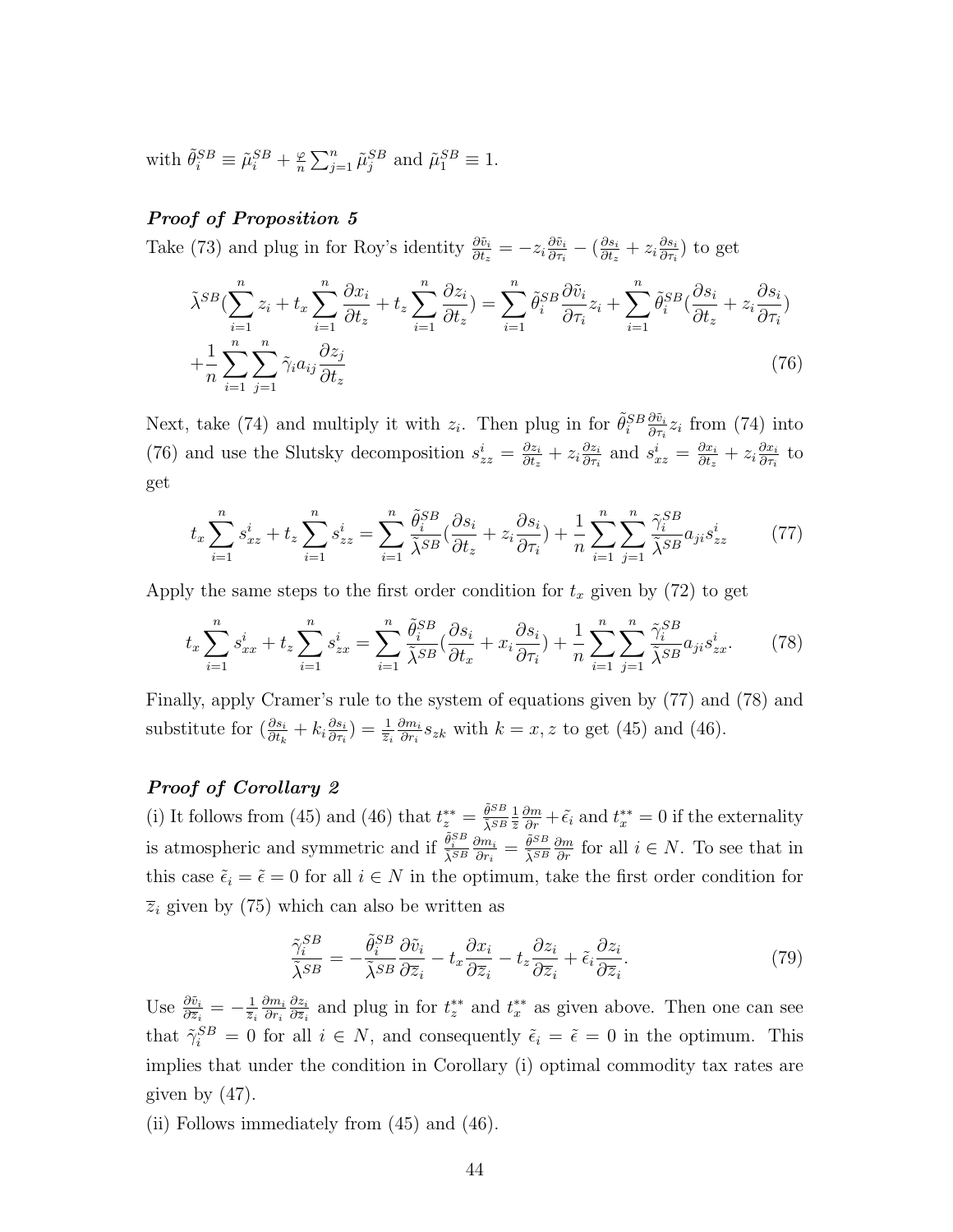# References

- [1] Abel, A.B. (1999), Risk premia and term premia in general equilibrium, Journal of Monetary Economics 43, 3–33.
- [2] Alpizar, F., F. Carlsson, O. Johansson-Stenman (2005), How much do we care about absolute versus relative income and consumption?, Journal of Economic Behavior & Organization 56, 405–421.
- [3] Alvarez-Cuadrado, F., J.M. Casado, J.M. Labeaga, D. Sutthiphisal (2012), Envy and habits: panel data estimates of interdependent preferences, Banco de Espana Working Paper 1213, available at SSRN: http://ssrn.com/abstract=2014005.
- [4] Alvarez-Cuadrado, F., and N. Van Long (2011), Relative consumption and renewable resource extraction under alternative property-rights regimes, Resource and Energy Economics 33, 1028–1053.
- [5] Aronsson, T., O. Johansson-Stenman, (2008) When the Joneses' consumption hurts: optimal public good provision and nonlinear income taxation, *Journal* of Public Economics 92, 986 – 997.
- [6] Aronsson, T., O. Johansson-Stenman, (2010) Positional concerns in an OLG model: optimal labor and capital income taxation, International Economic Review 51, 1071–1095.
- [7] Besley, T. (1988), A simple model for merit good arguments, Journal of Public Economics 35, 371-383.
- [8] Blomquist, S., L. Micheletto (2006), Optimal redistributive taxation when governments' and agents' preferences differ, Journal of Public Economics 90, 1215– 1233.
- [9] Boskin, M.J., E. Sheshinsky, (1978) Optimal redistributive taxation when individual welfare depends upon relative income, Quarterly Journal of Economics 92, 589–601.
- [10] Brekke, K.A., R.B. Howarth (2002), Status, growth and the environment. Goods as symbols in applied welfare economics, Cheltenham: Edward Elgar.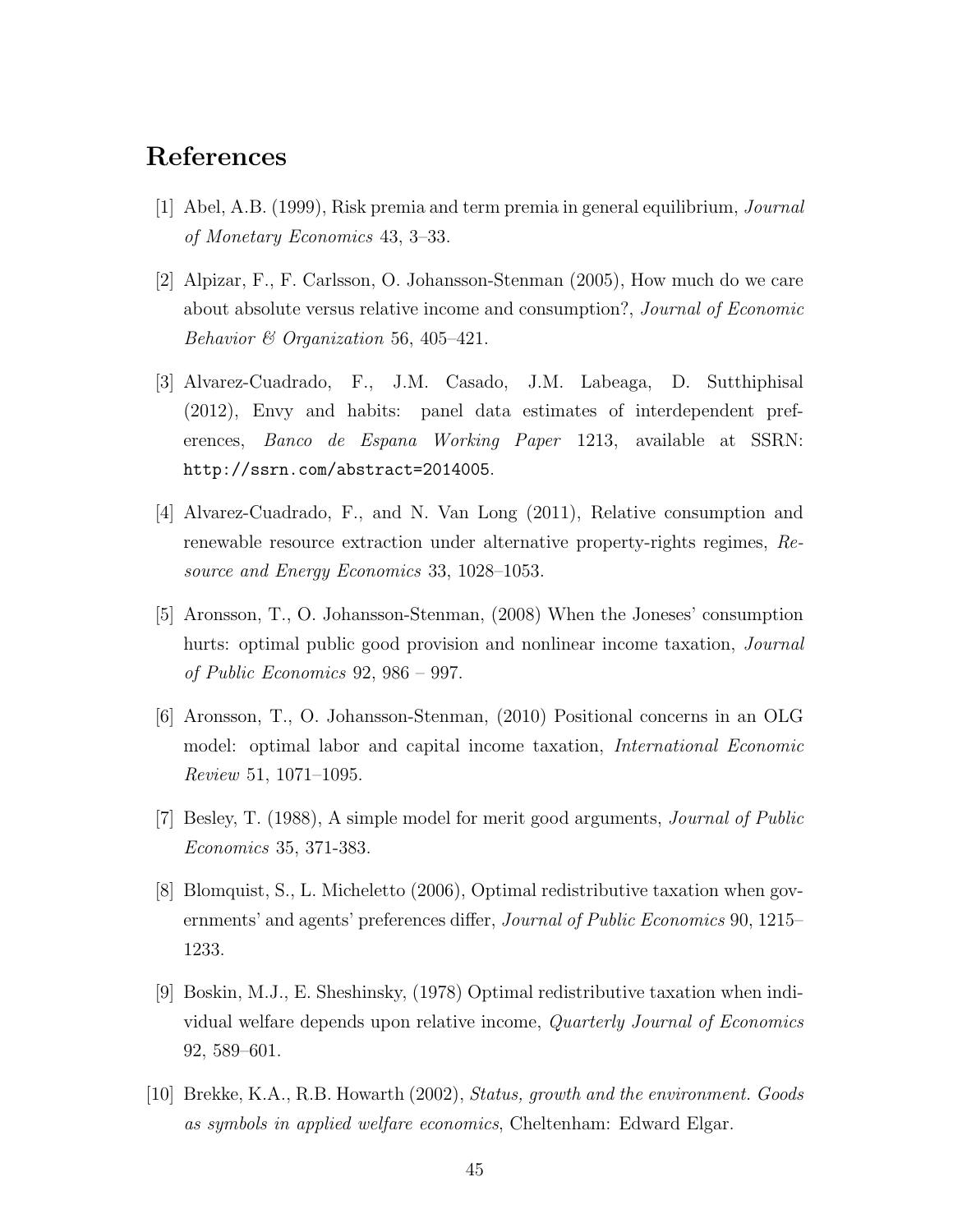- [11] Campbell, C., and J. Cochrane (1999), By force of habit: A consumption-based explanation of aggregate stock market behavior, Journal of Political Economy 107, 205–251.
- [12] Carroll, C.D., J. Overland, and D.N. Weil (1997), Comparison utility in a growth model, Journal of Economic Growth 2, 339–367.
- [13] Cowan, R., W. Cowan, G.M.P. Swann (2004), Waves in consumption with interdependence among consumers, Canadian Journal of Economics 37, 149– 177.
- [14] Diamond, P. (1973), Consumption externalities and imperfect corrective pricing, Bell Journal of Economics and Management Science 4, 526–538.
- [15] Dupor, B., W.F. Liu (2003), Jealousy and equilibrium overconsumption, American Economic Review 93, 423-428.
- [16] Easterlin, R.A. (1995) Will raising the incomes of all increase the happiness of all?, Journal of Economic Behavior  $\mathcal B$  Organization 27, 35–47.
- [17] Eckerstorfer, P. (2013), Relative consumption concerns and the optimal tax mix, Journal of Public Economic Theory , forthcoming.
- [18] Fehr, E., K. Schmidt (1999), A theory of fairness, competition, and cooperation, Quarterly Journal of Economics 114, 817–868.
- [19] Ferrer-I-Carbonell, A. (2005), Income and well-being: An empirical analysis of the comparison income effect, Journal of Public Economics 89, 997–1019.
- [20] Frank, R.H. (1985), Choosing the right pond. Human behavior and the quest for status. New York: Oxford University Press.
- [21] Frank, R.H. (1999), Luxury fever. Why money fails to satisfy in an era of excess. New York: The Free Press.
- [22] , J. , E. Sheshinski (1976), Direct versus indirect remedies for externalities, Journal of Political Economy 84, 797–808.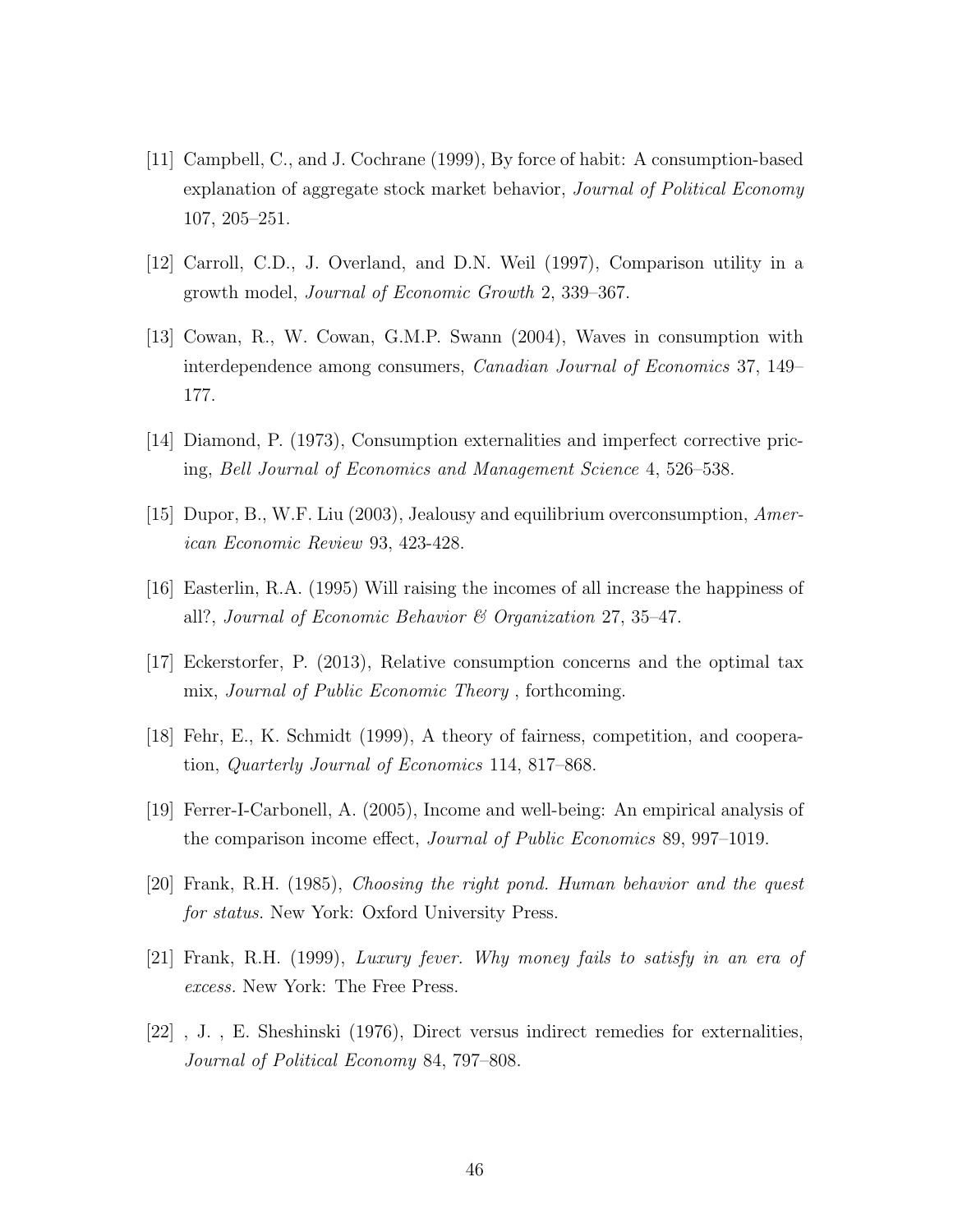- [23] Harsanyi, J. (1982), Morality and the theory of rational behaviour. in: A. Sen and B. Williams (eds), Utilitarianism and Beyond, Cambridge: Cambridge University Press.
- [24] Johansson-Stenman, O. (1997), Optimal pigovian taxes under altruism, Land Economics 73, 297–308.
- [25] Johansson-Stenman, O. (2005), Global environmental problems, efficiency and limited altruism, Economics Letters 86, 101–106.
- [26] Johansson-Stenman, O., F. Carlsson, D. Daruvala (2002), Measuring future grandparents' preferences for equality and relative standing, Economic Journal 112, 362–383.
- [27] Johansson-Stenman, O., P. Martinsson (2006), Honestly, why are you driving a BMW?, Journal of Economic Behavior & Organization 60, 129–146.
- [28] Layard, R. (1980), Human satisfactions and public policy, Economic Journal 90, 737—750.
- [29] Kanbur, R., J. Pirtill, M. Tuomala (2006), Non-welfarist optimal taxation and behavioral public economics, Journal of Economic Surveys 20, 849–868.
- [30] Liu, W.F., S.J. Turnovsky (2005), Consumption externalities, production externalities, and long-run macroeconomic efficiency, Journal of Public Economics 89, 1097–1129.
- [31] Ljungqvist, L., H. Uhlig (2000), Tax policy and aggregate demand management under catching up with the Joneses, *American Economic Review* 90, 356–366.
- [32] Long, N.V., F. Alvarez-Cuadrado (2013), Envy and inequality, Scandinavian Journal of Economics, forthcoming.
- [33] Luttmer, E.F.P. (2005), Neighbors as negatives: Relative earnings and wellbeing, Quarterly Journal of Economics 120, 963–1002.
- [34] Maurer, J., A. Meier (2008), Smooth it Like the 'Joneses'? Estimating peergroup effects in intertemporal consumption choice, Economic Journal 118, 454– 476.